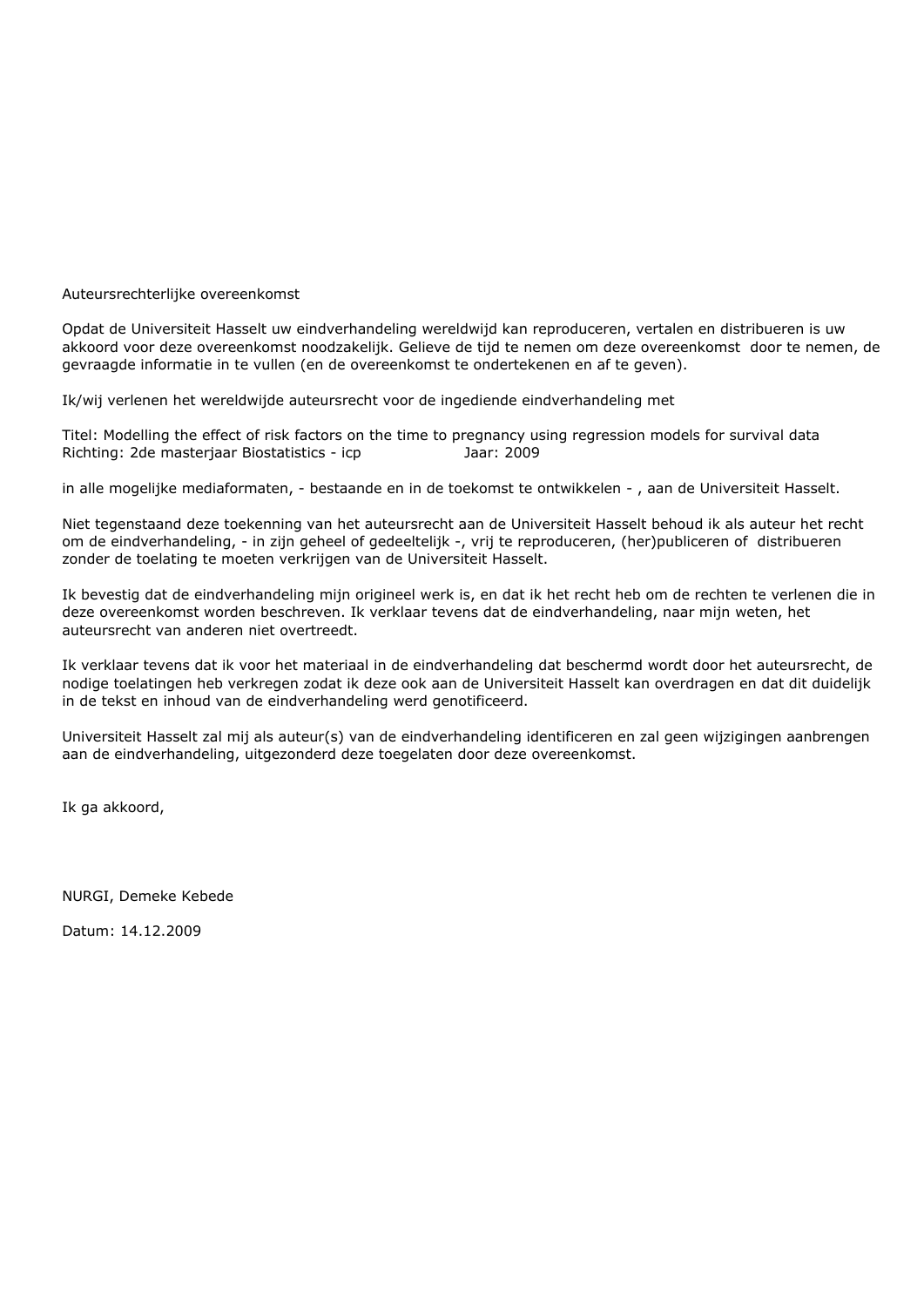# *Modelling the effect of risk factors on the time to* pregnancy using regression models for survival data

**Demeke Kebede Nurgi** 

promotor: dr. Goele MASSONNET

Eindverhandeling voorgedragen tot het bekomen van de graad Master of Statistics Biostatistics

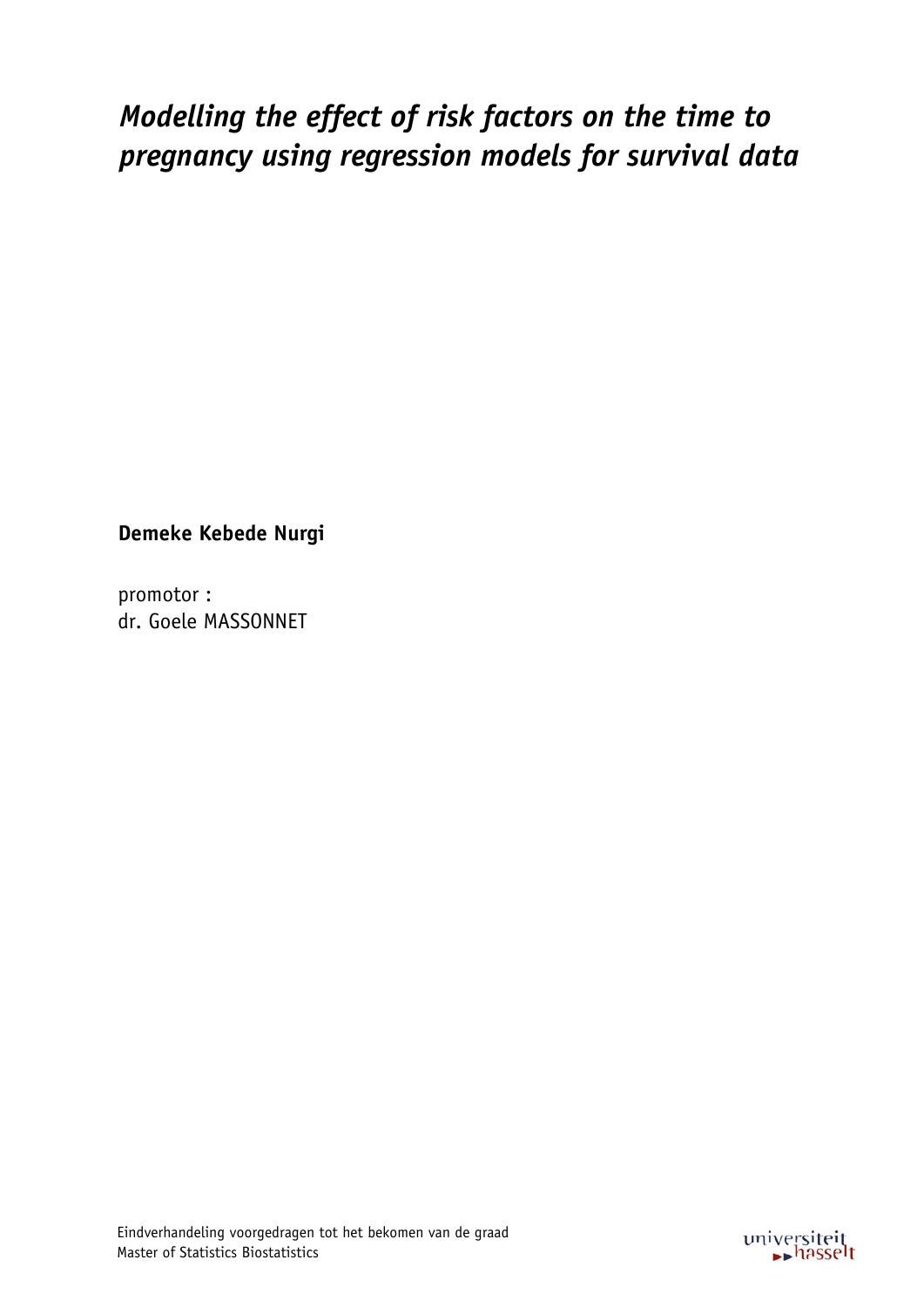

## **Universiteit Hasselt Center for Statistics**

# **Modeling the Effect of Risk Factors on the Time to Pregnancy Using Regression Models for Survival Data**

By:

Demeke Kebede Nurgi

Supervisor: Dr. Goele Massonnet

Thesis Submitted in Partial Fulfillment of the Requirements for the Degree of Master of Science in Biostatistics.

September 2009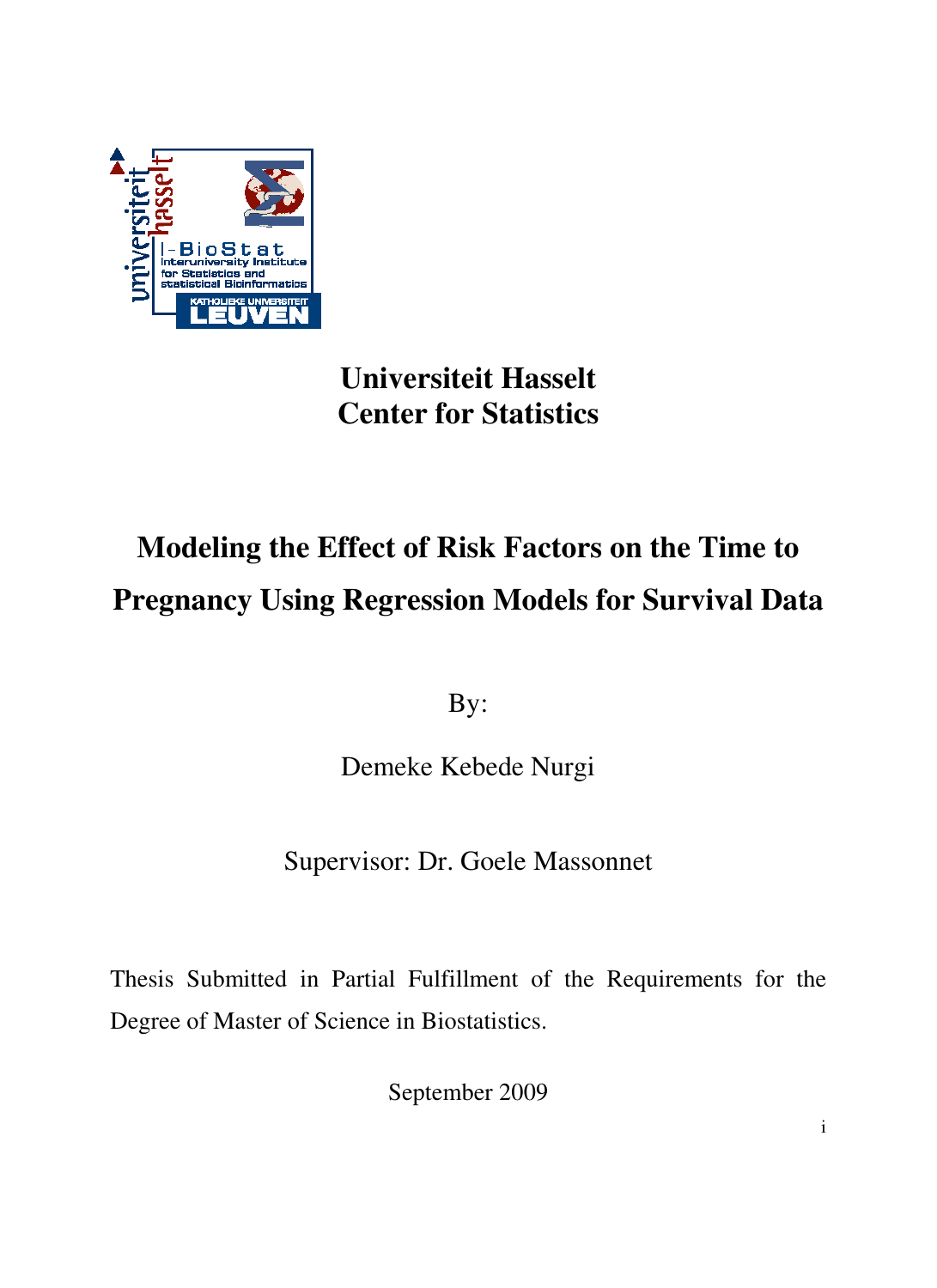## **Certification**

This is to certify that this report was written by Demeke Kebede Nurgi under my thorough supervision.

Dr. Goele Massonnet

…………………………………

Signature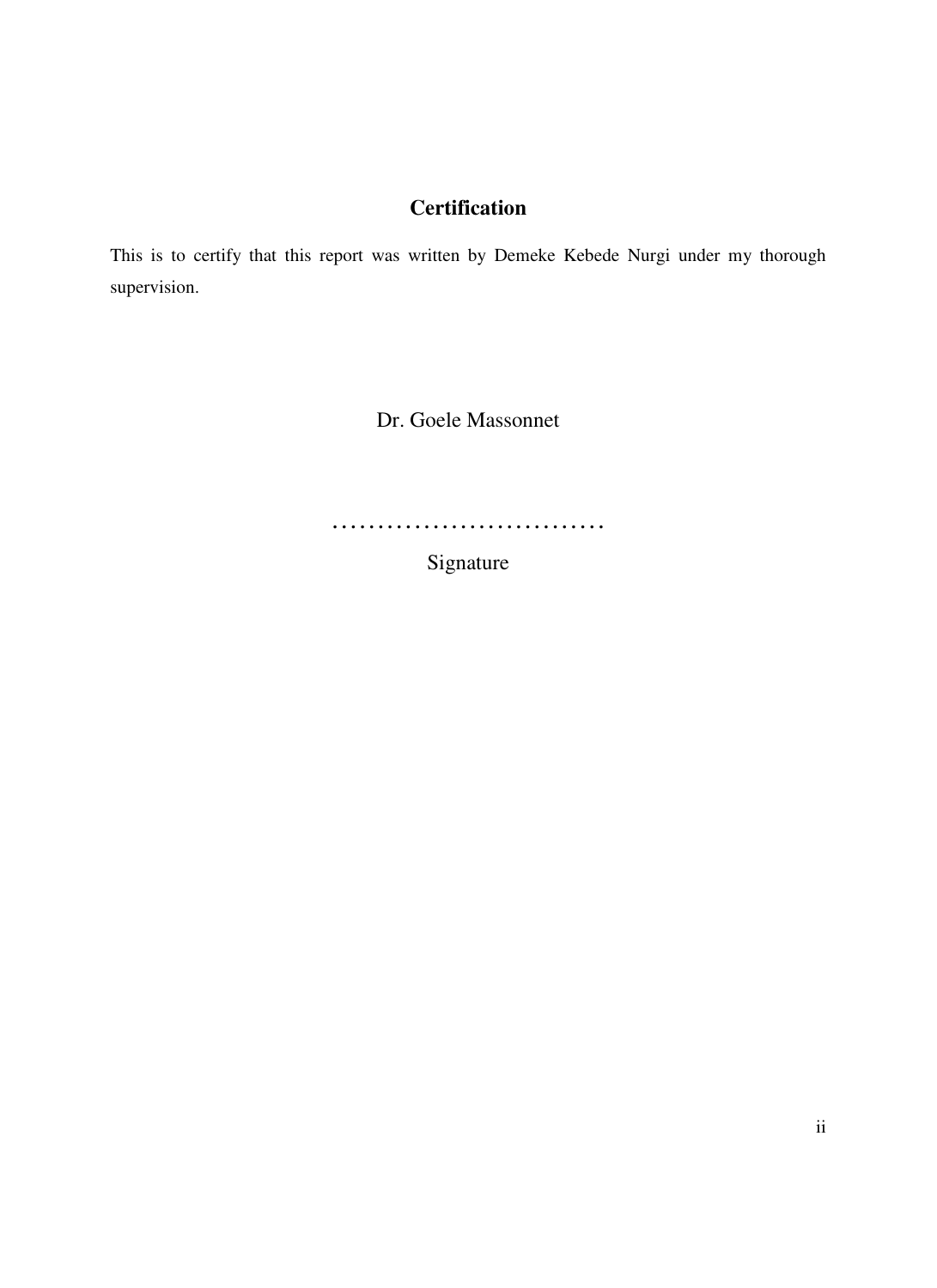## **Acknowledgements**

First of all, I would like to give thanks to Almighty God who created me and who also cares for me.

I would like to express my sincere gratitude to my supervisor Dr. Goele Massonnet for her extensive and continuous guidance and support during the preparation of this report. My most sincere thanks are also expressed to all my professors at Hasselt University for creating such conducive learning environment for me.

Finally, special thanks go to my family members and all my friends for the emotional support and encouragement.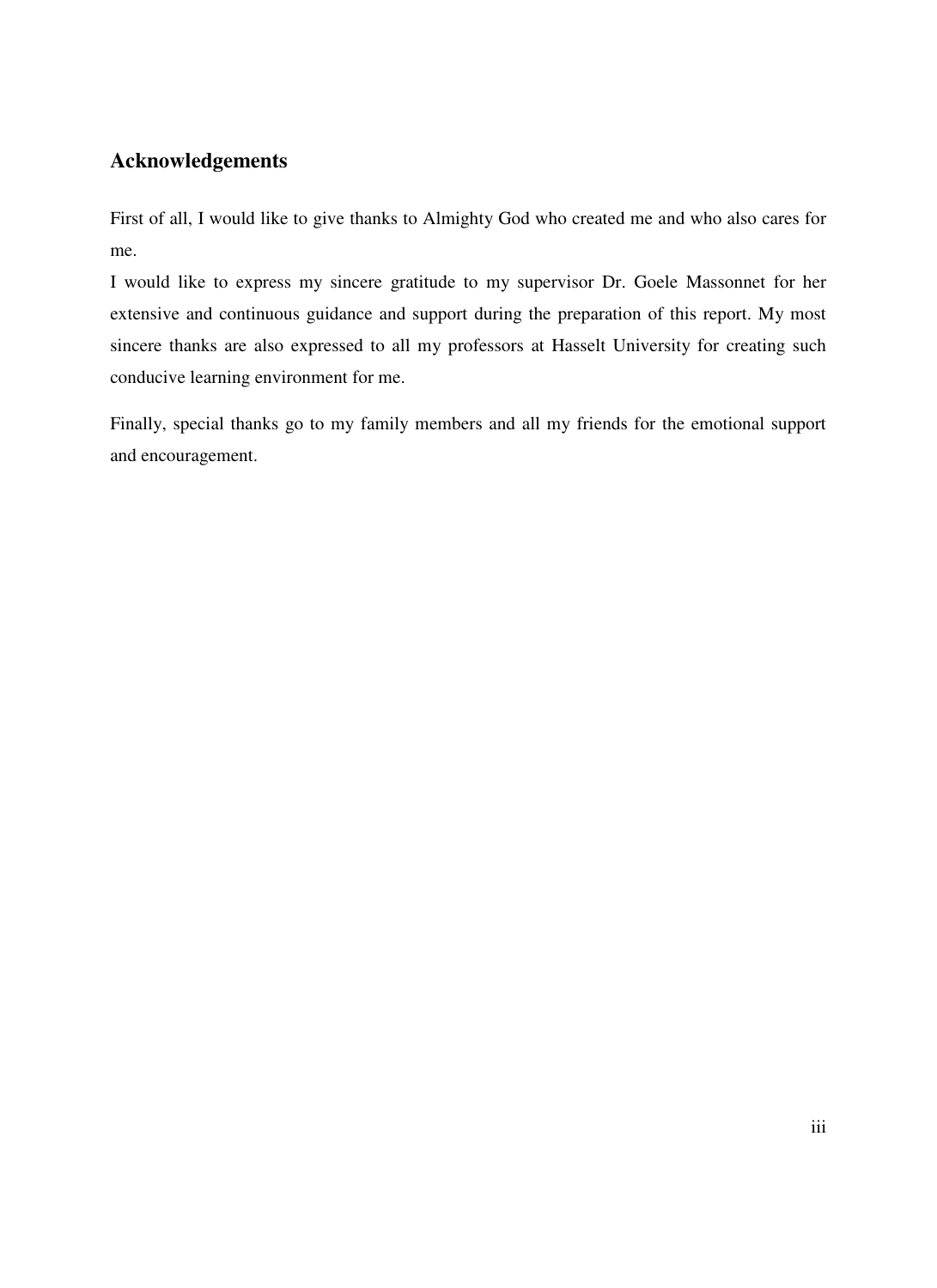#### **Abstract**

Information on the time to pregnancy (TTP) was available for a sample of Danish couples in the age range of 20-35 years who were planning to discontinue contraception to achieve a pregnancy. The information was collected by follow-up over six complete menstrual cycles. The aim was to investigate the effect of risk factors such as smoking status, sperm concentration, alcohol consumption and intake of caffeine on the time to pregnancy. For this purpose, a proportional hazards model, an additive hazards model and a proportional hazards model with time varying effects were fitted. We performed goodness-of-fit for each model which indicates which model is appropriate to model the data.

All the models revealed a similar result with regard to the significance of covariates. Alcohol consumptions in women and sperm concentration were found to be significantly associated with time to pregnancy. The result obtained from all models showed a negative impact of alcohol consumption of women on the monthly probability of conception. This means that the hazard of time to pregnancy decreases if the number of alcoholic drinks increases for the female. The study also revealed a significant positive effect of sperm concentration on the hazard of time to pregnancy. Checking the goodness-of-fit for all models showed there is a problem in the functional form of the covariate sperm concentration (M.ZKON0). A logarithmic transformation of this covariate resulted in a better fit for the additive hazards model.

*Key words: Time to pregnancy; Proportional hazards model; Additive hazards model; Martingale.*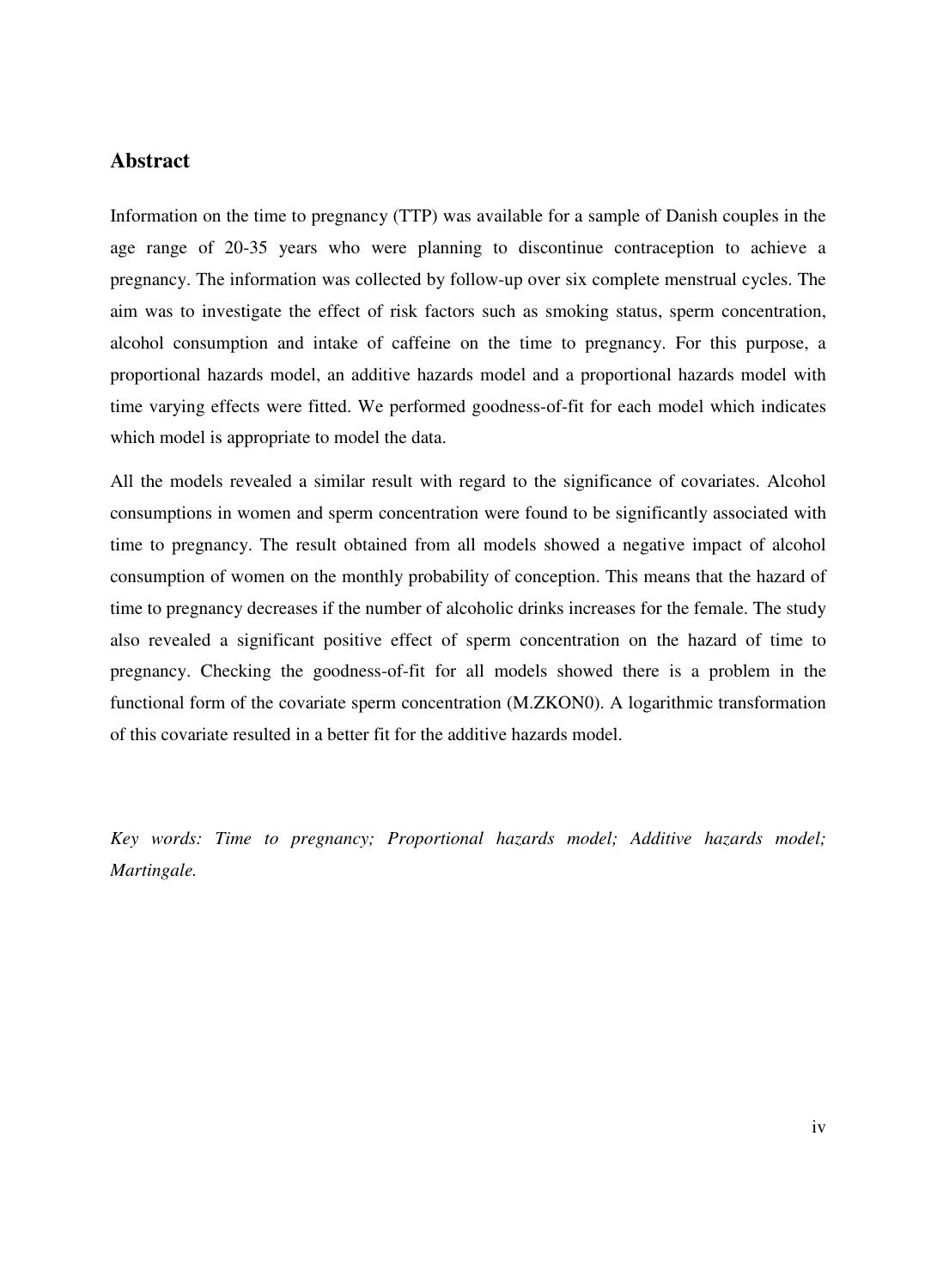## **Table of Contents**

| <b>Abstract</b> |   |
|-----------------|---|
|                 |   |
|                 |   |
|                 |   |
|                 |   |
|                 |   |
|                 |   |
|                 |   |
|                 |   |
|                 |   |
|                 |   |
|                 |   |
|                 |   |
|                 |   |
|                 |   |
|                 |   |
|                 |   |
|                 |   |
|                 |   |
|                 |   |
|                 |   |
|                 |   |
|                 |   |
|                 |   |
|                 |   |
|                 |   |
|                 |   |
|                 | V |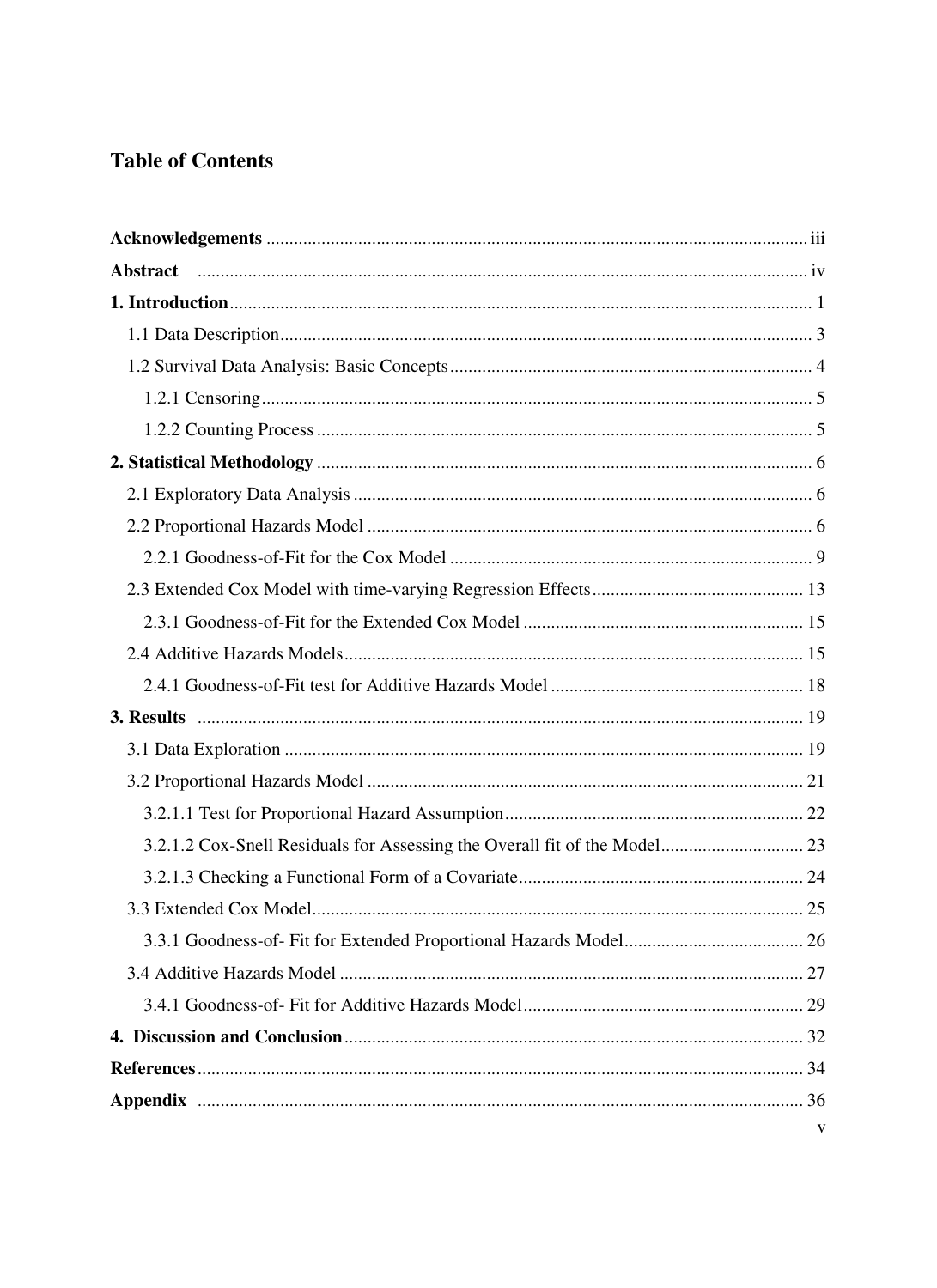## **List of Tables**

| Table 4: Test for non-significant and time-invariant effects of estimated cumulative parameters, |
|--------------------------------------------------------------------------------------------------|
| Table 5: Test for non-significant and time-invariant effects of additive hazards model.  28      |
| Table 6: Test for non-significant and time-invariant effects of additive hazards model when      |

## **List of Figures**

| Figure 1: |                                                                                              |
|-----------|----------------------------------------------------------------------------------------------|
| Figure 2: | Plots of scaled Schoenfeld residuals against time for each covariate in a model.  23         |
| Figure 3: |                                                                                              |
| Figure 4: | Observed cumulative residuals versus continuous covariates with 50 random                    |
| Figure 5: | Estimated cumulative regression functions with 95% pointwise confidence intervals            |
| Figure 6: | Observed cumulative residuals versus continuous covariates and 50 random                     |
| Figure 7: | Estimated cumulative regression functions with 95% pointwise confidence intervals            |
| Figure 8: | Observed cumulative residuals versus continuous covariates and 50 random                     |
| Figure 9: | Observed cumulative residuals versus continuous covariates and 50 random                     |
|           | Figure 10: Estimated cumulative regression functions with 95% pointwise confidence intervals |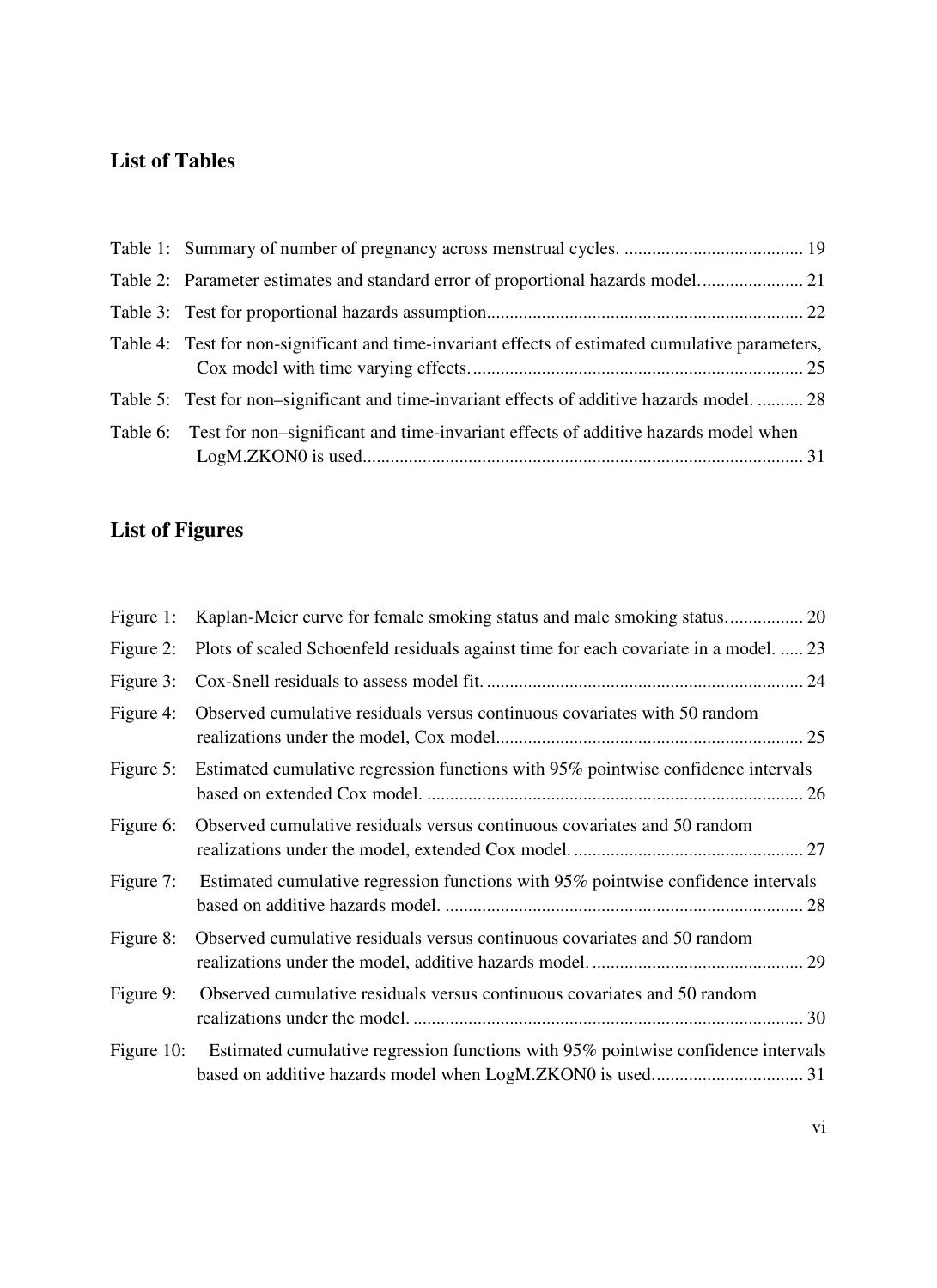#### **1. Introduction**

The most crucial event of the reproductive process is the birth of a new offspring. Fertility measures the frequency of this key event. The endpoint for the occurrence of new offspring is typically defined by a live birth. However, it may be defined in a broader sense by a clinical pregnancy or by a conception. Time to pregnancy (TTP) can be defined as the time elapsing from when a couple decides to have a child to clinically recognizable pregnancy. It can be used to compare fertility between groups. However, it is more widely used as a measure of fecundability, a related but slightly different quantity. Fecundability is defined as the probability of achieving conception or a recognized pregnancy per menstrual cycle (El-Shaarawi and Piegorsch, 2002; Curtis et al., 1997).

Alcohol use is associated with altered levels of estrogen and progesterone and irregularities in the menstrual cycles and ovulation (Silva et al., 1999). Similarly a study on experimental animals founds that alcohol is known to decrease steroid hormone concentrations, inhibit ovulation, and interfere with sperm cell transportation through the fallopian tube (Sharma and Chaudhury, 1970). Various studies have addressed the possible association between alcohol intake and fecundity. Most of the studies have found no effect of moderate alcohol intake, whereas a high intake has been associated with reduced fecundability. A large European multicentre study found that women with a preconceptional alcohol intake >14 drinks per week waited longer for a pregnancy than women with no alcohol intake (Olsen et al., 1997). Associations between alcohol consumption and infertility have also been reported by Hakim et al. (1998). Their prospective observational study for 100 menstrual cycles resulted in more than 50% reduction in the probability of conception during a menstrual cycle during which participants consumed alcohol. However, a study on Danish National Birth Cohort showed shorter waiting times for those with a low intake of alcohol compared with non-drinkers. They concluded that, moderate alcohol intake is not strongly associated with subfecundity; smaller amounts of alcohol may have a positive impact on the female reproductive system, perhaps by providing some stress control (Juhl et al., 2001). A study by Curtis et al. (1997) also found no association between fecundability and alcohol use among women and men.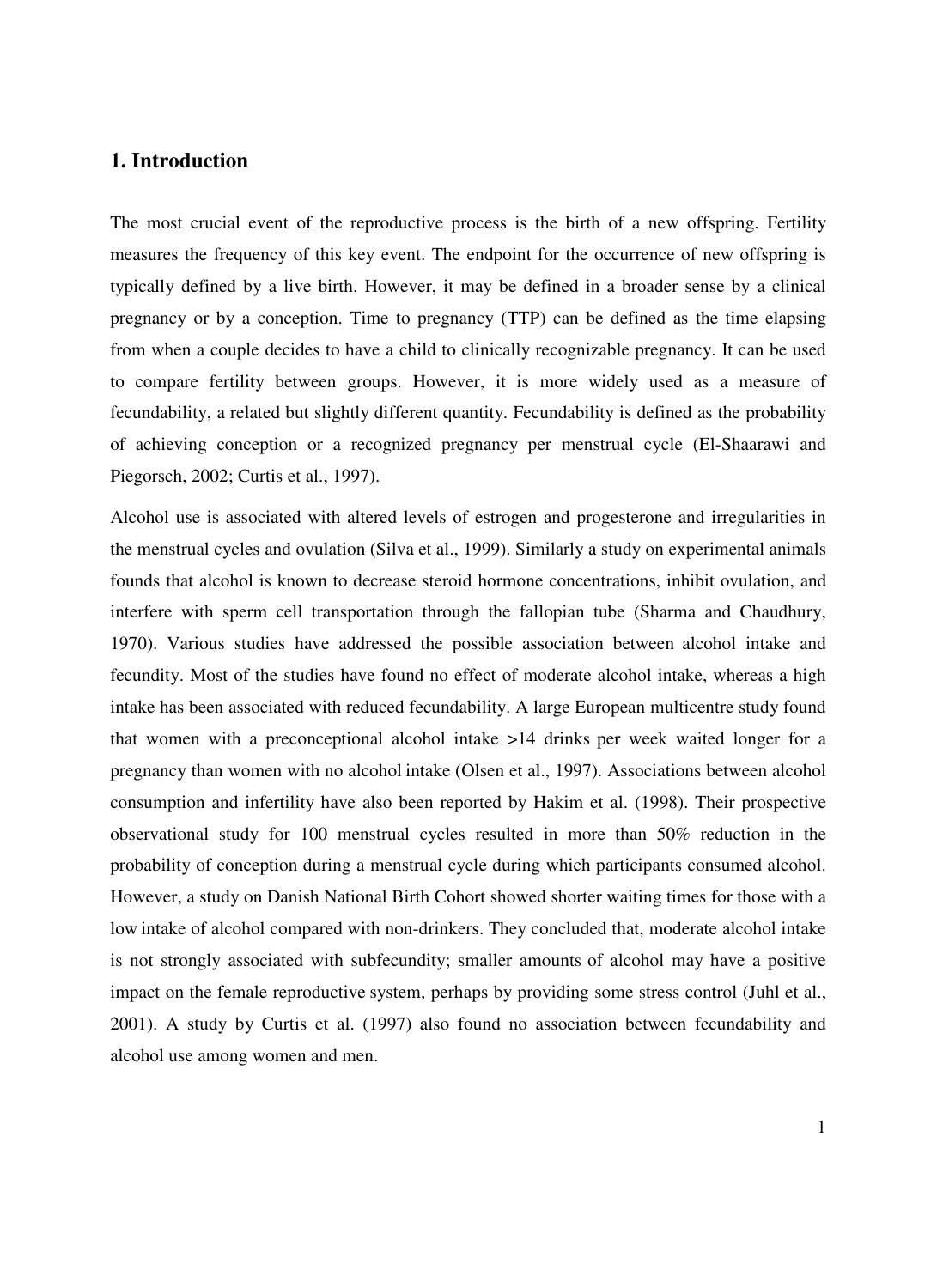Male reproductive health outcome include sexual function and reproductive hormonal status. However, production of normal sperm has naturally been the central topic of male reproductive health. Sperm concentration is one of the standard evaluations of semen quality. A number of studies have shown a potential decrease in male fertility when a sperm concentration is very low. However, there is no consensus on the value of this limit. From studies in couples attempting to conceive, it has been found that the fertility potential of men decreased when the sperm concentration was under  $40*10^6$ /ml (Bonde et al., 1998). Similarly a study by Slama et al. (2004) showed the effect of declines in sperm concentration on time to pregnancy.

Cigarette smoke is well established as a reproductive toxin. Research indicates that cigarette smoking is harmful to a woman's ovaries, and the degree of harm is dependent upon the amount and the period of time a woman smokes. Components in cigarette smoke have been shown to interfere with the ability of cells in the ovary to make estrogen and to cause a woman's eggs (oocytes) to be more prone to genetic abnormalities. In general most of the studies support the conclusion of association between female smoking and prolonged time to pregnancy (Baird and Wilcox, 1985; Curtis et al., 1997; Suonio et al., 1990). However, the studies of Baird and Wilcox, (1985) and Suonio et al. (1990) resulted in no association between male smoking habit and time to pregnancy.

The relationship between caffeine intake and fecundity is an issue of controversy. The results of research studies are conflicting and have shown both positive and negative effects of caffeine on fecundity. Hatch and Bracken (1993) found that intake of caffeine from coffee, tea, and caffeinated soft drinks was associated with an increased risk of a delay of conception. On the other hand, Hakim et al. (1998) and Curtis et al. (1997) have not found an association between caffeine intake and time to pregnancy.

This study aims at investigating the effect of risk factors (smoking status of the female, smoking status of the male, sperm concentration, number of drinks for the female and a partner, and intake of caffeine for both female and partner) on the time to pregnancy. For this purpose, a Cox proportional hazards model, an additive hazards model and a Cox proportional hazards model with time varying effects were fitted. We performed goodness-of-fit for each model which indicates which model is appropriate to model the data.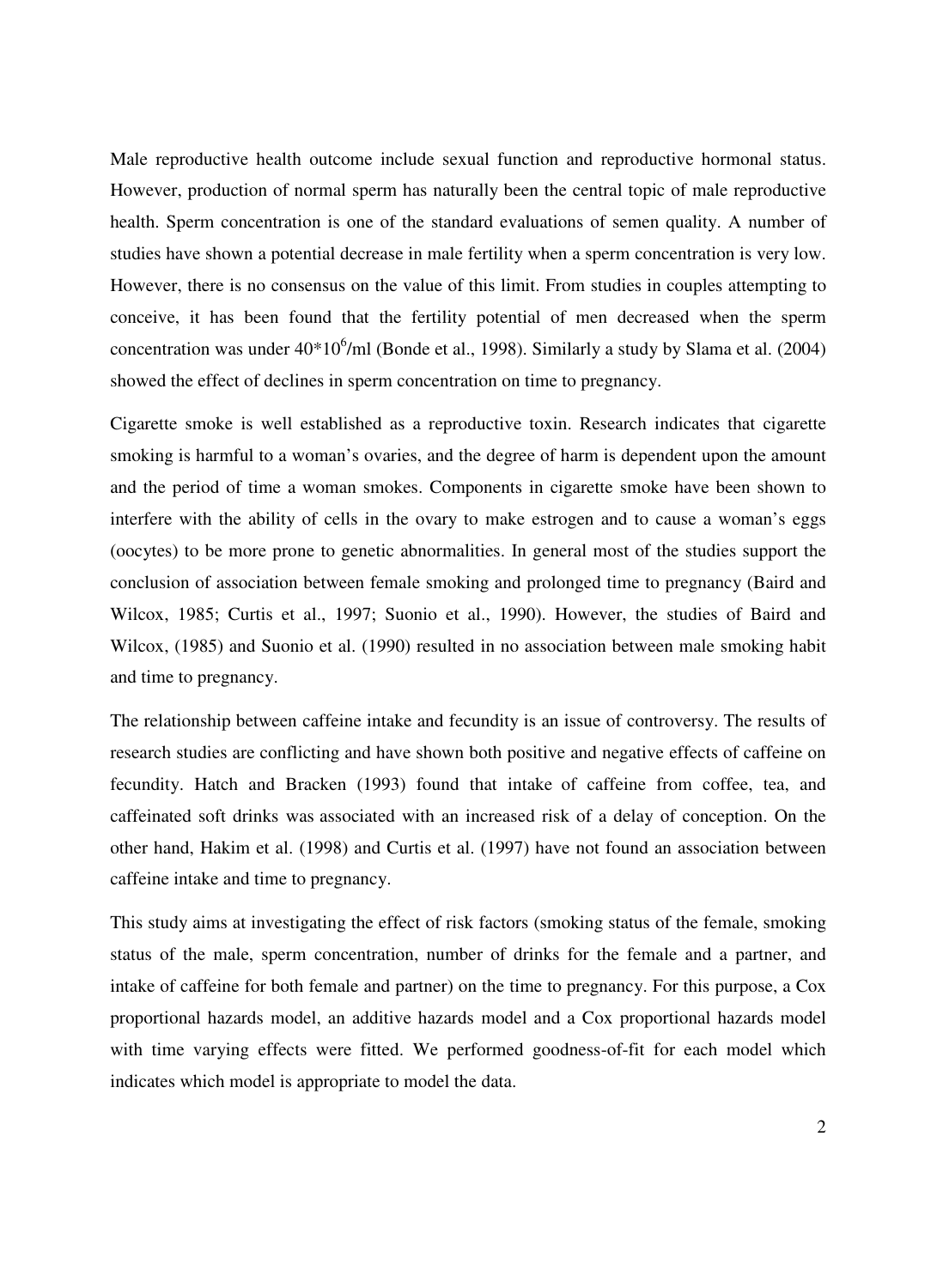The remainder of this report is organized as follows: Section 1.1 introduces the data set in this study and Section 1.2 provides the basic concepts in survival data analysis. In Section 2 we describe the statistical methods we applied; data exploration, proportional hazards model, proportional hazards model with time varying effects and additive hazards model. Main results of the analyses are presented in Section 3 whereas Section 4 is devoted for discussion.

#### **1.1 Data Description**

The data set considered in this study includes a sample of Danish trade union cohabiting members with in the age range of 20-35 years who were planning to discontinue contraception to achieve a pregnancy. Couples without previous reproductive experience who intended to discontinue contraception to become pregnant were eligible for enrolment.

A total of 1113 couples signed up for the study. These couples were contacted regularly to ascertain their intent to discontinue the use of birth control to achieve a pregnancy and were enrolled consecutively as they stopped contraception. Discontinuation of contraception was defined as the date when the last pill was taken, the IUD was removed, or when condom, barrier, or other kinds of birth control were used for the last time. Among couples signed for the study 122 had withdrawn their consent to participate and 153 were ineligible for other reasons, mainly because of previous pregnancies ( $N = 46$ ) or because they had discontinued contraception before signing up for this study ( $N = 71$ ). A sample size of 310 couples is available for this study.

The intention was to start follow-up when birth control stopped and continue until a pregnancy was recognized or six complete menstrual cycles were recorded, whichever came first. The observations were censored if the couples dropped out during the study period or when follow-up reached six cycles without pregnancy. The variables in the study are sperm concentration of male in mill/ml(M.ZKON0), smoking status of the female (K.RYG), smoking status of the male (M.RYG), average number of drinks per week for the female (K.ALK), average number of drinks per week for the male (M.ALK), average intake of caffeine in mg per day for the female(K.COF) and for the male(M.COF).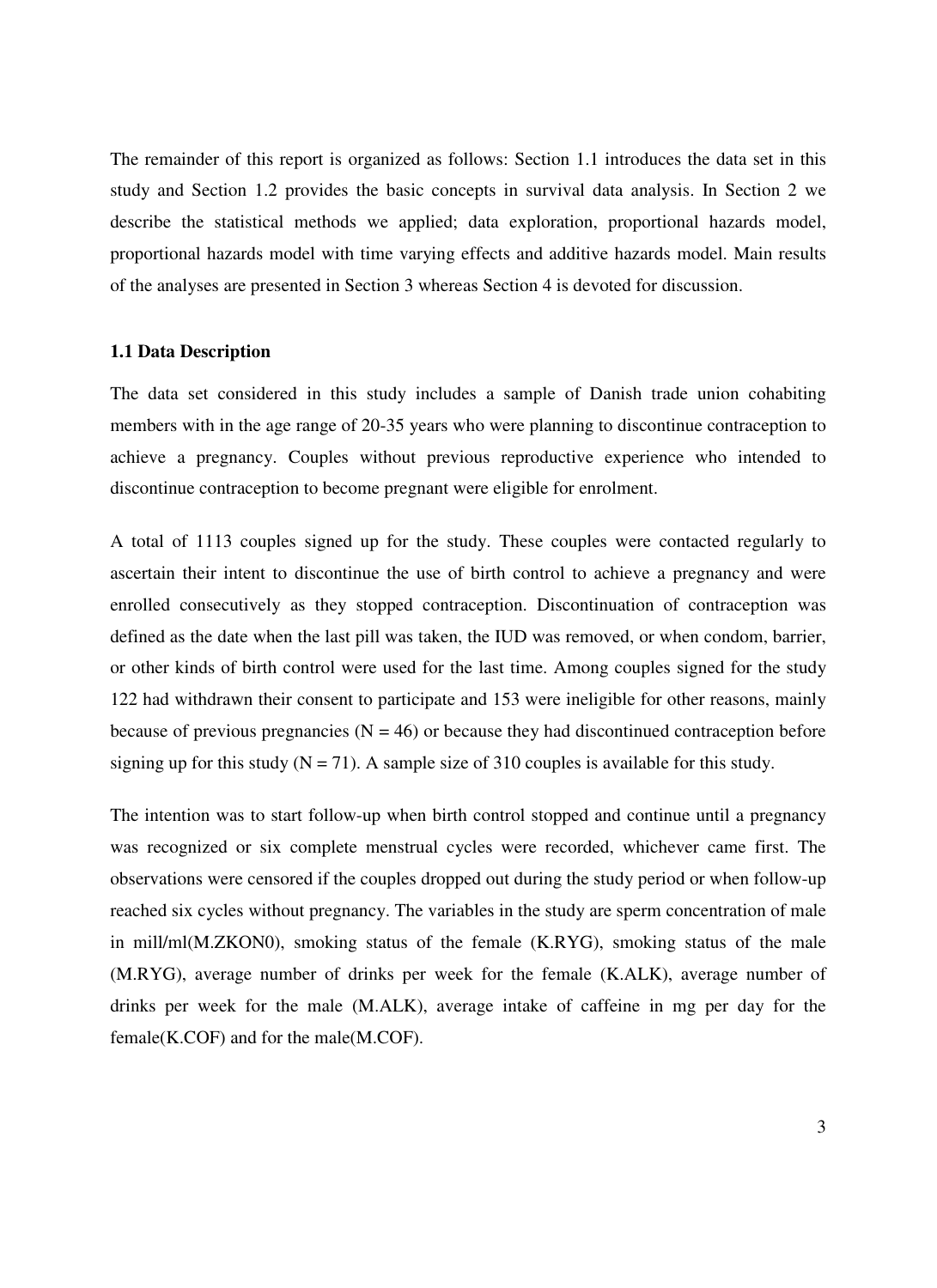During the period of follow-up, the women daily recorded sexual intercourse and menstrual bleeding, and a semen sample was collected during the menstrual period of each cycle. Participants were encouraged to give semen sample following 3 days of continence, but emphasized that samples obtained outside this time window would still be acceptable. Every month men and women filled in a questionnaire on health, occupational exposures, smoking, alcohol and coffee consumption, intake of medicine, and psychologic stress. The women notified the research team when a pregnancy was diagnosed by a physician or when a commercial pregnancy test was positive (Bonde et al., 1998).

#### **1.2 Survival Data Analysis: Basic Concepts**

Survival analysis examines and models the time it takes for events to occur. Let  $T^*$  denote the survival time which is the time from a well defined time origin to the occurrence of some given event. The following three functions characterize the distribution of  $T^*$ .

Let f be the probability density function and F the corresponding cumulative distribution function of the (continuous) event time  $T^*$ . The basic quantities used to describe failure time data are the survival function

$$
S(t) = 1 - F(t) = P(T^* > t)
$$

$$
= \int_{t}^{\infty} f(t)dt.
$$

A survival function is a nonincreasing function with a value of 1 for  $t = 0$  and 0 at infinity. If  $T^*$ is a continuous random variable, then, S(t) is a continuous, strictly decreasing function. A basic quantity, fundamental in survival analysis, is the hazard function. This function is defined as

$$
\alpha(t) = \frac{f(t)}{S(t)} = \lim_{h \to 0} \frac{1}{h} P(t \le T^* < t + h / T^* \ge t),
$$

which may be interpreted as the instantaneous failure rate among those at risk. The survival function may be calculated from the hazard function by

$$
S(t) = \exp(-\int_0^t \alpha(s)ds).
$$

4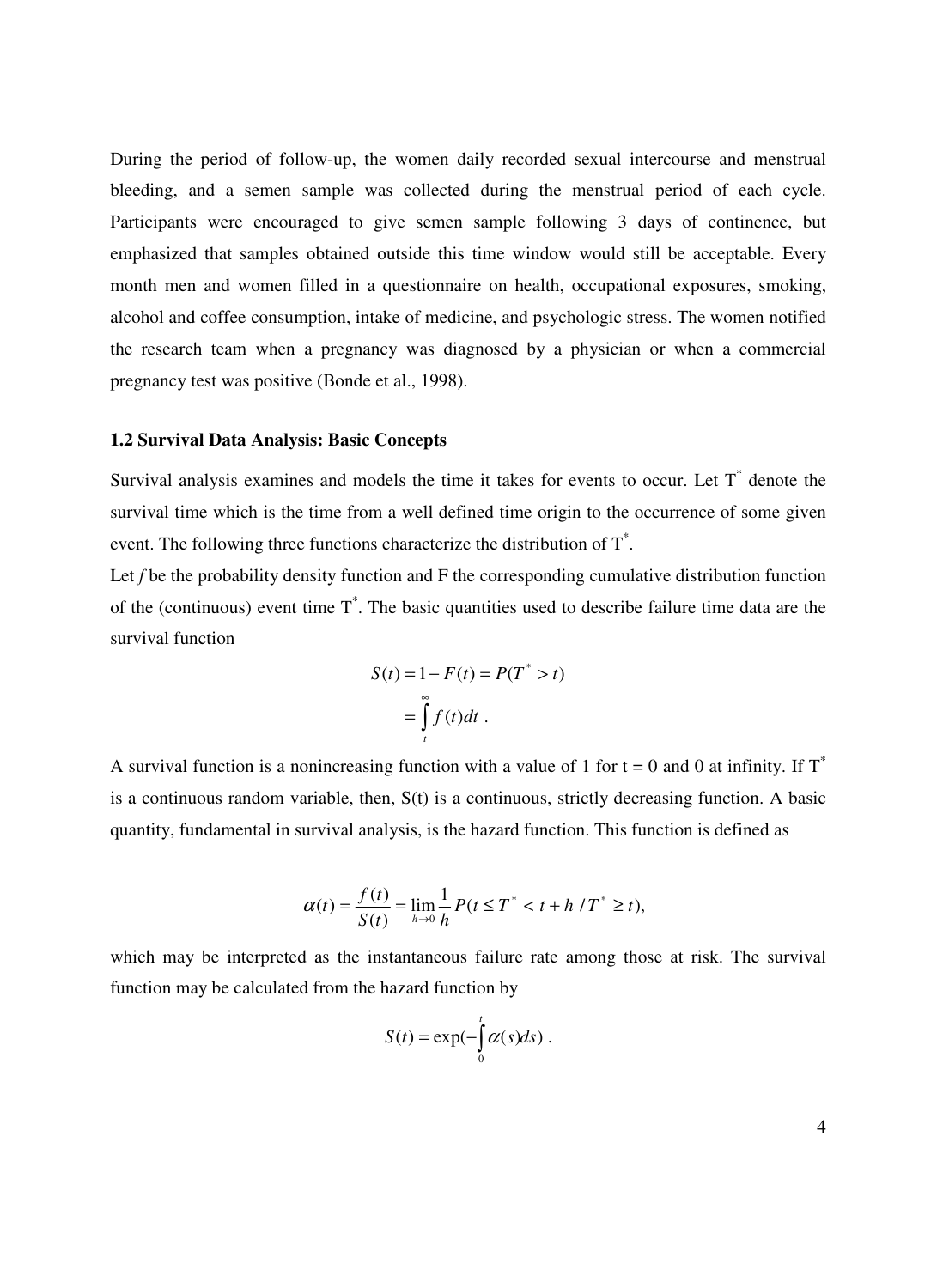#### **1.2.1 Censoring**

There are certain aspects of survival data, such as censoring that generate great difficulty when trying to analyze the data using traditional statistical models such as multiple linear regressions. A censored observation is defined as an observation with incomplete information.

One possible type of censoring is right censoring, which occurs when only the lower bound for the time of interest is known. When an observation is right censored it means that the information is incomplete because the subject did not have an event during the time that the subject was part of the study. Left censoring is when all that is known is that the individual experienced the event of interest prior to the start of the study, i.e., only an upper bound for the time of interest is available. For interval censoring, the only information available is that the event occurs within some interval of time (Klein and Moeschberger, 1997). The data in this study are right censored; only lower bound for time to pregnancy is known for some individuals. It turns out that handling of censoring and other types of incomplete survival data is surprisingly easy when basing the analysis on models for the intensity function (Martinussen and Scheike, 2006). Next section provides a gentle introduction to counting processes and the martingale theory used to analyze them.

#### **1.2.2 Counting Process**

Event time data, where one is interested in the time to a specific event occurs, are conveniently studied by the use of certain stochastic processes. The data itself may be described as a so-called counting process, which is simply a random function of time t,  $N(t)$ . It is zero at time zero and constant over time except that it jumps at each point in time where an event occurs, the jumps being of size 1.

Assume that n independent subjects are observed over some period of time  $[0, \tau]$ . For each subject a counting process,  $N_i(t)$ , that gives the number of events occurring before time t is observed together with possibly additional information in terms of p-dimensional covariates  $X_i$ . Models for survival data, or more generally counting process data, are very conveniently formulated through the intensity process  $\lambda_i(t)$  which is defined as (Scheike, 2004)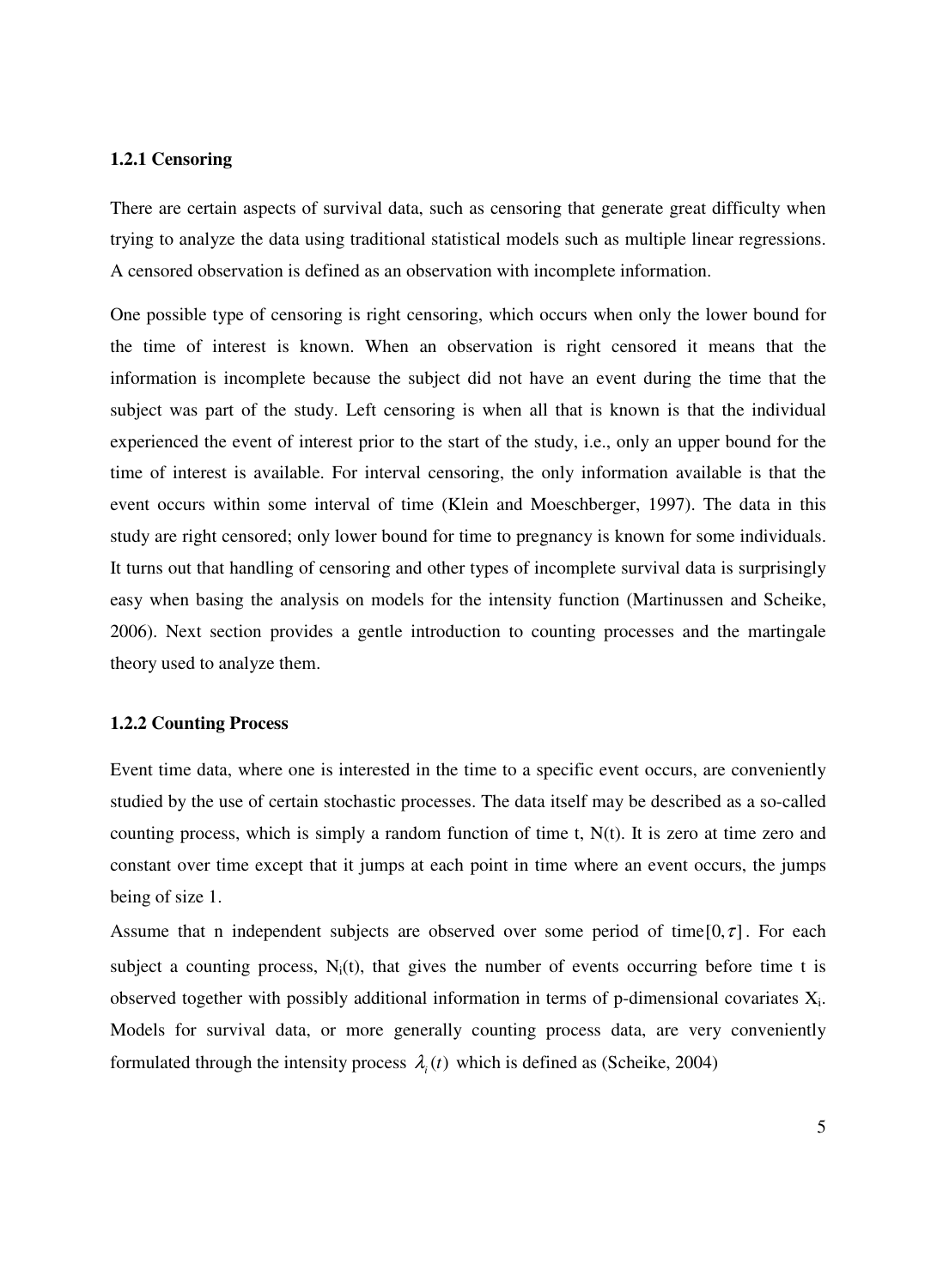$$
\lambda_i(t) = \lim_{h \to 0} \frac{P(N_i(t+h) - N_i(t) \ge 1/\text{ past})}{h}
$$

.

Define the cumulative intensity by;  $\Lambda_i(t) = \int$ *t*  $\lambda_i(t) = \frac{\lambda_i(s)}{ds}$  $\mathbf{0}$  $(t) = \frac{\lambda_i(s)}{ds}$  such that  $M_i(t) = N_i(t) - \Lambda_i(t)$  is a martingale. Let further  $N(t) = (N_1(t), ..., N_n(t))$  be an *n*-dimensional counting process,  $\Lambda(t) = (\Lambda_1(t), ..., \Lambda_n(t))$  its compensator,  $\lambda(t) = (\lambda_1(t), ..., \lambda_n(t))$  an *n*-dimensional intensity process,  $M(t) = (M_1(t),...,M_n(t))$  the *n*-dimensional martingale.

#### **2. Statistical Methodology**

#### **2.1 Exploratory Data Analysis**

In any data analysis it is always a great idea to do some univariate analysis before proceeding to more complicated models. To gain insight into the shape of the survival function for each group we plotted Kaplan-Meier curves for all categorical predictors. We also consider the test of equality across strata for categorical covariates using a log-rank test. A proportional hazards model is also fitted for each continuous covariate one by one to explore the importance of the effect of each covariate on the time to pregnancy in model building. In the following sections statistical analyses employed are discussed.

#### **2.2 Proportional Hazards Model**

The most common approach to model covariate effects on survival is the Cox proportional hazards model (Cox, 1972). The Cox model was introduced by Cox (1972) in the context of survival data, and Andersen and Gill (1982) extended it to the counting process framework and gave elegant martingale proofs for the asymptotic properties of the associated estimators (Martinussen and Scheike, 2006).

Suppose we observe n independent and identically distributed (i.i.d.) observations  $(T_i, \Delta_i, X_i)$ , where  $T_i$  is the right-censored life-time,  $\Delta_i$  is the indicator telling us whether  $T_i$  is an event time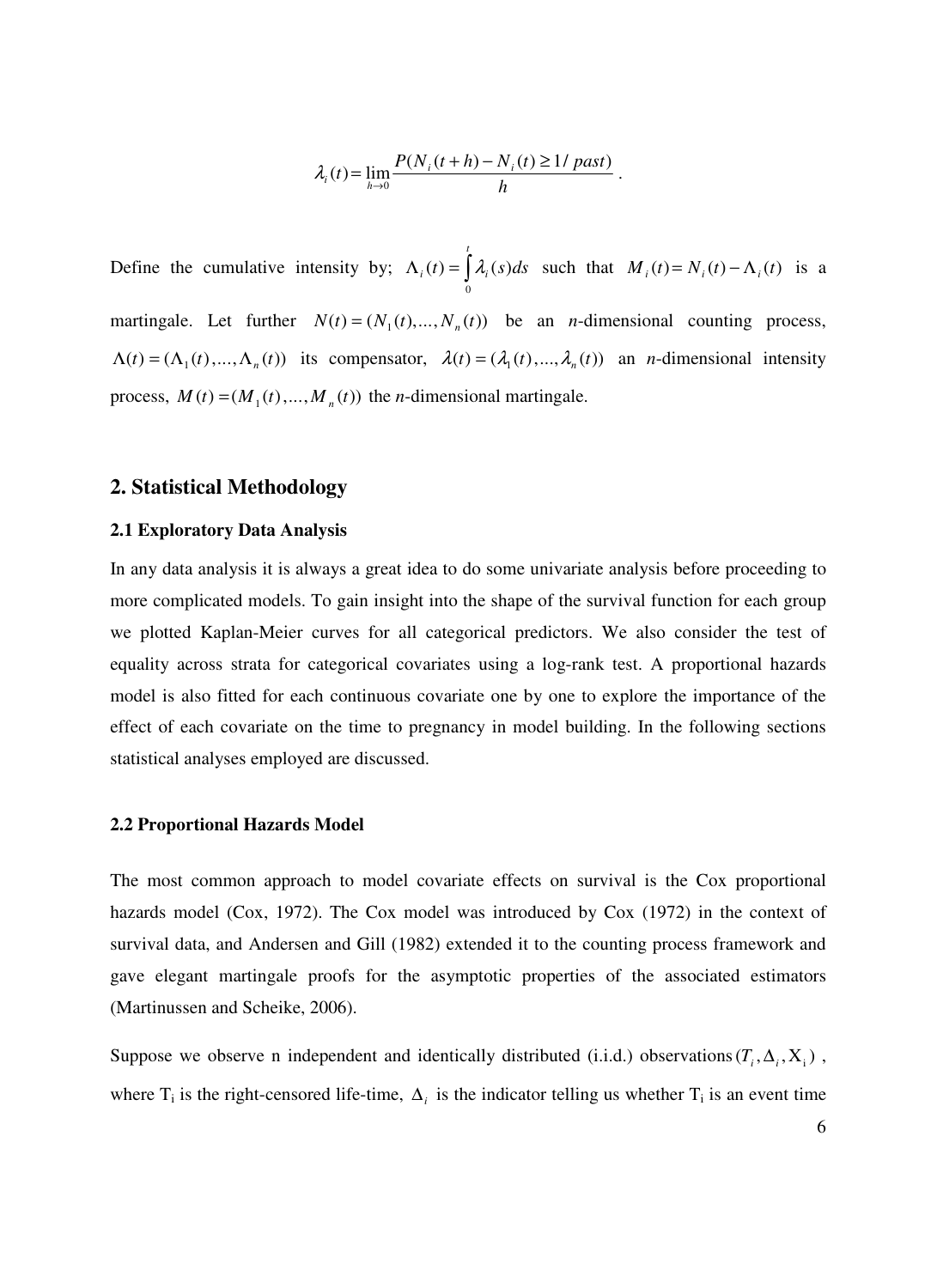or censoring time, and  $X_i$  is a vector of explanatory variables. The Cox model assumes that the intensity is of the form

$$
\lambda(t) = Y(t)\lambda_0(t) \exp(X^T \beta), \qquad (2.1)
$$

where  $X = (X_1, \ldots, X_p)$  is a p-dimensional covariate vector and Y(t) is an at risk indicator which is one if the event is not yet occurred. The parameters of the model are the p-dimensional regression parameter vector  $\beta$  and the non-parametric baseline hazard function  $\lambda_0(t)$ . If the covariates are time-independent the model assumes that the hazard rates for different values of the covariates are proportional.

Statistical inference in the Cox model is primarily based on maximum partial likelihood. Suppose that there are n independent copies  $(N_i(t), Y_i(t), X_i)$ ,  $i = 1, \ldots, n$ , observed in some time interval [0,  $\tau$ ],  $\tau < \infty$ , and that each N<sub>i</sub>(t) has intensity on the Cox form(2.1). The regression parameter  $\beta$  is estimated as the maximizer to Cox's partial likelihood function (Cox, 1972; Martinussen and Scheike, 2006)

$$
L(\beta) = \prod_{i} \prod_{i} \left( \frac{\exp(X_i^T \beta)}{S_o(t, \beta)} \right)^{\Delta N_i(t)},
$$
  
where  

$$
S_o(t, \beta) = \sum_{i}^{n} Y_i(t) \exp(X_i^T \beta).
$$
 (2.2)

The estimator  $\hat{\beta}$  is thus found as the solution to the score equation  $U(\beta) = 0$ , where

1

=

*i*

$$
U(\beta) = \sum_{i=1}^{n} \int_{0}^{\tau} \left( X_i - \frac{S_1(t, \beta)}{S_0(t, \beta)} \right) dN_i(t).
$$
 (2.3)

where  $S_1(t, \beta)$  is the first order partial derivative of  $S_0(t, \beta)$  with respect to  $\beta$ .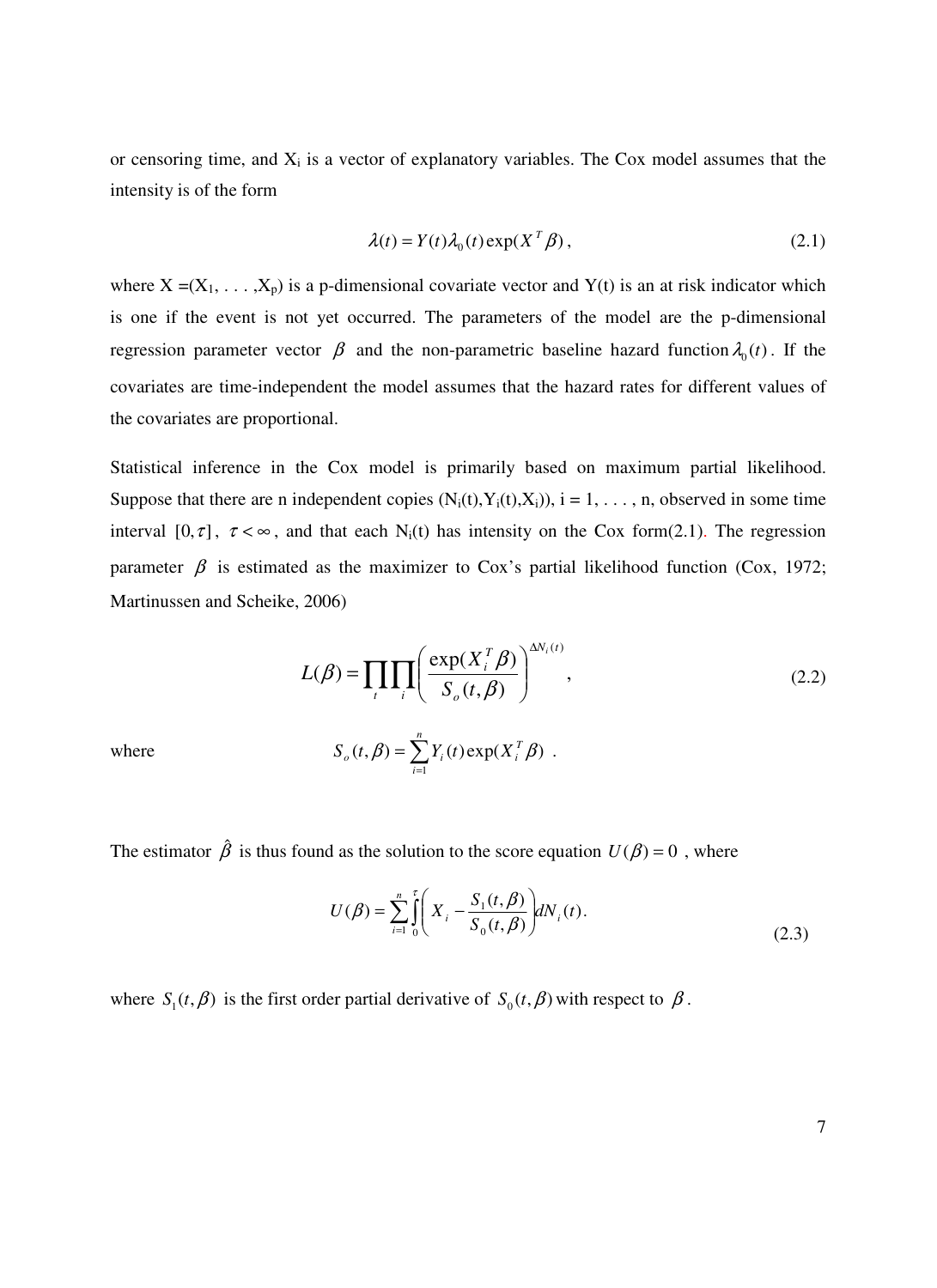If the value of  $\beta$  is fixed, the Nelson-Aalen estimator of the cumulative baseline hazard function  $\Lambda_0(t)$  can be estimated as

$$
\hat{\Lambda}_0(t,\beta) = \int_0^t \frac{1}{S_0(s,\beta)} dN_0(s) ,
$$

where  $N.(t) = \sum$ *i*  $N(t) = \sum N_i(t)$ 

Given  $\hat{\beta}$ , as a solution to  $U(\beta) = 0$ , the Breslow estimate of  $\Lambda_0(t)$  is given by

$$
\hat{\Lambda}_0(t) = \hat{\Lambda}_0(t, \hat{\beta}) = \int_0^t \frac{1}{S_0(s, \hat{\beta})} dN.(s)
$$

The standard asymptotic likelihood inference tests; the Wald, likelihood ratio and score tests, are also valid under the Cox partial likelihood to test hypotheses about  $\beta$ . Let minus the derivative of the score with respect to  $\beta$  be denoted by I( $\beta$ ). We use the notation  $\beta_0$  to denote the true value of  $\beta$  in the Cox model (2.1). The first test is the usual test based on the asymptotic normality of the (partial) maximum likelihood estimates, referred to as Wald's test. A test of the global hypothesis of H<sub>0</sub>:  $\beta = \beta_0$  is

$$
\chi_w^2 = (\hat{\beta} - \beta_0)^T I(\hat{\beta})(\hat{\beta} - \beta_0)
$$

which has a chi-squared distribution with  $p$  degrees of freedom if  $H_0$  is true for large samples. The other test statistic, called the likelihood ratio makes use of the log likelihood statistic. It also holds true, using standard arguments from asymptotic theory, that the likelihood ratio statistic

$$
\chi^2_{LR} = -2\log\left(\frac{L(\beta_0)}{L(\hat{\beta})}\right)
$$

and the score test statistic

$$
\chi_{SC}^2 = U(\beta_0)^T I(\beta_0)^{-1} U(\beta_0)
$$

both are asymptotically chi-squared with p degrees of freedom under the null.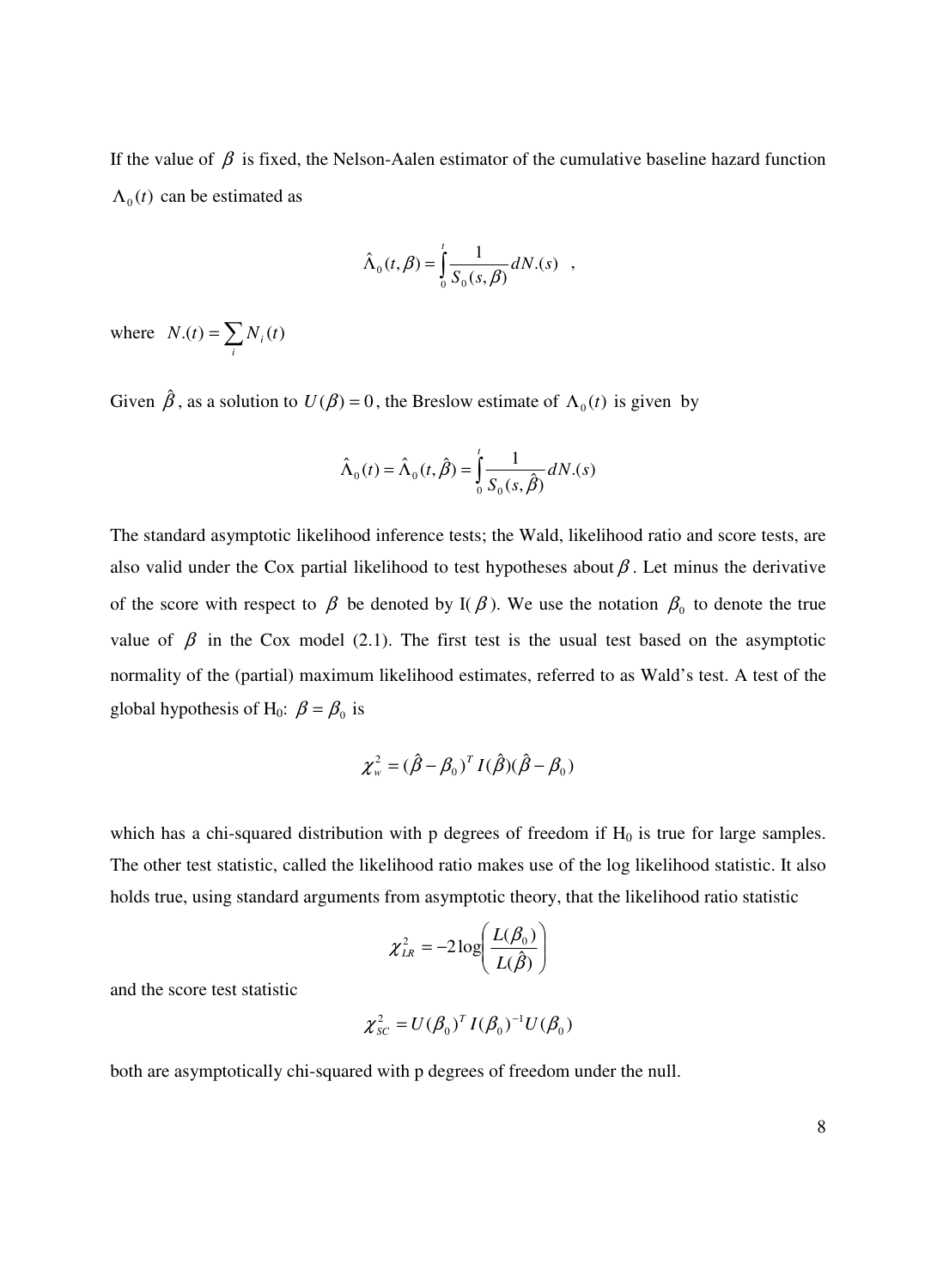#### **2.2.1 Goodness-of-Fit for the Cox Model**

As is the case for a linear or generalized linear model, it is desirable to determine whether a fitted Cox regression model adequately describes the data. In a usual linear regression setup, it is quite easy to define a residual for the fitted regression model. However, in regression models presented in this report the definition of the residual is not as clear-cut. A number of residuals have been proposed for the Cox model (Therneau and Grambsch, 2000; Klein and Moeschberger, 1997). Different residuals are useful for examining different aspects of the model.

#### **2.2.1.1 Test for proportional hazards assumption**

Schoenfeld (1982) proposed residuals for checking the proportional hazards assumption and the residuals are now commonly known as the Schoenfeld residuals. The Schoenfeld residual is the difference between the covariate at the failure time and the expected value of the covariate at this time (Therneau and Grambsch(2000), section 4.6).

We are interested in the test of time invariant effect in the model defined by the extended Cox model with time-varying coefficients

$$
\lambda(t) = Y(t)\lambda_0(t) \exp(X^T(t)\beta(t)),
$$

in which the relative risk parameters are allowed to depend on time so that the effect of a covariate can change with time. When  $\beta(t)$  is not constant, the impact of one or more covariates on the hazard may vary over time. But the restriction  $\beta$  (*t*) =  $\beta$  implies proportional hazards, therefore if proportional hazards holds then a plot of  $\beta(t)$  versus time will be a horizontal line. When scaled Schoenfeld residuals are defined by the product of the inverse of the estimated variance-covariance matrix of the  $k<sup>th</sup>$  Schoenfeld residual and the  $k<sup>th</sup>$  Schoenfeld residual, Grambsch and Therneau (2000) showed that

$$
E(s_{kj}^*)+\hat{\beta}_j\approx\beta_j(t_k),
$$

9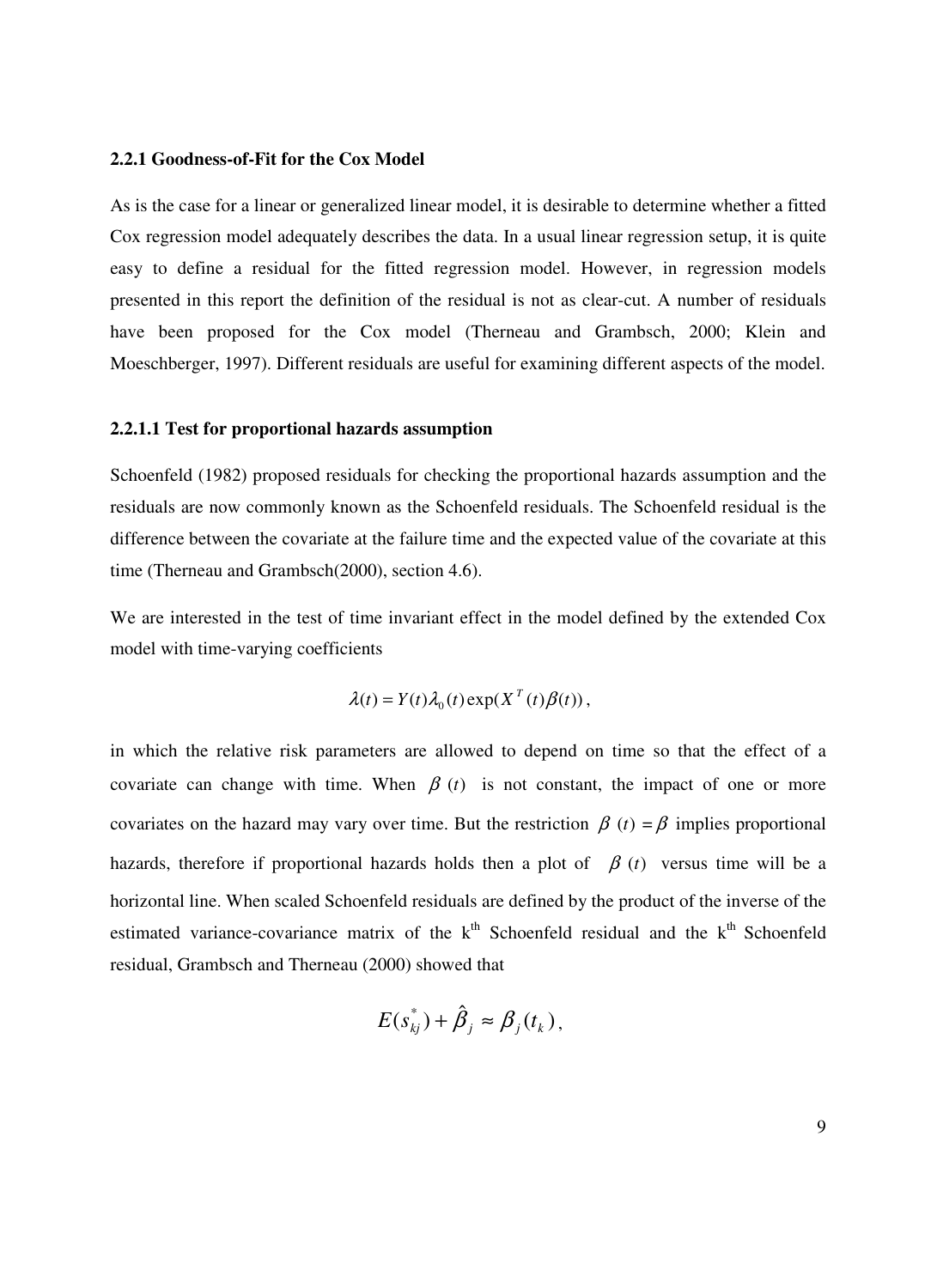where  $s_k^*$  is the scaled Schoenfeld residual and  $\hat{\beta}$  is a coefficient from an ordinary fit of the Cox model. This suggests plotting the  $s_{kj}^* + \hat{\beta}_j$  versus time as a method to visualize the nature and extent of nonproportional hazards.

The time-varying regression coefficients of the extended Cox model described above can be written as

$$
\beta_j(t) = \beta_j + \theta_j g_j(t) , \qquad (2.4)
$$

where  $g_j(t)$  is a specified function of time. One typical application of this type of testing is to let  $g_j(t) = \log(t)$  (Cox, 1972) for  $j = 1, \ldots$ . The interest is in testing the hypothesis H<sub>0</sub>:  $\theta = 0$  with  $\theta = (\theta_1, \dots, \theta_p)$ . When the *g<sub>j</sub>*'s are known functions, then the model with coefficients (2.4) is still a Cox model. Therefore, the score test, likelihood ratio test and Wald test can be used to test the hypothesis  $H_0$  (Martinussen and Scheike, 2006; Therneau and Grambsch, 2000).

We denote the score function by  $U = (U_1^T, U_2^T)^T$ , where the first component is the derivative of partial likelihood with respect to  $\beta$ , and the second component is the derivative with respect to  $\theta$ . Similarly we denote empirical information matrix written as a block matrix reflecting two parameter vectors by  $(I_{kl})_{k,l=1,2}$  with its inverse denoted by  $(I^{kl})_{k,l=1,2}$ . The score test statistics may thus be written

$$
T(G) = U_2^T(\hat{\beta}, 0)I^{22}(\hat{\beta}, 0)U_2(\hat{\beta}, 0)
$$
\n(2.5)

where  $\hat{\beta}$  denotes the maximum partial likelihood estimator under the null.

The score test statistic is asymptotically chi-square distributed with p degrees of freedom under the null. The GLOBAL test in R, which can be performed using the function cox.zph, approximates  $T(G)$ .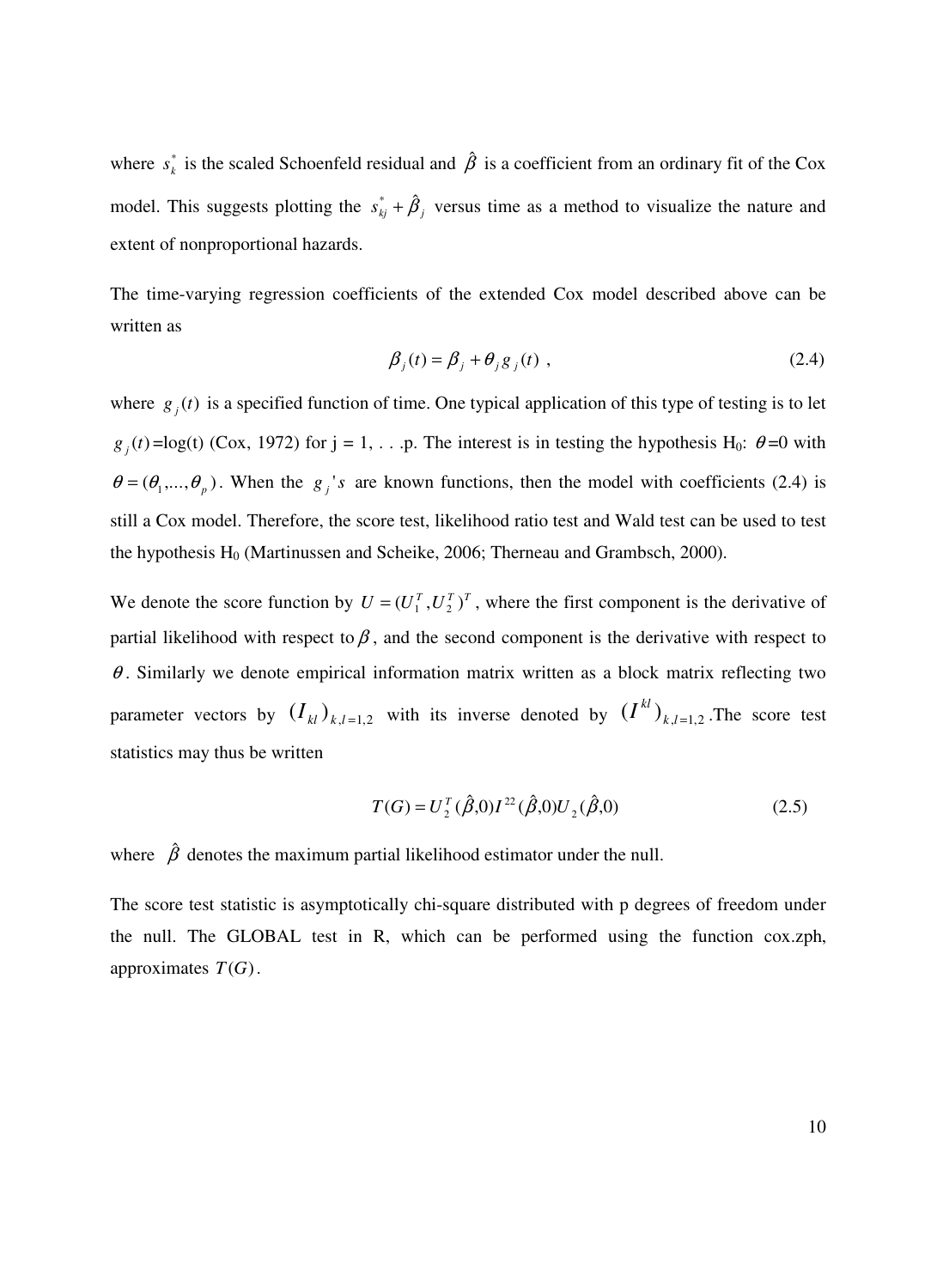#### **2.2.1.2 Cox-Snell residuals for assessing the overall fit of the model**

Residuals commonly used to assess the overall fit of the Cox model are Cox-Snell residuals (Box-Steffensmeier and Jones, 2004; Klein and Moeschberger, 1997). Suppose that the proportional hazards model (2.1) has been fitted.

The Cox-Snell residuals are defined as

$$
r_i = \hat{\Lambda}_0(T_i) \exp(X_i^T \hat{\beta}) \text{ , } i = 1, \dots, n,
$$

where  $\hat{\Lambda}_0(t_i)$  is an estimator of the cumulative baseline hazard rate and  $\hat{\beta}$  is a vector of estimates of regression parameters of the Cox model.

If the model is correct and the  $\hat{\beta}$ 's are close to the true values of  $\beta$  then, the r<sub>i</sub>'s should look like a censored sample from a unit exponential distribution.

Indeed, if the model is correct, we have that

$$
S(T^*) = 1 - F(T^*) \sim U[0,1] \text{ and } \Lambda(T^*) = -\ln S(T^*) \sim Exp(1),
$$

where

$$
S(T^*) = \exp(-\Lambda_0(T^*)e^{X^T\beta})
$$

Therefore  $r_i = \hat{\Lambda}_0(T_i) \exp(X_i^T \hat{\beta}) = -\ln S(T_i) \sim Exp(1)$ .

To test whether the Cox-Snell residuals follow approximately a unit exponential distribution, we compute the Nelson-Aalen estimator of the cumulative hazard rate of  $r_i$ 's  $(\hat{\Lambda}_r(r_i))$ . Then we check whether the plot of  $(\hat{\Lambda}_r(r_i))$  against  $r_i$  is a straight line through the origin with a slope of 1.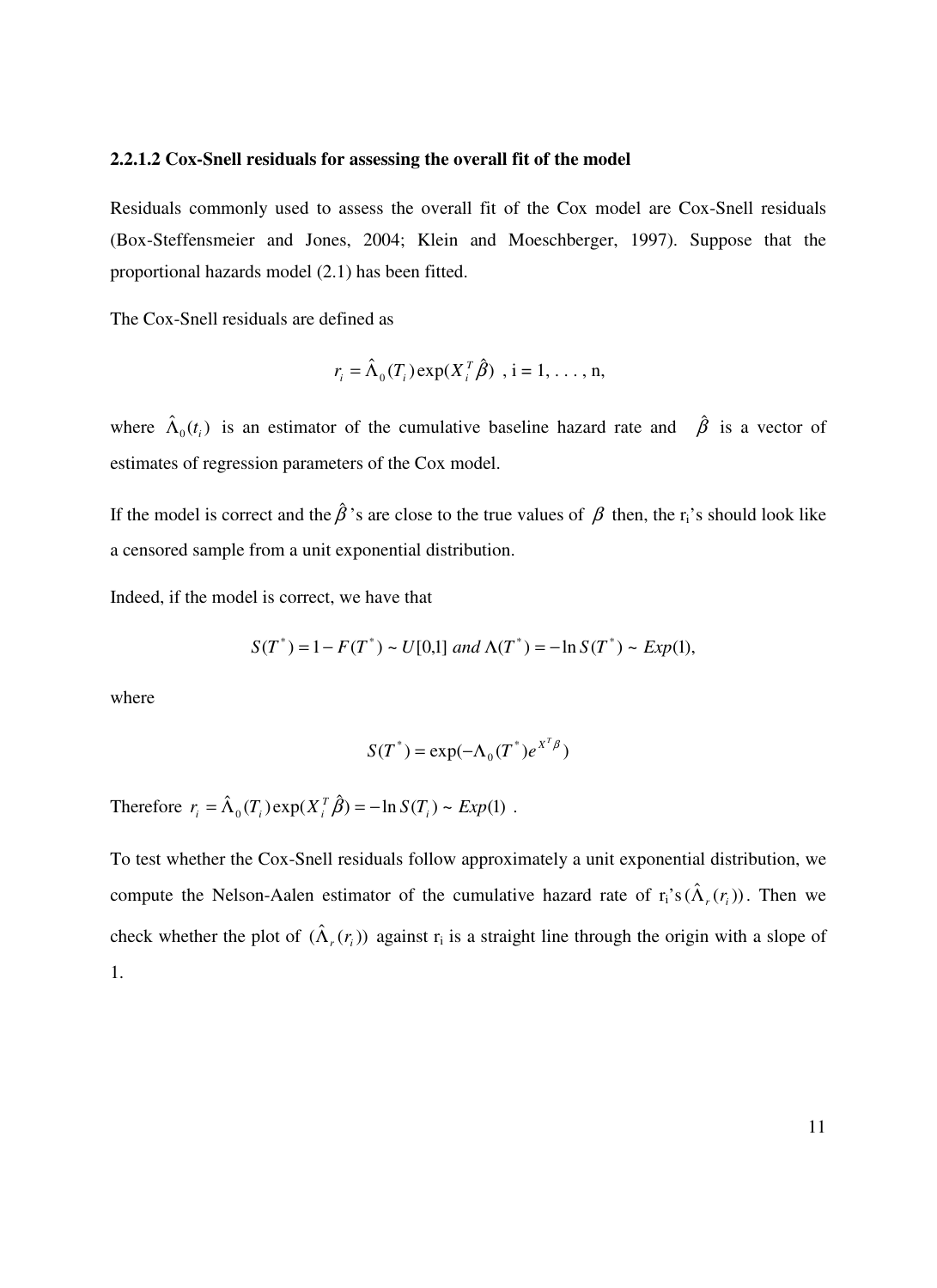#### **2.2.1.3 Checking Functional Form of a Covariate**

For a given covariate we would like to see an appropriate functional form to explain the influence of the covariate on TTP. Lin et al.(1993) suggested an important class of test statistics based on the cumulative sums of martingale-based residuals.

The martingales under the assumption that the proportional hazards model is true can be written as

$$
M_i(t) = N_i(t) - \int_0^t Y_i(s) \exp(X_i^T \beta) d\Lambda_0(s).
$$

Using estimates from the Cox model we can estimate  $M_i(t)$  as

$$
\hat{M}_i(t) = N_i(t) - \int_0^t Y_i(s) \exp(X_i^T \hat{\beta}) d\hat{\Lambda}_0(s) .
$$
\n(2.6)

The idea is now to look at different functional of these estimated residuals and see if they behave as they should under the model.

Lin et al. (1993) defined a two-dimensional cumulative residual process as

$$
M_c(t, z) = \int_0^t K_z^T(s) d\hat{M}(s)
$$
 (2.7)

where  $K_z(t)$  is an nx1 matrix with elements I( $X_{i1} \le z$ ) for  $i = 1, \ldots, n$ , focusing here on the first continuous covariate  $X_1$ . In this case martingale residuals are grouped cumulatively with respect to follow-up time and covariate values. To summarize things further one may integrate over the entire time span to get a process only in z:

$$
M_c(z) = \int_0^{\tau} K_z^T(t) d\hat{M}(t)
$$

which can be plotted against z. To assess how unusual the observed process is under the model one may plot it along with a few realizations under the model. To further enhance the objectivity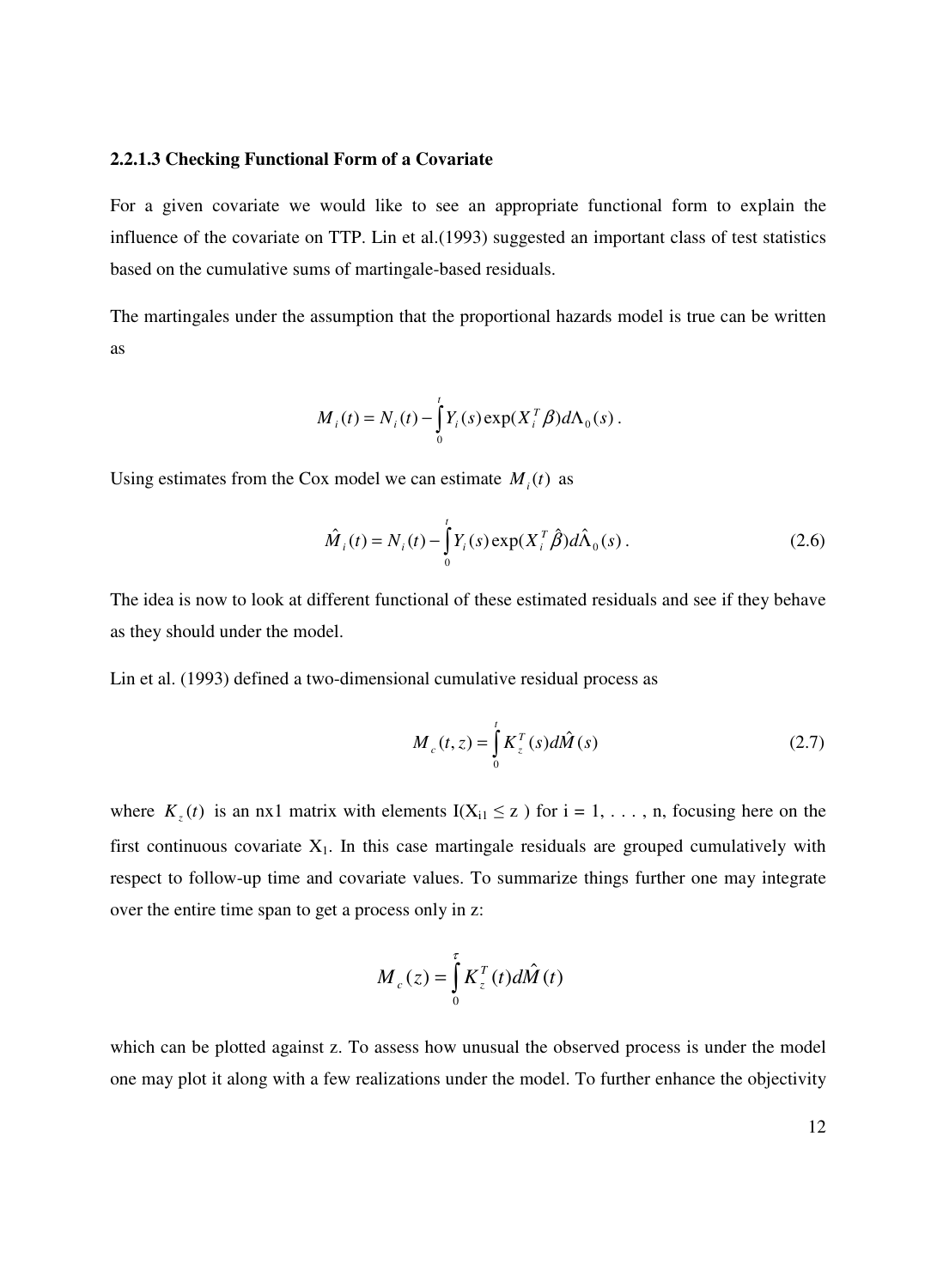of the graphical technique, one may complement the residual plot with some test statistics which measure the extremity of the observed process. One may therefore compute the supremum of  $M<sub>c</sub>(t)$ . An unusually large value of this supremum would suggest that the functional form for the covariate may be inappropriate.

#### **2.3 Extended Cox Model with time-varying Regression Effects**

In medical studies, it is often expected that effects are time-varying. Since traditional models do not allow for a natural description of such effects, there is a need to extend these models. One may extend the Cox model relaxing some of the assumptions. One extension that seems natural is the model where the relative risk parameters are allowed to depend on time so that the effect of a covariate can change with time (Martinussen and Scheike, 2006; O'Quigley, 2008). The model assumes that the intensity has the form

$$
\lambda(t) = Y(t)\lambda_0(t) \exp(X^T(t)\beta(t))
$$
\n(2.8)

in which the regression coefficients of the Cox model have been replaced by a vector  $\beta(t)$  of time dependent regression functions. The baseline  $\lambda_0(t)$  function still gives the intensity for an individual with covariates equal to zero. We will focus on modeling time-varying effects assuming constant covariates over time.

With the aim of presenting inferential procedures, the focus is on the estimation of the cumulative regression coefficients ( $B(t) = \int \beta(s) ds$ ) 0 *t*  $B(t) = \int \beta(s) ds$ ). Based on  $\hat{B}(t)$  an estimator of  $\beta(s)$  may

be derived, but when focus is on inferential procedures, the cumulative regression coefficients are preferable to the regression coefficients (see Martinussen and Scheike, 2006, p206-207, for a detailed discussion).

Now we focus on how to carry out inference about the time-varying regression coefficients of the extended Cox model. Two important hypotheses of interest are that a regression coefficient is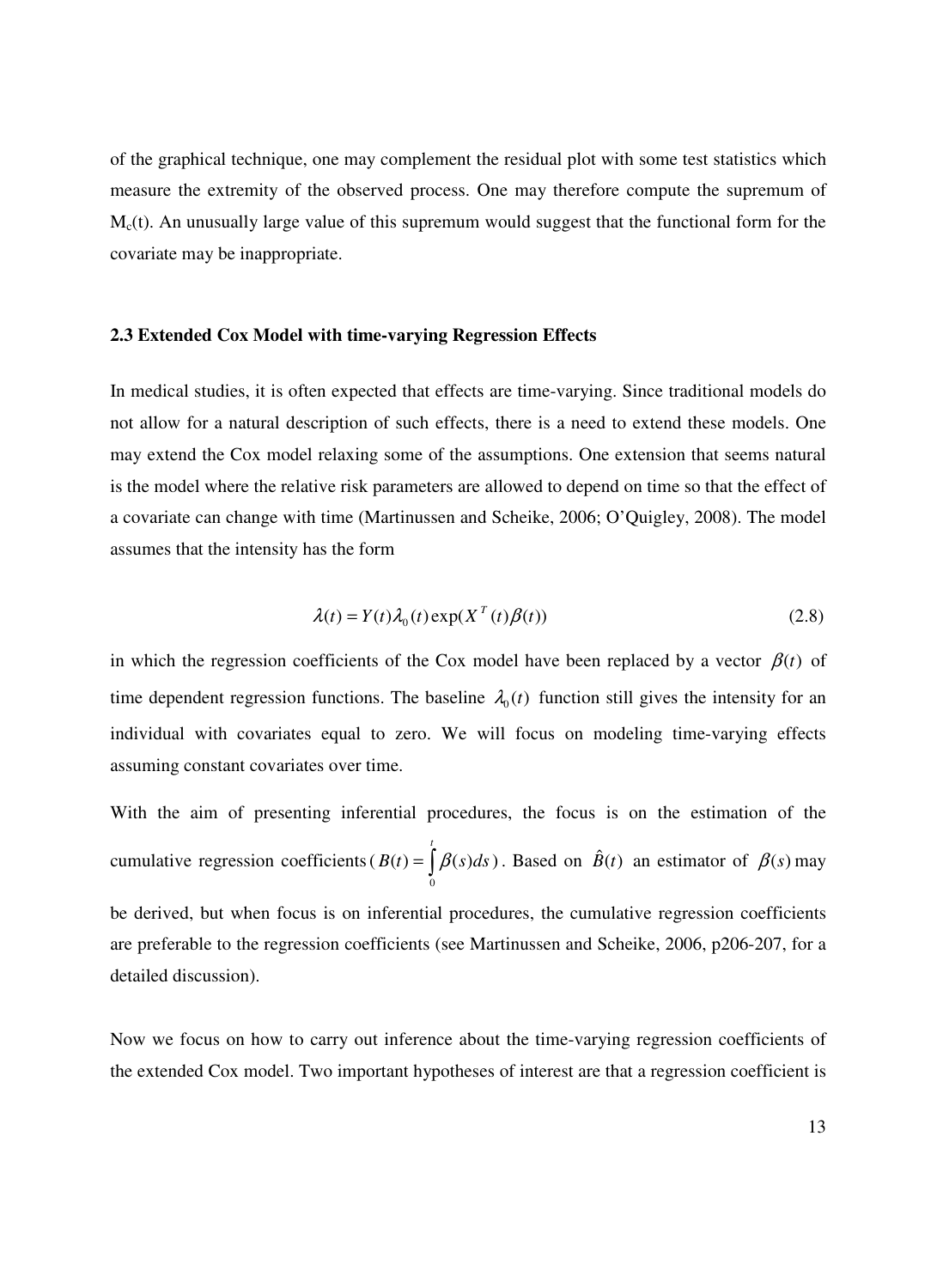non-significant,  $H_{01}$ :  $\beta_p(t) \equiv 0$ , or equivalently  $H_{01}$ :  $B_p(t) \equiv 0$  and the hypothesis that one of the regression coefficient functions is constant,  $H_{02}$ : $\beta_p(t) \equiv \beta_p$ . The following test statistics are proposed by Martinussen and Scheike (2006) and Scheike (2004).

To test the hypothesis H<sub>02</sub> one may use a test statistic depending on  $n^2 (\hat{B}(t) - B(t))$ 1  $n^2$   $(\dot{B}(t) - B(t))$  and then approximate its distribution by a resampling process (see Martinussen and Scheike, 2006, section 6.4, for a detailed discussion). The following test statistic can be used

$$
T_{2s} = n^{\frac{1}{2}} \sup_{t \in [0,\tau]} |\hat{B}_p(t) - \frac{\hat{B}_p(\tau)}{\tau} t |.
$$
 (2.9)

Similarly, a test for  $H<sub>01</sub>$  can be based on the following test statistic

$$
T_{1s} = \sup_{t \in [0,\tau]} \left| \frac{n^{\frac{1}{2}} \hat{B}_p(t)}{\hat{V}_{pp}^{\frac{1}{2}}(t)} \right| \tag{2.10}
$$

 $\hat{V}_{pp}(t)$  is the pth diagonal element of  $\hat{V}(t)$ ,

$$
\hat{V}(t) = n^{-1} \sum_{i=1}^{n} \hat{Q}_i^{\otimes 2}(t)
$$
\n(2.11)

where for a vector  $a, a^{\otimes 2} = aa^T$ ,

$$
\hat{Q}_i(t) = \int_0^t (n^{-1}X^T(s)W(s)X(s))^{-1} X_i(s)d\hat{M}_i(s)
$$
, and

W(t) is an nxn diagonal weight matrix.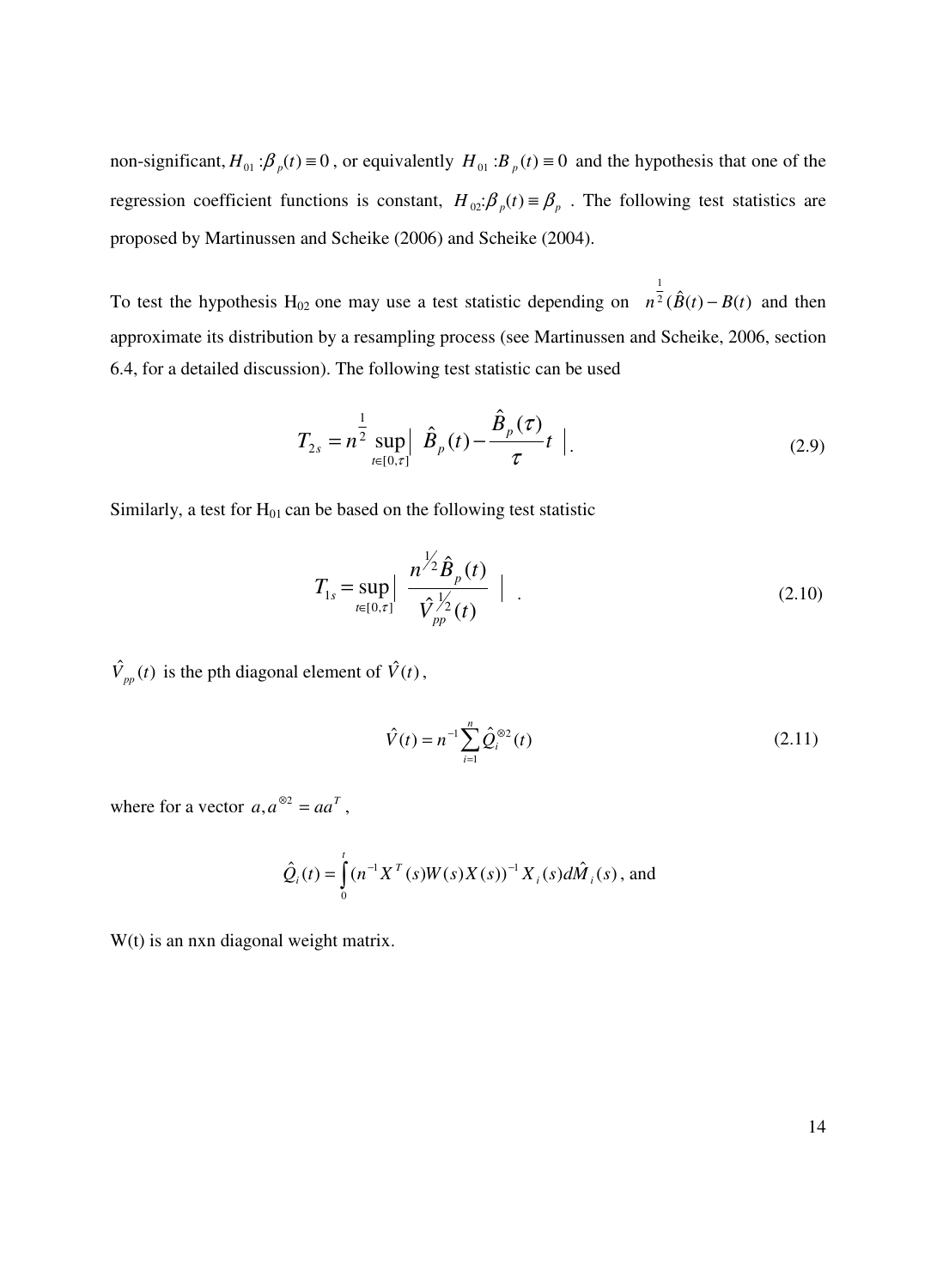#### **2.3.1 Goodness-of-Fit for the Extended Cox Model**

We use martingale residual techniques to validate the fit of the model. Consider the martingale

$$
M_{i}(t) = N_{i}(t) - \int_{0}^{t} Y_{i}(s) \exp(X_{i}^{T}(s) \beta(s)) ds.
$$

We wish to see if the estimates thereof have a behavior consistent with model. The estimate in the vector form is given by

$$
\hat{M}(t) = N(t) - \int_{0}^{t} \hat{\lambda}(s)ds
$$

Based on the estimated martingales, one can construct the cumulative residual process (Martinussen and Scheike, 2006 section 6.9). To assess how unusual the observed process is under the model one may plot it along with a few realizations under the model. To further enhance the graphical technique one can compute the supremum of the cumulative residual process and approximate the quantiles of its limit distribution, under the model, by resampling. An unusually large value of this supremum would suggest that the functional form for the covariate may be inappropriate.

#### **2.4 Additive Hazards Models**

An alternative to the proportional hazard model of Cox and the non-parametric extension considered in the previous sections is Aalen's additive hazard model (Aalen, 1989; McKeague, 1988) where the intensity depends linearly on covariates. The proportional hazards model, discussed in the previous sections assumes that the effects of the covariates act multiplicatively on the unknown baseline hazard function. However, the additive hazards model is based on the assumption that the covariates act in additive manner on an unknown baseline hazards rate.

Under the additive Aalen model, we assume that the intensity for the counting process  $N(t)$ conditionally on p-dimensional covariate  $X(t)$  is of the form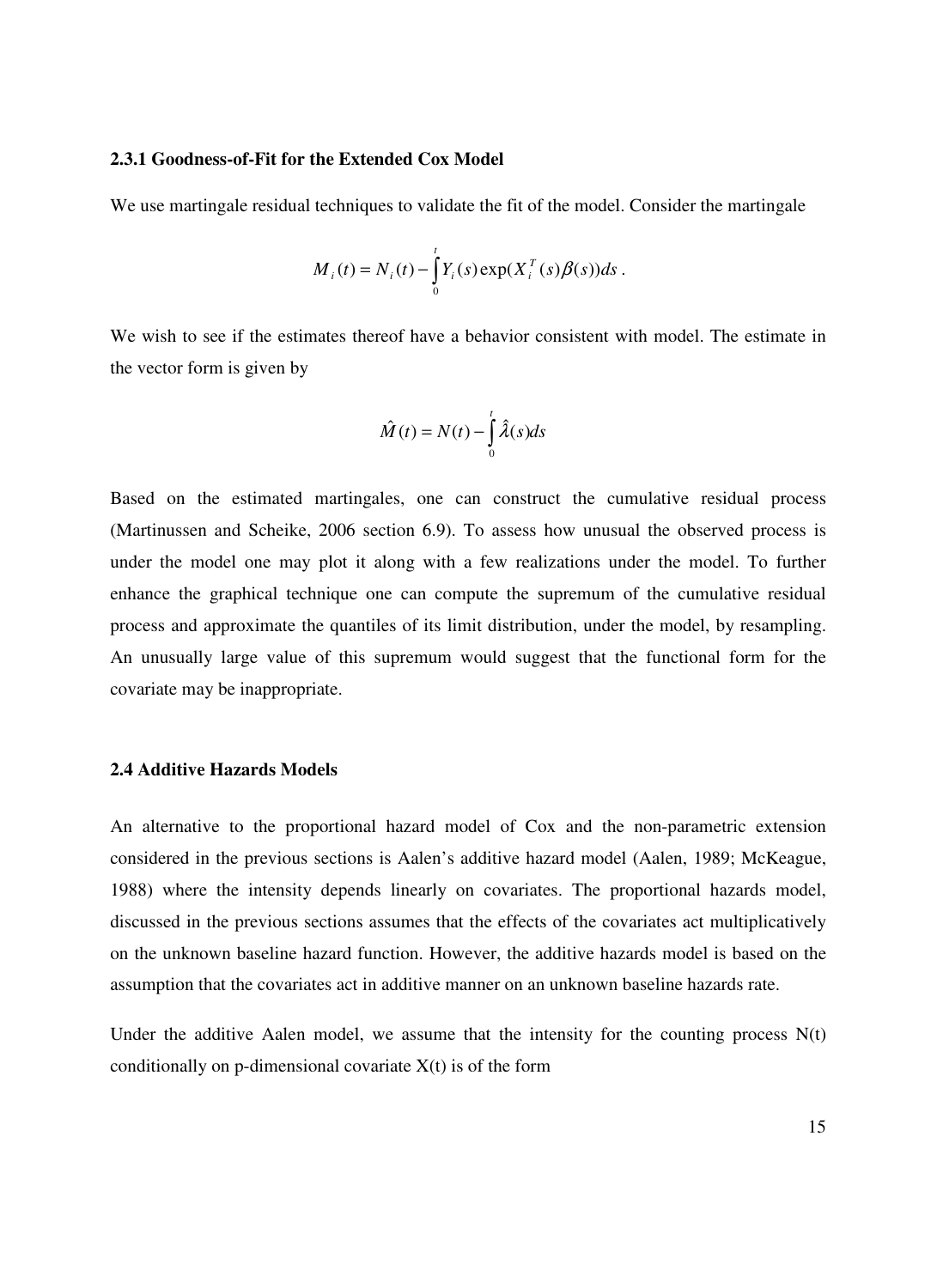$$
\lambda(t) = Y(t)X^{T}(t)\beta(t)
$$
\n(2.14)

*where*  $\beta(t)$  is a p-dimensional regression coefficient and  $Y(t)$  at risk indicator.

With the aim of presenting inferential procedures, focus is on estimation of the cumulative regression coefficients since these accommodate inferential procedures. Least-squares estimators are applied using the theory of counting processes.

Let for n independent replicates of  $(N_i(t), Y_i(t), X_i(t))$ , i = 1, . . . ,n, each  $N_i(t)$  has intensity on the form (2.14). For n-dimensional counting process N(t) and cumulative intensity  $\Lambda(t) = \int$ *t*  $t(t) = \frac{\lambda(s)}{ds}$ ,  $\mathbf 0$ define the n-dimensional martingale as  $M(t) = N(t) - \Lambda(t)$ . We thus have that

$$
dN(t) = \lambda(t)dt + dM(t)
$$
  
=  $X(t)\beta(t)dt + dM(t)$  (2.15)

Since the increments of the martingale are uncorrelated and have zero mean, this equation suggests that the increments of  $\beta(t)dt$ , which we write as dB(t), can be estimated by simple multiple linear regression techniques by defining the generalized inverse of  $X(t)$  as the  $p^*n$ matrix

$$
X^{-}(t) = (X(t)W(t)X(t))^{-} X^{T}(t)W(t)
$$

where  $W(t)$  is a nxn diagonal weight matrix.

Therefore from equation (2.15) the estimator can be written as

$$
d\hat{B}(t) = X^{-}(t)dN(t) \qquad \Rightarrow \hat{B}(t) = \int_{0}^{t} X^{-}(s)dN(s) \tag{2.16}
$$

When  $X(t)$  has full rank for all t (asymptotically at least), then  $\hat{B}(t)$  is essentially an unbiased estimator of  $B(t)$ .

We know that the cumulative regression coefficient  $B(t)$  is integral of regression function  $B(t)$ . A crude estimate of  $\beta(t)$  is given by the slope of our estimate  $\hat{B}(t)$  but a better estimate can be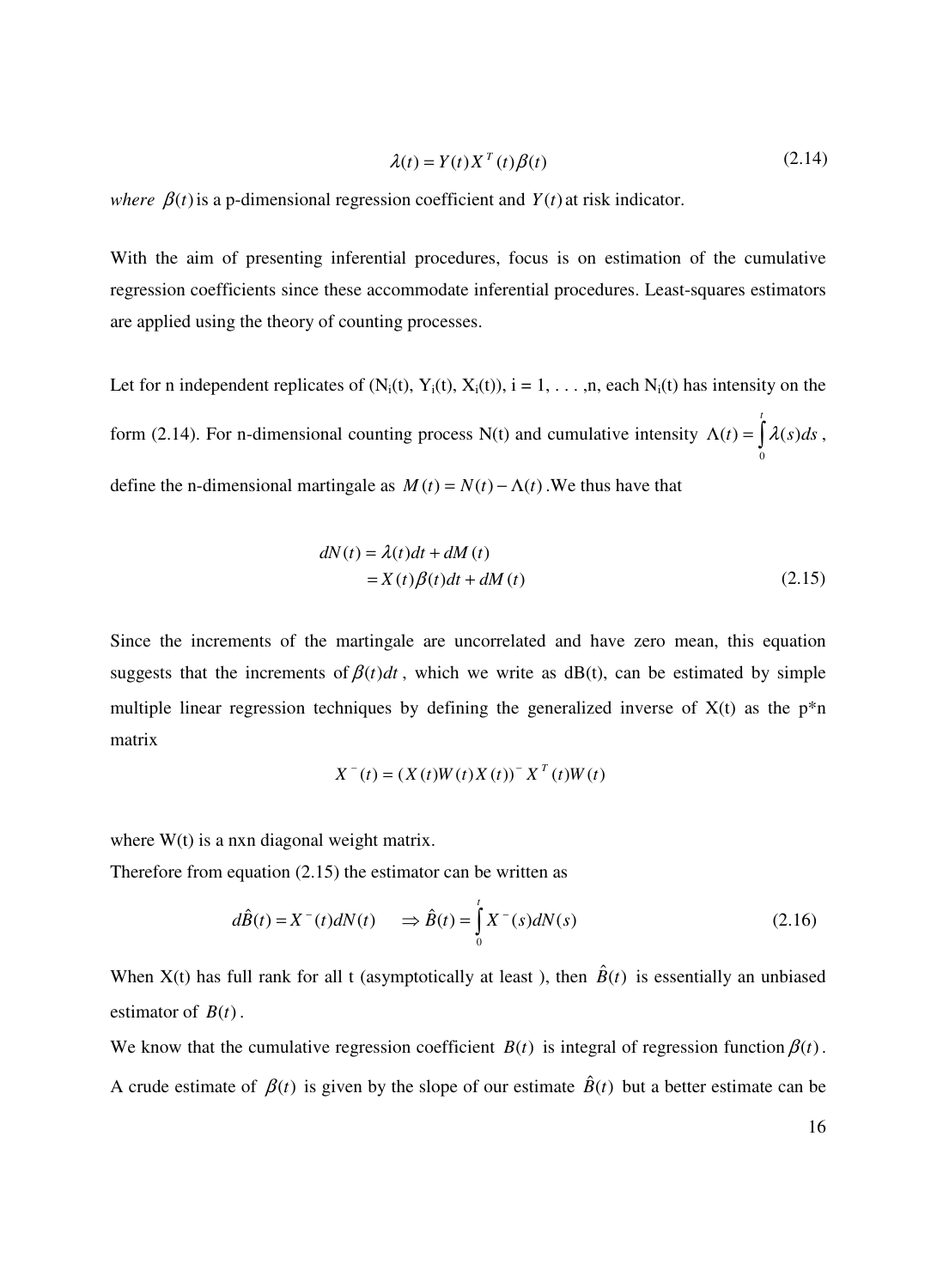obtained by using a kernel-smoothing technique (Martinussen and Scheike,2006; Klein and Moeschberger, 1997), which we do not pursue here.

For the non-parametric model (2.14) one may wish to test the hypothesis,  $H_{01}$ :  $\beta_p(t) \equiv 0$ , or equivalently  $H_{01}$ :  $B_p(t) \equiv 0$ , that a time-varying component is significant or not. The other important hypothesis one wish to test is to decide whether a regression coefficient function is time varying or time-constant. This can be formulated as  $H_{02}$ :  $\beta_p(t) \equiv \gamma$ , or equivalently  $H_{02}: B_p(t) \equiv \gamma t$ .

To test if a time-varying component is non-significant  $(H_{01})$  the following test statistic was used.

$$
T_{1s} = \sup_{t \in [0,\tau]} \left| \frac{n^{\frac{1}{2}} \hat{B}_p(t)}{\hat{V}^{\frac{1}{2}}_{pp}(t)} \right| \tag{2.17}
$$

where  $\hat{V}_{pp}(t)$  is the *p* th diagonal element of  $\hat{V}(t)$  defined in (2.11) The second hypothesis  $H_{02}$  can be tested by the following simple test statistics

$$
T_{2s} = n^{\frac{1}{2}} \sup_{t \in [0,\tau]} \left| \hat{B}_p(t) - \hat{B}_p(\tau) \frac{t}{\tau} \right| \tag{2.18}
$$

The idea is that  $\hat{B}_p(\tau)/\tau$  is an estimate of the underlying constant under the null hypothesis. The above test statistics have an asymptotic distribution that can be derived based on the asymptotic distribution of  $n^2(\hat{B}(t) - B(t))$ 1  $n^2(B(t) - B(t))$  (Martinussen and Scheike, 2006). The quantiles of this distribution are, however, difficult to obtain, and must be simulated.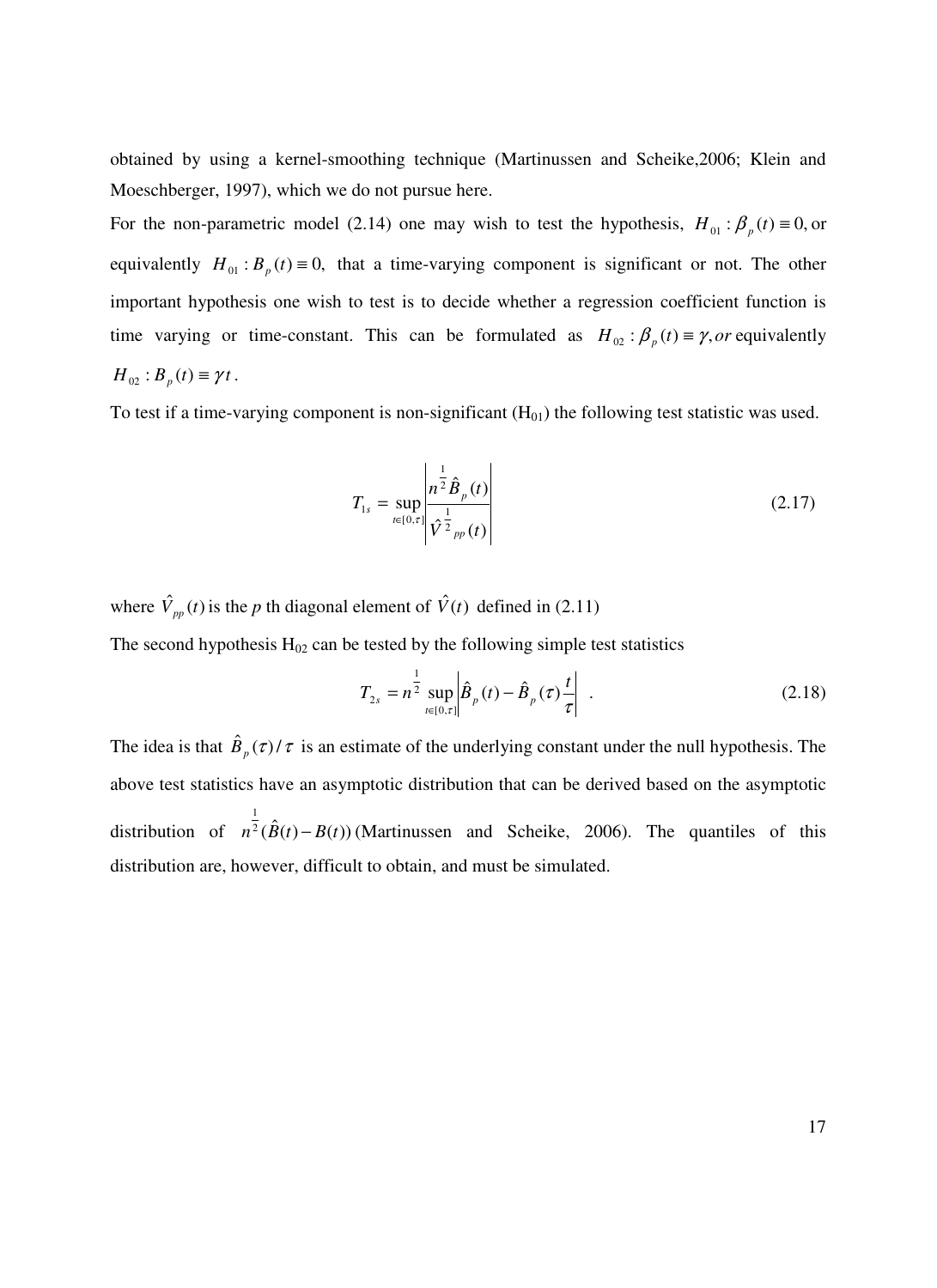#### **2.4.1 Goodness-of-Fit test for Additive Hazards Model**

In this section we present graphical and numerical methods for checking the adequacy of the Aalen additive model. The procedures are derived from cumulative sums of martingale-based residuals over follow-up time and/or covariate values.

The underlying martingale residuals are

$$
M_{i}(t) = N_{i}(t) - \int_{0}^{t} Y_{i}(s) X_{i}^{T}(s) dB(s) .
$$

The estimate is given by

$$
\hat{M}(t) = N(t) - \int_{0}^{t} X(s) d\hat{B}(s) = N(t) - \int_{0}^{t} X(s) X^{-}(s) dN(s) = \int_{0}^{t} G(s) dN(s),
$$

where  $G(t) = I - X(t)X^{-}(t)$ .

Based on the estimated martingale residuals, a cumulative residual process suggested by Lin et al. (1993) in the context of the Cox model was adopted (see Martinussen and Scheike, 2006, Section 5.7 and Scheike(2004), for a detailed discussion).

One can plot this cumulative residual process against covariate values along with a few realizations under the model to assess how unusual the observed process is under the model. Further, one can compute the supremum of the cumulative residual process and approximate the quantiles of its limit distribution, under the model, by resampling.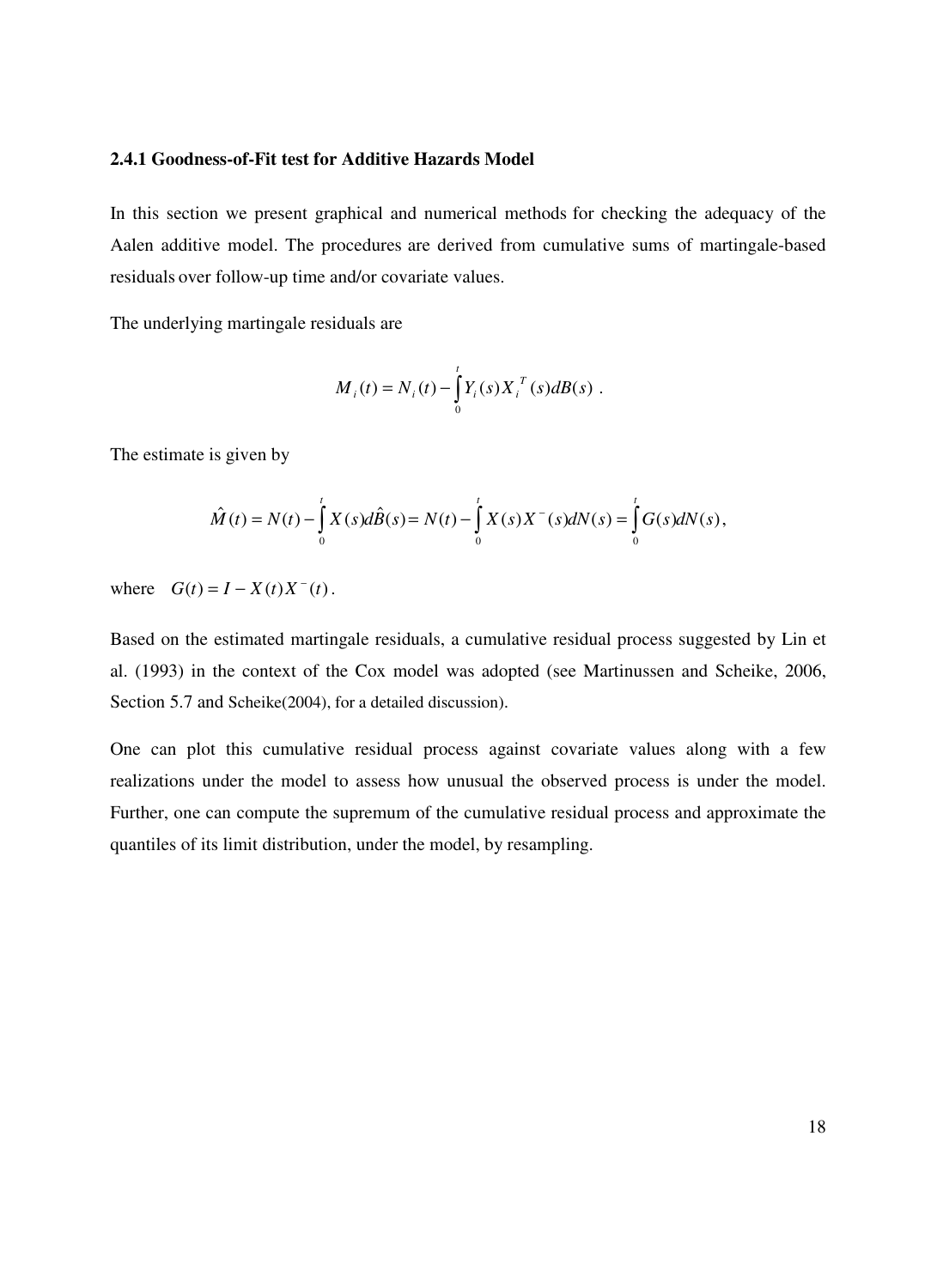#### **3. Results**

#### **3.1 Data Exploration**

Regarding the proportion of pregnant women at each menstrual cycle, an overview is given in Table 1. It is observed that at the end of the study 222(71.61%) women are pregnant. The proportion of pregnant women decreases across the menstrual cycles with cycle one having the highest proportion and cycle 6 with the lowest proportion.

| Event     | <b>Menstrual Cycles</b> |         |         |         | <b>Total</b> |           |                                                                                    |
|-----------|-------------------------|---------|---------|---------|--------------|-----------|------------------------------------------------------------------------------------|
|           |                         |         |         |         |              |           |                                                                                    |
| Pregnancy |                         |         |         |         |              |           | $63(20.32)$ $58(18.71)$ $36(11.61)$ $37(11.94)$ $15(4.84)$ $13(4.19)$ $222(71.61)$ |
| Censoring | 3(0.97)                 | 1(0.32) | 2(0.65) | 8(2.58) | 0(0)         | 74(23.87) | 88(28.39)                                                                          |

Table 1: Summary of number of pregnancy (percentage) across menstrual cycles.

Among a total of 310 females 26.77% are smokers and 28.06% of the male partners are smokers. Mean weekly alcohol intake was 4.06 drinks with a maximum value of 39 and minimum of 0 among women and 9.24 drinks among their male partners with value ranging from 0 to 84 drinks per week. M.ZKON0 (sperm concentration) is one of the covariates of interest with value ranging from 0(mill/ml) to 350mill/ml and a mean of 66.57mill/ml(SD=58.29).

In survival analysis it is highly recommended to look at the Kaplan-Meier curves for the categorical predictors. This will provide insight into the shape of the survival function for each group and give an idea of whether or not the groups are proportional (i.e. the survival functions are approximately parallel).

Figure 1 shows the survival curves for smokers and non-smokers for both genders, and allows a visual comparison of the curves. From the left panel plot we can see that the two curves are not parallel but separate except from the very beginning to approximately 65 days. There is no particular pattern for the right panel curve but the survival curves appear to be close together.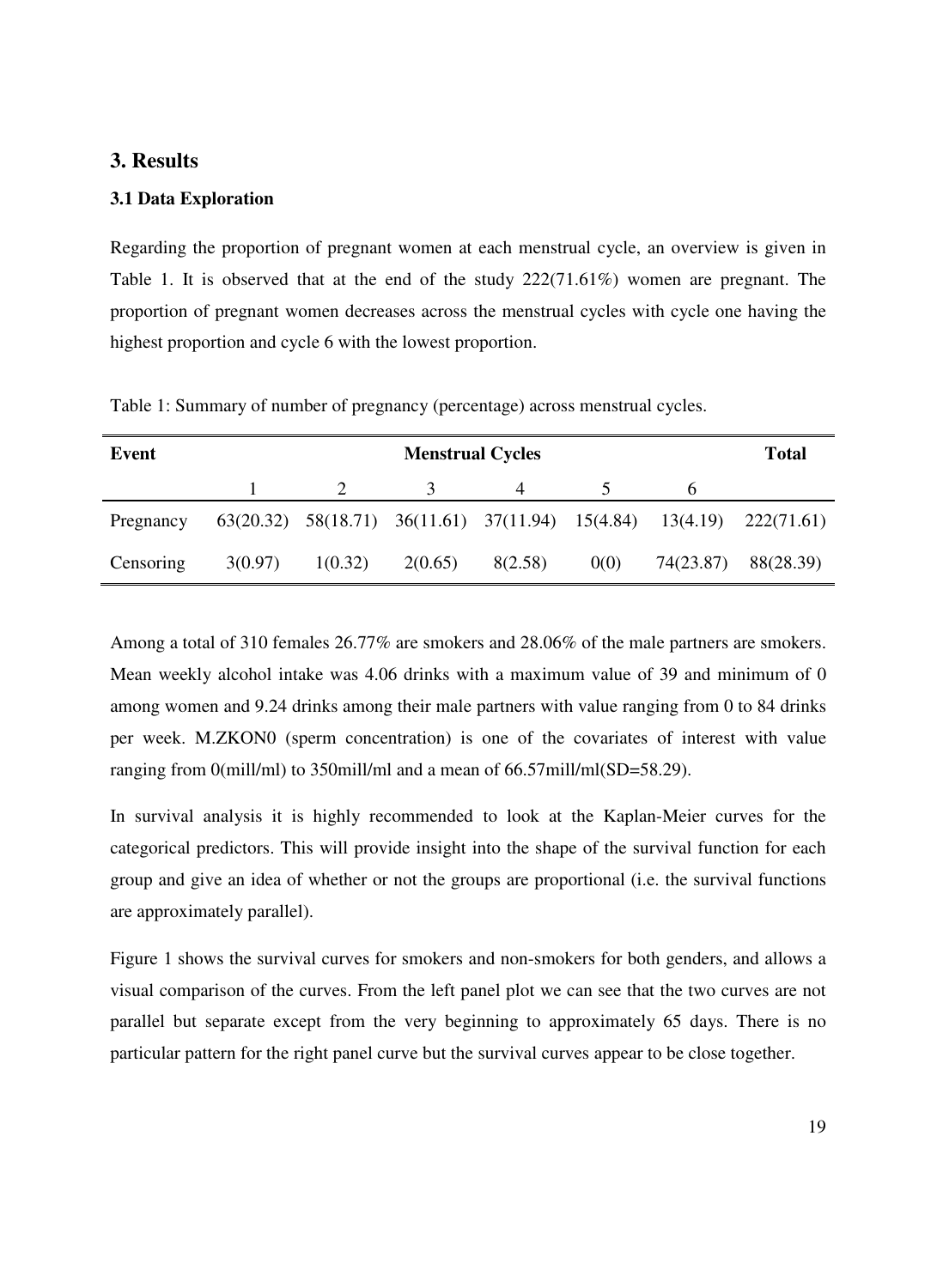

Figure 1: Kaplan-Meier curve for female smoking status (left panel) and male smoking status (right panel)

We also consider the test of equality across strata for categorical covariates using log-rank test. For the covariate K.RYG (smoking status of female) the log-rank test of equality for the group is not significant with a p-value of 0.133. Moreover, the log-rank test of equality across strata for the covariate M.RYG has a p-value of 0.321.

For the continuous variables we used a univariate proportional hazards model (i.e this model is fitted to each covariates one by one) to explore whether or not to include the predictor in the final model. Successive fitting of proportional hazards model to these covariates resulted in p-values 0.141, 0.151, 0.027, 0.468 and 0.0006 for M.COF, K.COF, K.ALK, M.ALK and M.ZKON0 successively in that order. We considered a result of univariate analysis to build our model. Hosmer and Lemeshow (1998) recommend to consider covariates significant at 0.25 level of significance in univariate analysis. We started by including covariates with p-value  $\leq 0.25$  and all pairwise interactions in the model. Then a back-ward elimination procedure and knowledge of importance of the covariate in affecting TTP were considered to get a final model.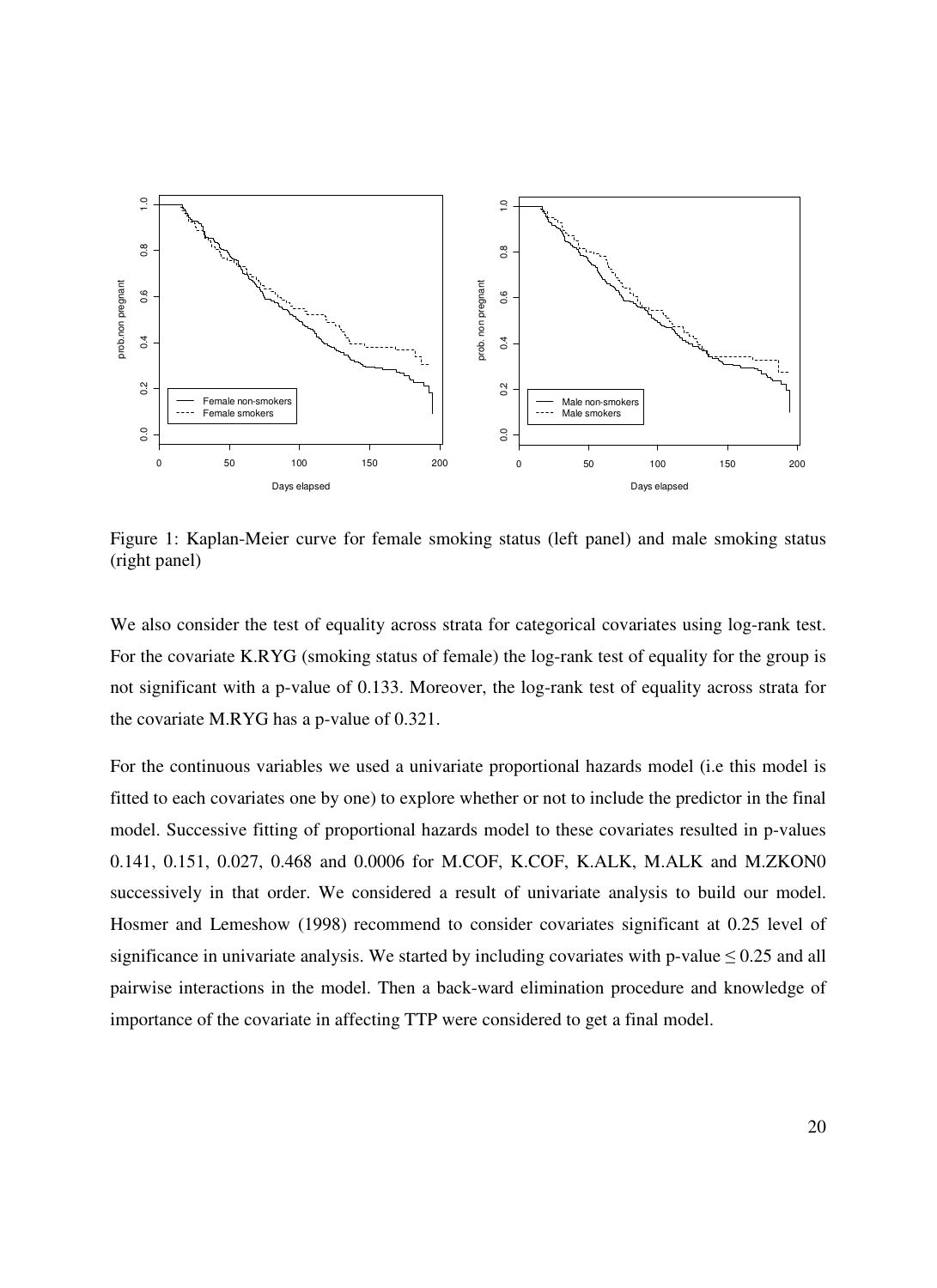#### **3.2 Proportional Hazards Model**

The initial fitting of the Cox proportional hazards model to data in R yielded the following results in Table 2. The likelihood-ratio test for testing the null hypothesis that all β'*s* are zero (overall effect of the covariates) is statistically significant (p-value  $= 0.0005$ ). The effect of individual covariates is tested by Wald-test  $(z^2)$ . The Wald-test showed that the variable sperm concentration (M.ZKON0) has a significant effect on time to pregnancy. The effect of alcohol consumption (K.ALK) for females is also borderline significant at significance level of 0.05.

Table 2: Parameter estimates and standard error of proportional hazards model

| <b>Variable</b> | <b>Estimate</b> | exp(Estimate) | se(Estimate) | z       | p-value |
|-----------------|-----------------|---------------|--------------|---------|---------|
| <b>K.ALK</b>    | $-0.0276$       | 0.973         | 0.0144       | $-1.91$ | 0.05600 |
| K.RYG           | $-0.2274$       | 0.797         | 0.1582       | $-1.44$ | 0.15000 |
| M.ZKON0         | 0.0038          | 1.004         | 0.0011       | 3.50    | 0.00046 |
| M.COF           | 0.0003          | 1.000         | 0.0002       | 1.32    | 0.19000 |
|                 |                 |               |              |         |         |

Likelihood ratio test=20.1 on 4 df,  $p=0.0005$  n= 310

The exponentiated coefficients (also called relative risks) are interpretable as multiplicative effects on the intensity. For example, holding the other covariates constant, an increase in the number of drinks (K.ALK) by one unit decreases the monthly probability of conception by a factor of  $exp(-0.0276) = 0.973$  on average. Similarly, as sperm concentration  $(M.ZKON0)$ increases by one unit, and all other variables are held constant, the rate of conception increases by 0.4%**.** The negative coefficient for estimate of K.ALK means that the alcohol consumption is supposed to reduce the intensity of TTP.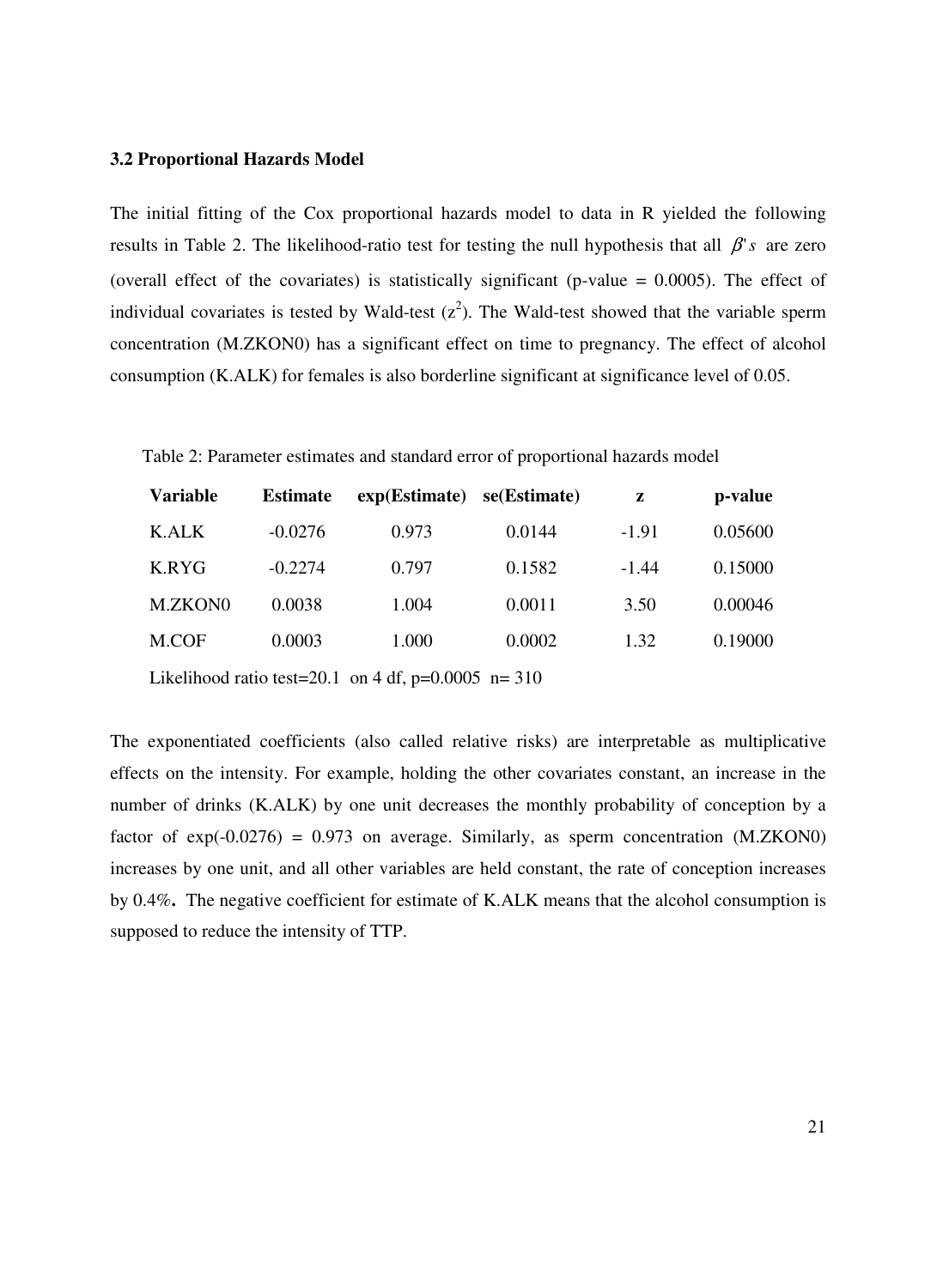#### **3.2.1 Goodness-of-Fit for the Cox Model**

#### **3.2.1.1 Test for proportional hazard assumption**

As mentioned, a test for the proportional-hazards assumption (PH) was obtained from cox.zph, which computes a test for each covariate along with a global test for the model as a whole. The result is presented in the following table.

|               | rho       | chisq | p-value |
|---------------|-----------|-------|---------|
| <b>K.ALK</b>  | 0.0826    | 1.95  | 0.163   |
| K.RYG         | $-0.0992$ | 2.16  | 0.142   |
| M.ZKON0       | 0.0784    | 1.29  | 0.257   |
| M.COF         | $-0.0625$ | 1.19  | 0.275   |
| <b>GLOBAL</b> | NΑ        | 6.85  | 0.144   |

Table 3: Test for proportional hazards assumption

The GLOBAL test suggests that there is no departure from the standard Cox form with p-value = 0.144. Moreover the individual covariate tests support the proportional hazards assumption is fulfilled for all the covariates in the model.

Figure 2, shows the plot of scaled Schoenfeld residuals versus time for all covariates in the model. The sold line represents a scatter plot smooth to the data points with broken lines as a confidence interval.

A systematic departure from a horizontal line indicates non-proportional hazards. These plots also support the above test that the PH assumption is satisfied for all the covariates in the model.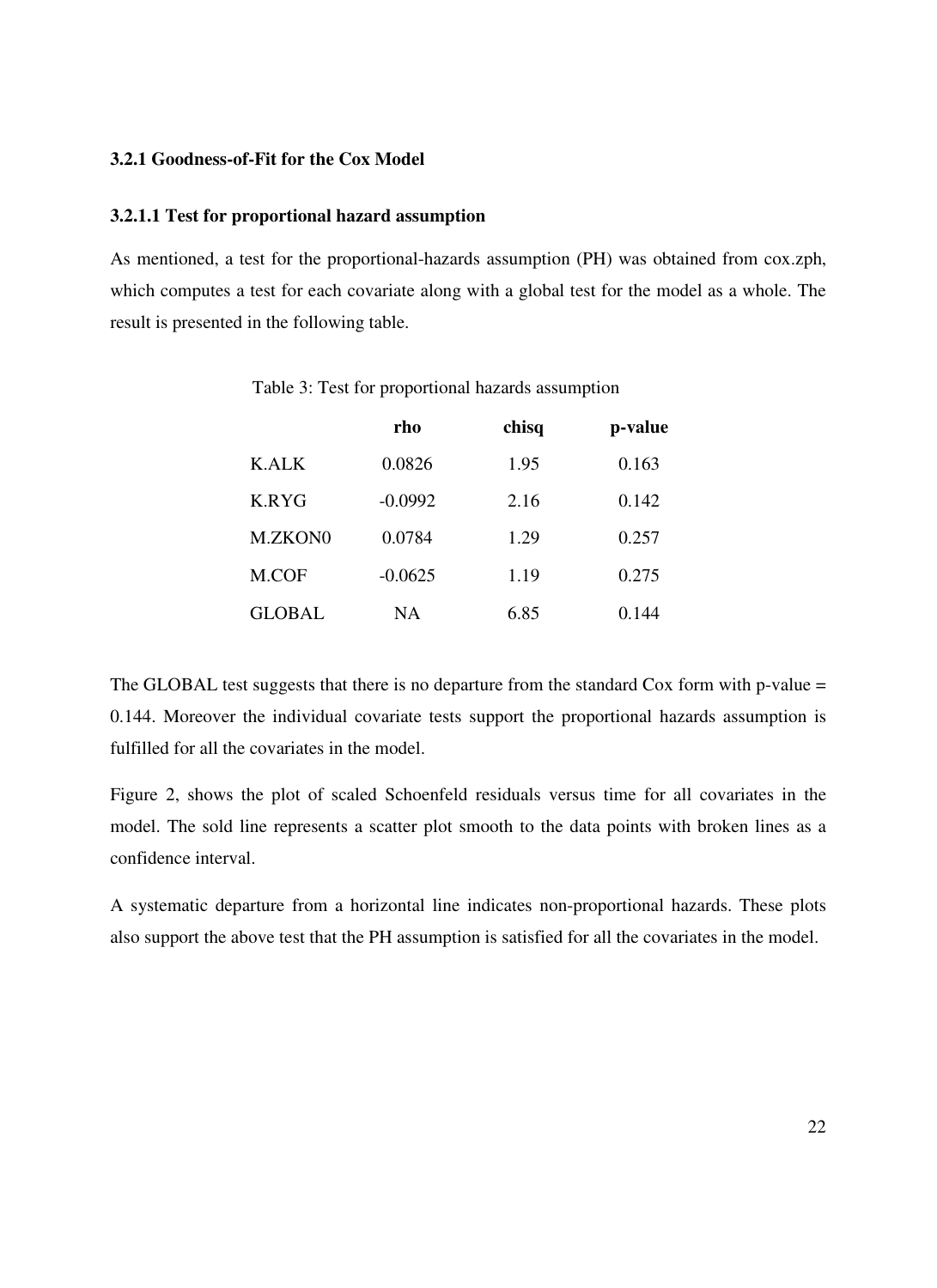

Figure 2: Plots of scaled Schoenfeld residuals against time for each covariate in a model

#### **3.2.1.2 Cox-Snell residuals for assessing the overall fit of the model**

We see from the Cox-Snell residual plot (Figure 3) that there are no large departures from a straight line. This shows that the model gives a reasonable fit to the data.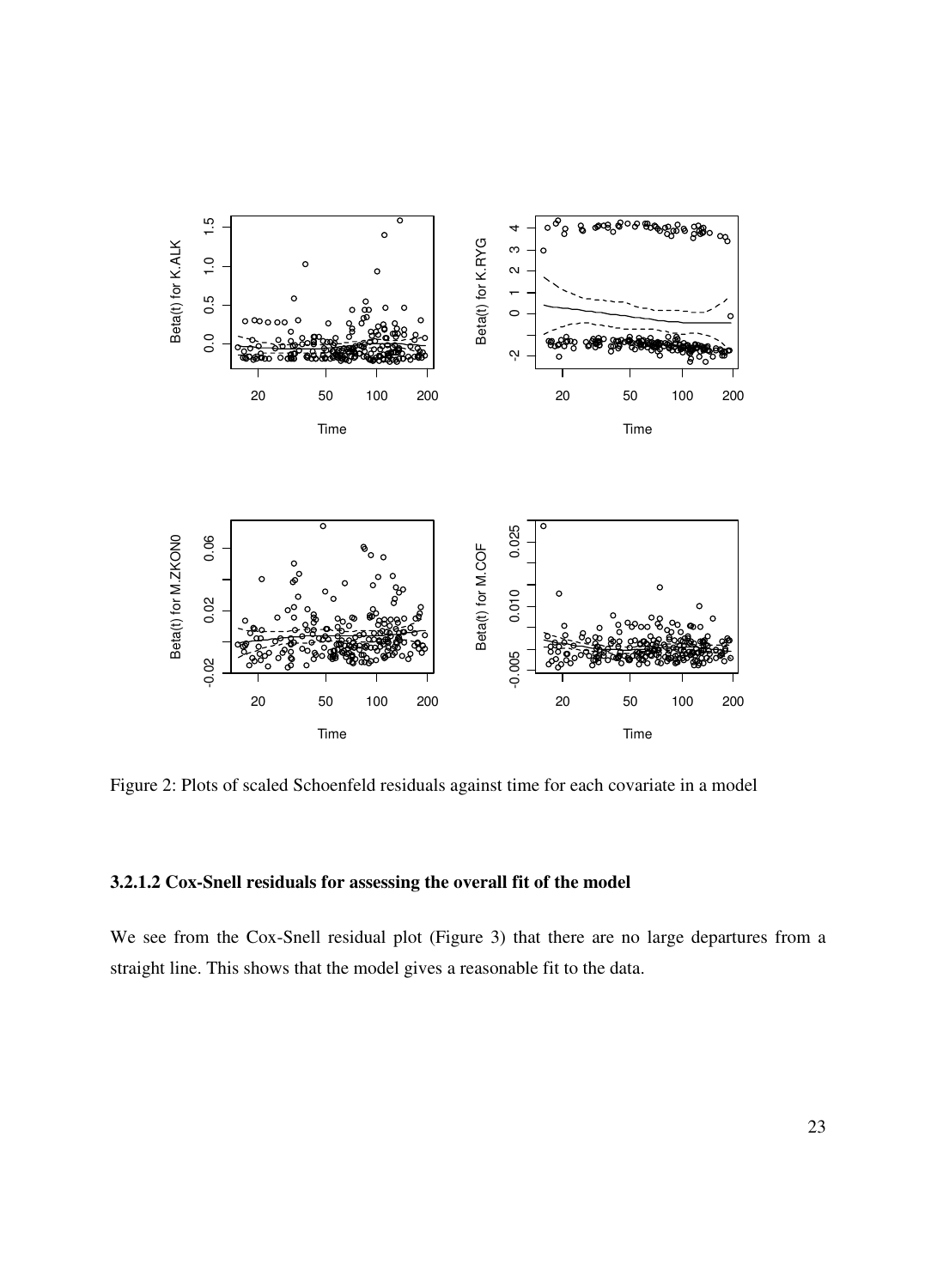

Figure 3: Cox-Snell residuals to assess model fit

#### **3.2.1.3 Checking a functional form of a covariate**

Let us examine cumulative residual plots to reveal information about misspecification of the functional form of the continuous covariates in the model. Figure 4 shows the observed cumulative residuals versus continuous covariates with 50 random simulations under the null, which is summarized into p-values by supremum test as 0.208, 0.012 and 0.148 for covariates K.ALK, M.ZKON0 and M.COF respectively. The output of the supremum test for testing if the cumulative residuals behave as they should under the model and figure 4 clearly show that there are problems with the fit of the model, indicated by a p-value of 0.012 for M.ZKON0. This reveals that M.ZKON0 should not be included in the model on its original scale. When M.ZKON0 enters the model on logarithmic scale log(1+ M.ZKON0), the supremum test yields a p-value of 0.03 which indicates there is no improvement of the fit.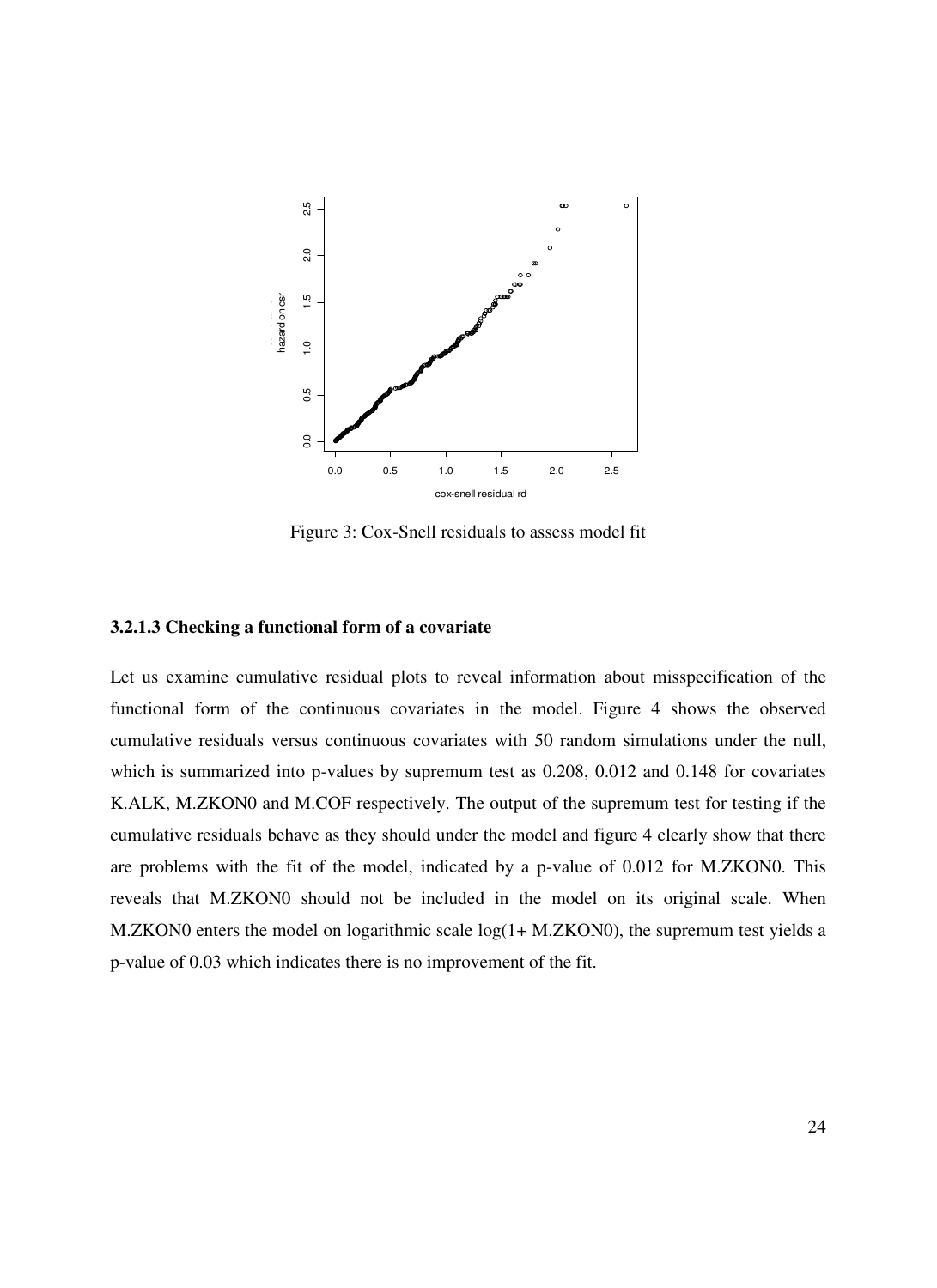

Figure 4: Observed cumulative residuals versus continuous covariates with 50 random realizations under the model

#### **3.3 Extended Cox Model**

The tests for non-significant effects and for time invariant effects for the extended Cox model are summarized in Table 4. From the table we see a significant effect of the estimated cumulative regression functions of K.ALK and M.ZKON0. The tests for time invariant effects show that all the covariates effects are not time varying. In figure 5, the estimated cumulative regression function is plotted against time. This gives a description of how the covariate influences the TTP over time.

Table 4: Test for non-significant and time invariant effects of estimated cumulative parameters

|                 | <b>Test for non-significant effects</b> |         | <b>Test for time invariant effects</b> |         |
|-----------------|-----------------------------------------|---------|----------------------------------------|---------|
| <b>Variable</b> | Test statistic                          | p-value | Test statistic                         | p-value |
| <b>K.ALK</b>    | 4.90                                    | 0.000   | 3.1500                                 | 0.412   |
| M.RYG           | 2.26                                    | 0.268   | 24.3000                                | 0.722   |
| M.ZKON0         | 4.80                                    | 0.000   | 0.7040                                 | 0.260   |
| M.COF           | 1.50                                    | 0.696   | 0.0492                                 | 0.387   |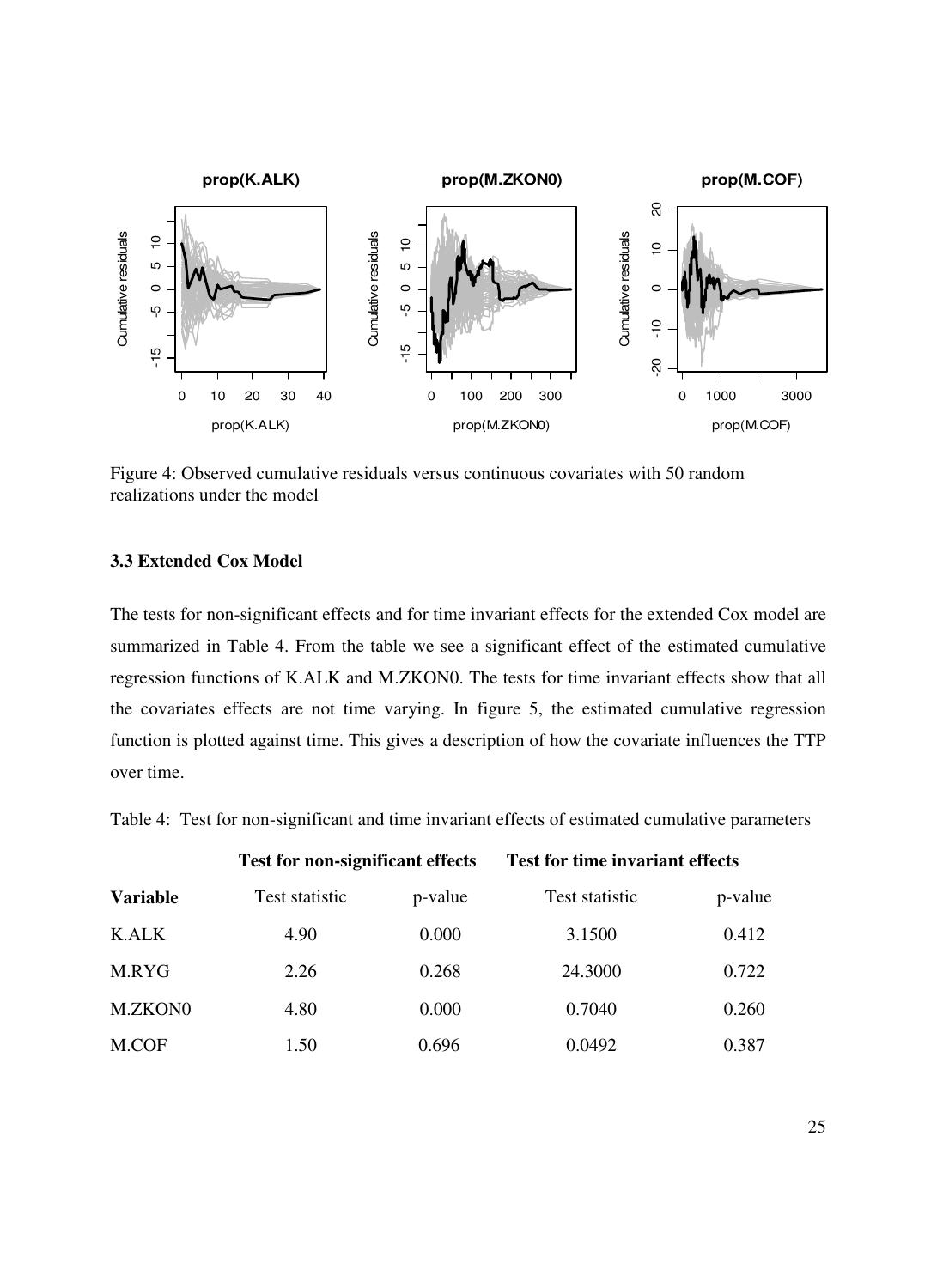

Figure 5: Estimated cumulative regression functions with 95% pointwise confidence intervals based on extended Cox model

Figure 5 depicts the estimated cumulative regression coefficients with 95% pointwise confidence interval. If a regression coefficient is constant over time, the plot of the estimated cumulative regression coefficient versus time should look like a straight line. Figure 5 suggests that the effect of all covariates is constant with time.

#### **3.3.1 Goodness-of- Fit for Extended Proportional Hazards Model**

Now, we use cumulative residual plots to check how continuous covariates should be included in the model. Figure 6 shows the cumulative residual plots versus the covariates with 50 random simulations under the null. This reveals that the effect of M.ZKON0 is not well described by the model. The supremum test for the functional form of the covariates gives p-values of 0.216,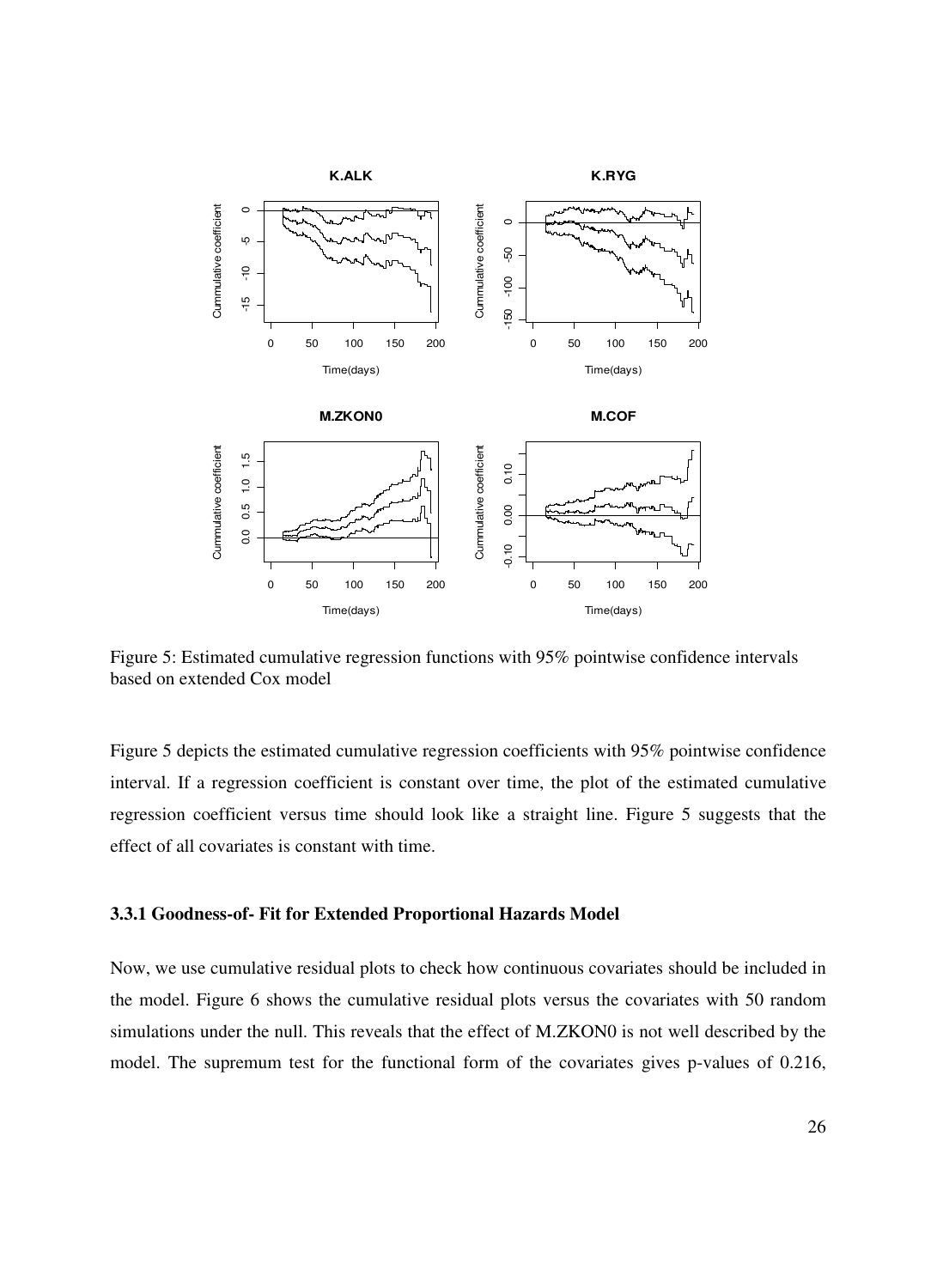0.020 and 0.136 for K.ALK, M.ZKON0 and M.COF, respectively, which indicates that M.ZKON0 should not be included in the model on its original scale.



Figure 6: Observed cumulative residuals versus continuous covariates and 50 random realizations under the model.

#### **3.4 Additive Hazards Model**

Table 5 shows the summary of the tests for non-significant effects and for time invariant effects for the cumulative regression function using test statistics (2.17) and (2.18) respectively. From the results we see a significant effect of the covariates K.ALK and M.ZKON0. Moreover, the test for time invariant effects shows that all the covariates effects are not time varying.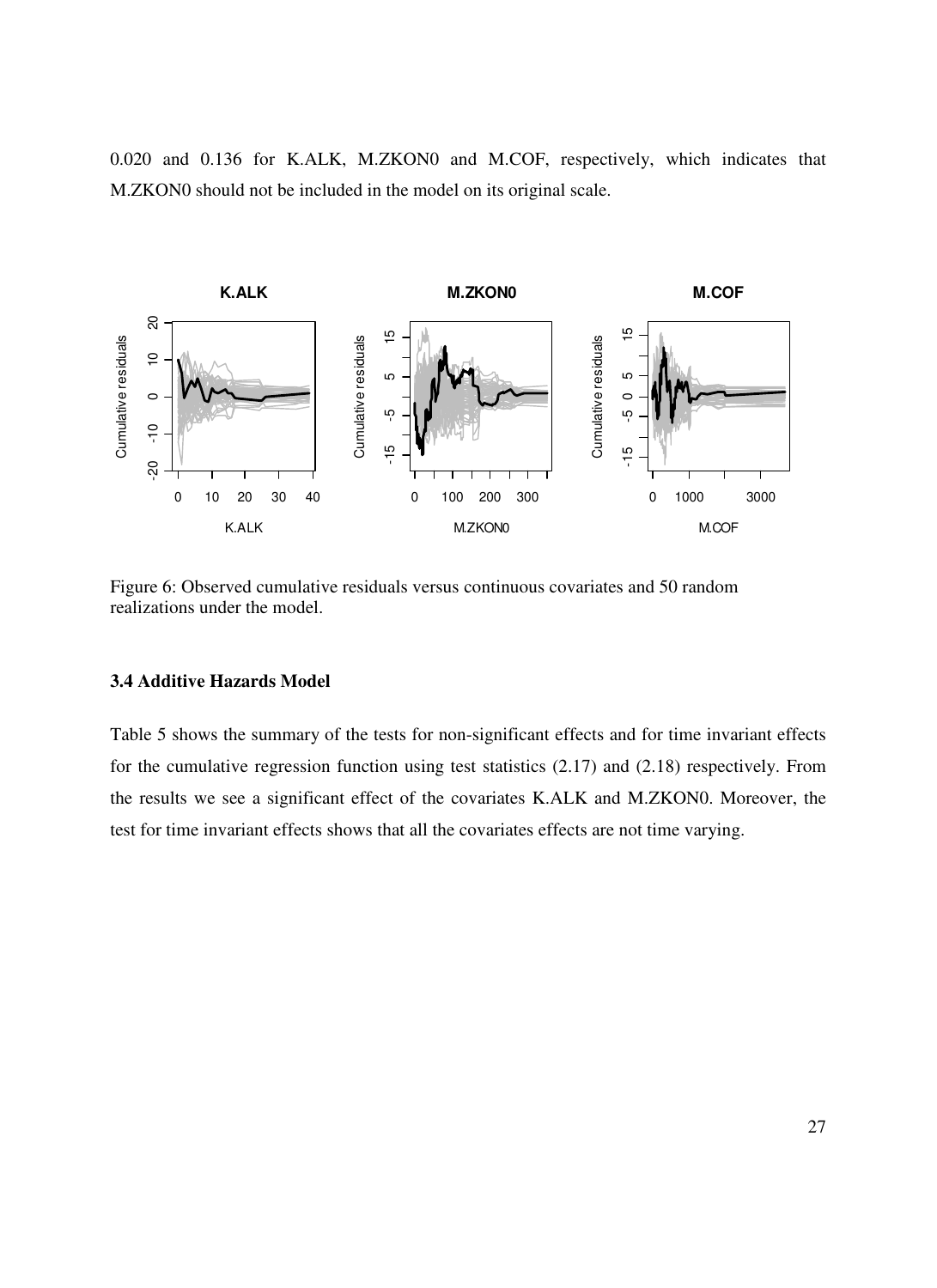|                 | <b>Test for non-significant effects</b> |         | <b>Test for time invariant effects</b> |         |
|-----------------|-----------------------------------------|---------|----------------------------------------|---------|
| <b>Variable</b> | Test statistic                          | p-value | Test statistic                         | p-value |
| K.ALK           | 3.77                                    | 0.002   | 0.0252                                 | 0.321   |
| M.RYG           | 2.36                                    | 0.240   | 0.1690                                 | 0.708   |
| M.ZKON0         | 3.87                                    | 0.001   | 0.0053                                 | 0.192   |
| M.COF           | 1.47                                    | 0.724   | 0.0004                                 | 0.561   |

Table 5: Test for non–significant and time invariant effects of additive hazards model.

In figure 7, the cumulative regression function is plotted against time and gives a description of how the covariate influences the TTP over time. Figure 7 depicts the estimated cumulative regression coefficients with 95% pointwise confidence intervals for each covariate in the model.



Figure 7: Estimated cumulative regression functions with 95% pointwise confidence intervals based on Aalen's additive model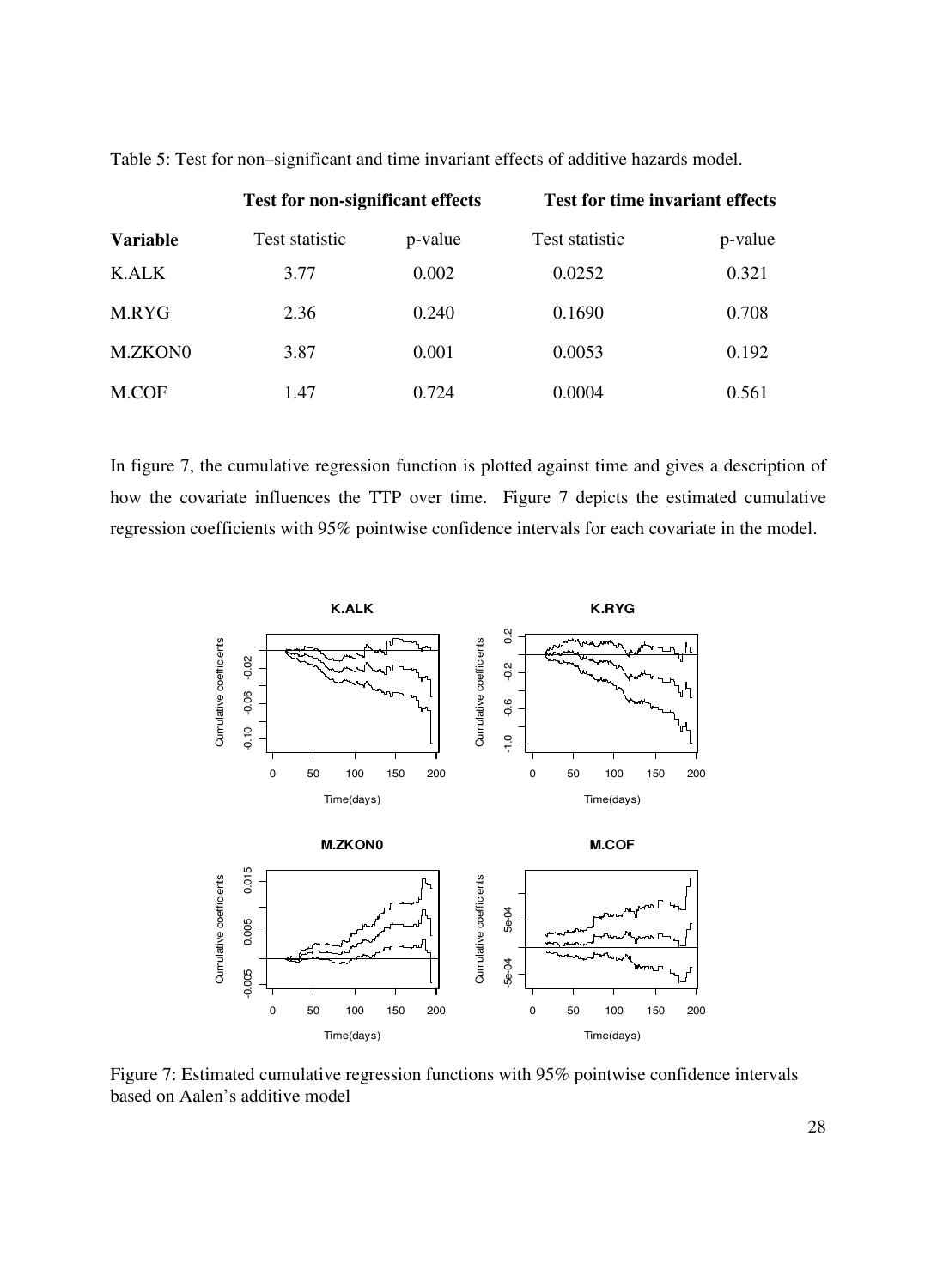#### **3.4.1 Goodness-of- Fit for Additive Hazards Model**

Now, we use cumulative residual plots to check how continuous covariates should be included in the model. We have three continuous covariates in our model: M.ZKON0 (Sperm concentration), K.ALK (number of alcohol drinks for the female) and M.COF (intake of caffeine for the male). Figure 8 shows the cumulative test processes with 50 random simulations under the null, which is summarized into p-values using a supremum test. The p-values of the supremum test for testing if the cumulative residual processes are consistent with the model are 0.092, 0.042 and 0.112 for K.ALK, M.ZKON0 and M.COF respectively. This shows that there are problems with the fit of the model indicated by a p-value  $= 0.042$  for M.ZKON0. We can also observe that cumulative residual plot of M.ZKON0 in figure 8 shows problem with the fit. This reveals that M.ZKON0 should not be included in the model on its original scale.



Figure 8: Observed cumulative residuals versus continuous covariates and 50 random realizations under the model.

Figure 9 shows the cumulative residual plots when M.ZKON0 enters the model on a logarithmic scale (log(1+ M.ZKON0)). From Figure 9 we can see that the cumulative residual processes are consistent with the model when compared with Figure 8. Moreover, when log(1+M.ZKON0) enters the model, the p-value of the supremum test jumps from 0.042 to 0.148. This reveals that one should use Log-M.ZKON0 to get an acceptable fit for the additive hazards model.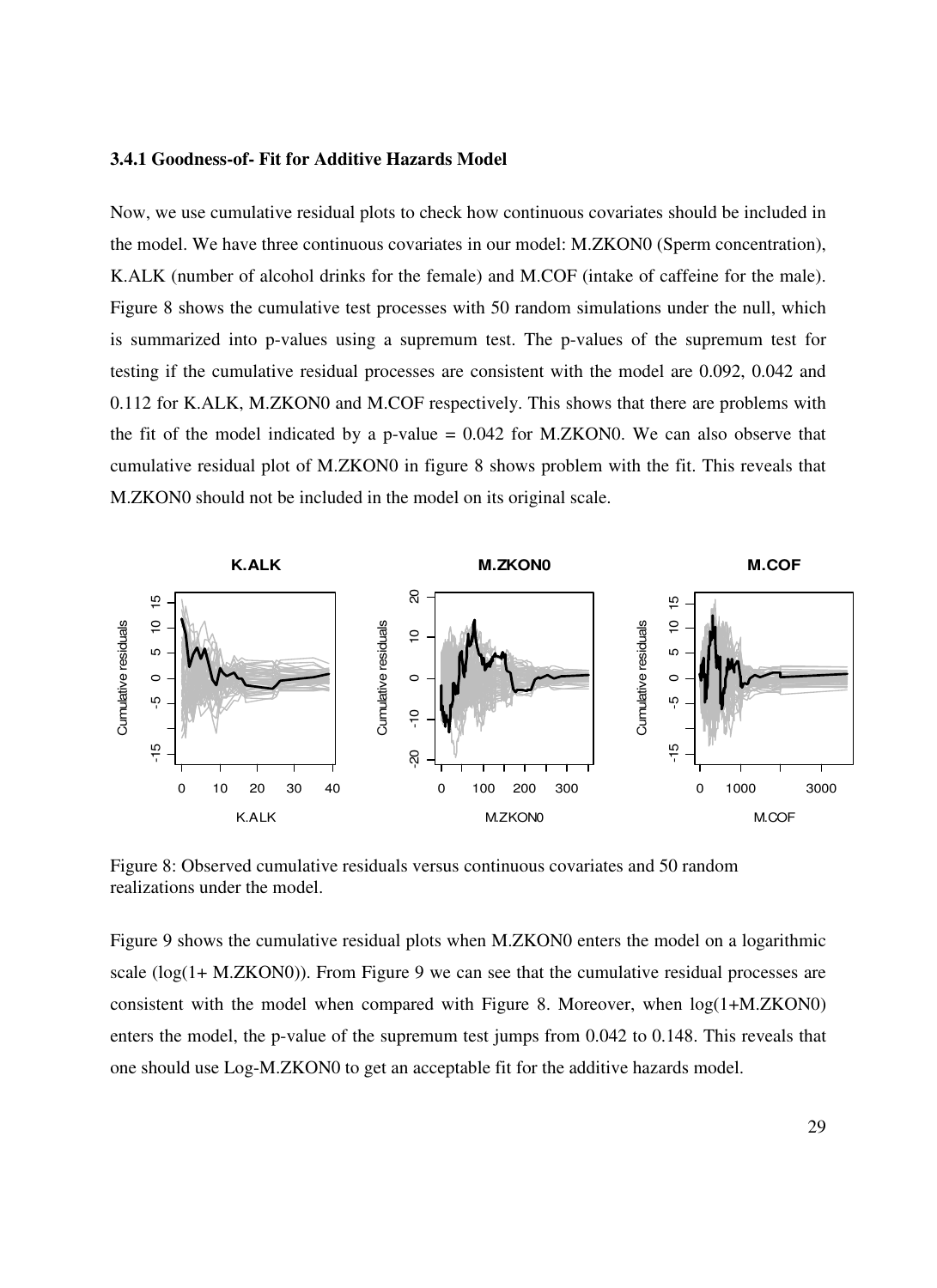

Figure 9: Observed cumulative residuals versus continuous covariates and 50 random realizations under the model.

Table 6 shows the summary of the tests for non-significant effects and for time invariant effects for the cumulative regression function when M.ZKON0 enters the model on logarithmic scale. The test shows a significant effect of the estimated cumulative regression functions of K.ALK and M.ZKON0. The tests for time invariant effects show that all the covariates effects are not time varying. In figure 10, the estimated cumulative regression function  $(\hat{B}(t))$  is plotted against time. The slope of these lines is a crude estimate of  $\beta(t)$ . Positive slopes of the plots occur during periods when increasing covariate values are associated with increases in the intensity function. Negative slopes occur during periods when increasing covariate values are associated with decreases in the intensity function.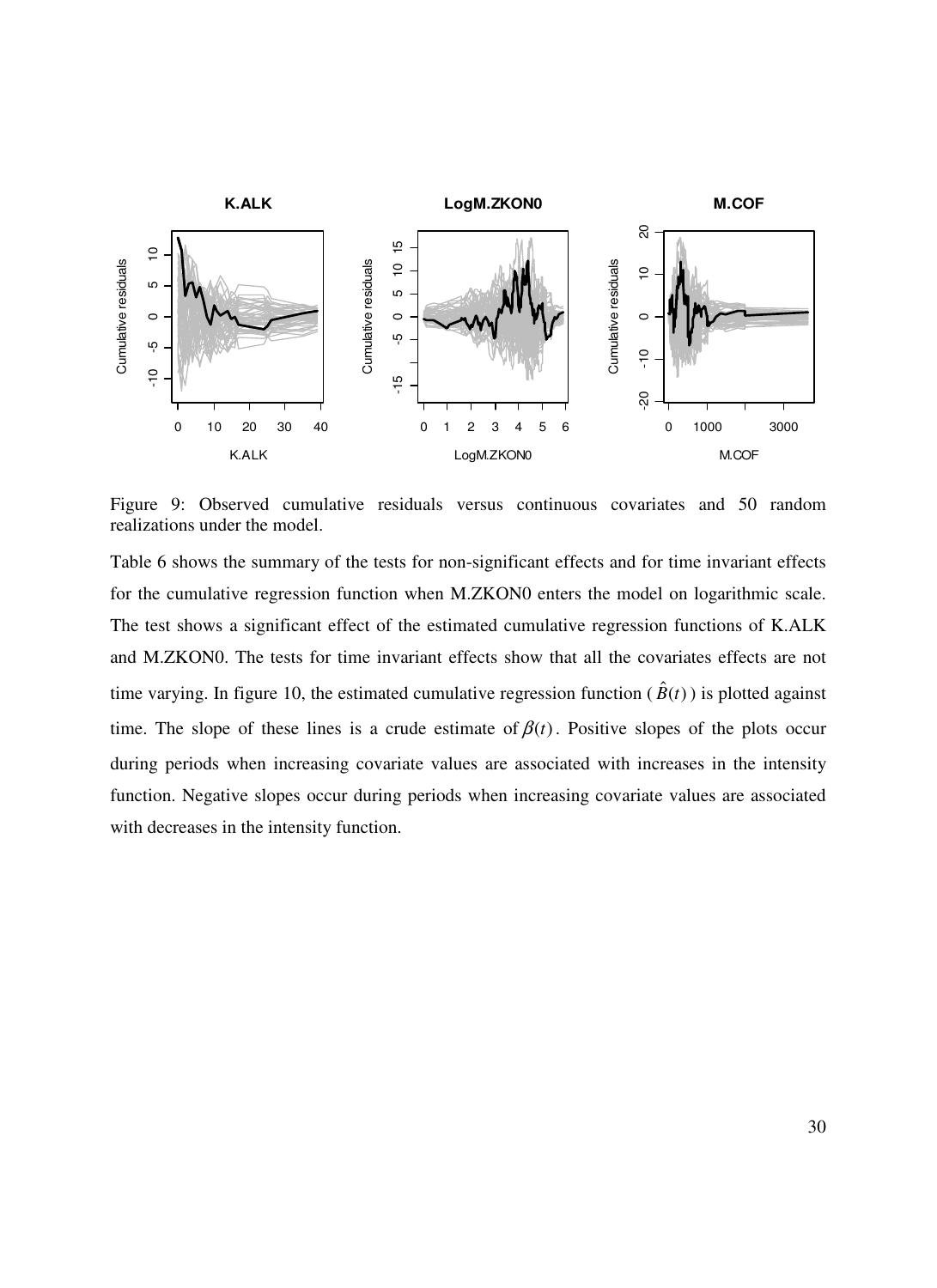Table 6: Test for non–significant and time invariant effects of additive Aalen model when LogM.ZKON0 is used.

|                 | <b>Test for non-significant effects</b> |         | <b>Test for time invariant effects</b> |         |
|-----------------|-----------------------------------------|---------|----------------------------------------|---------|
| <b>Variable</b> | Test statistic                          | p-value | Test statistic                         | p-value |
| K.ALK           | 3.64                                    | 0.005   | 0.0220                                 | 0.348   |
| M.RYG           | 2.63                                    | 0.151   | 0.2960                                 | 0.394   |
| LogM.ZKON0      | 6.00                                    | 0.000   | 0.1450                                 | 0.173   |
| M.COF           | 1.92                                    | 0.417   | 0.0006                                 | 0.328   |

If a regression coefficient is constant over time, the plot of the estimated cumulative regression coefficient should look like a straight line. It appears from these plots that the effect of all covariates is roughly constant with time. This corresponds with the result in Table 6.



Figure 10: Estimated cumulative regression functions with 95% pointwise confidence intervals based on Aalen's additive model when LogM.ZKON0 is used.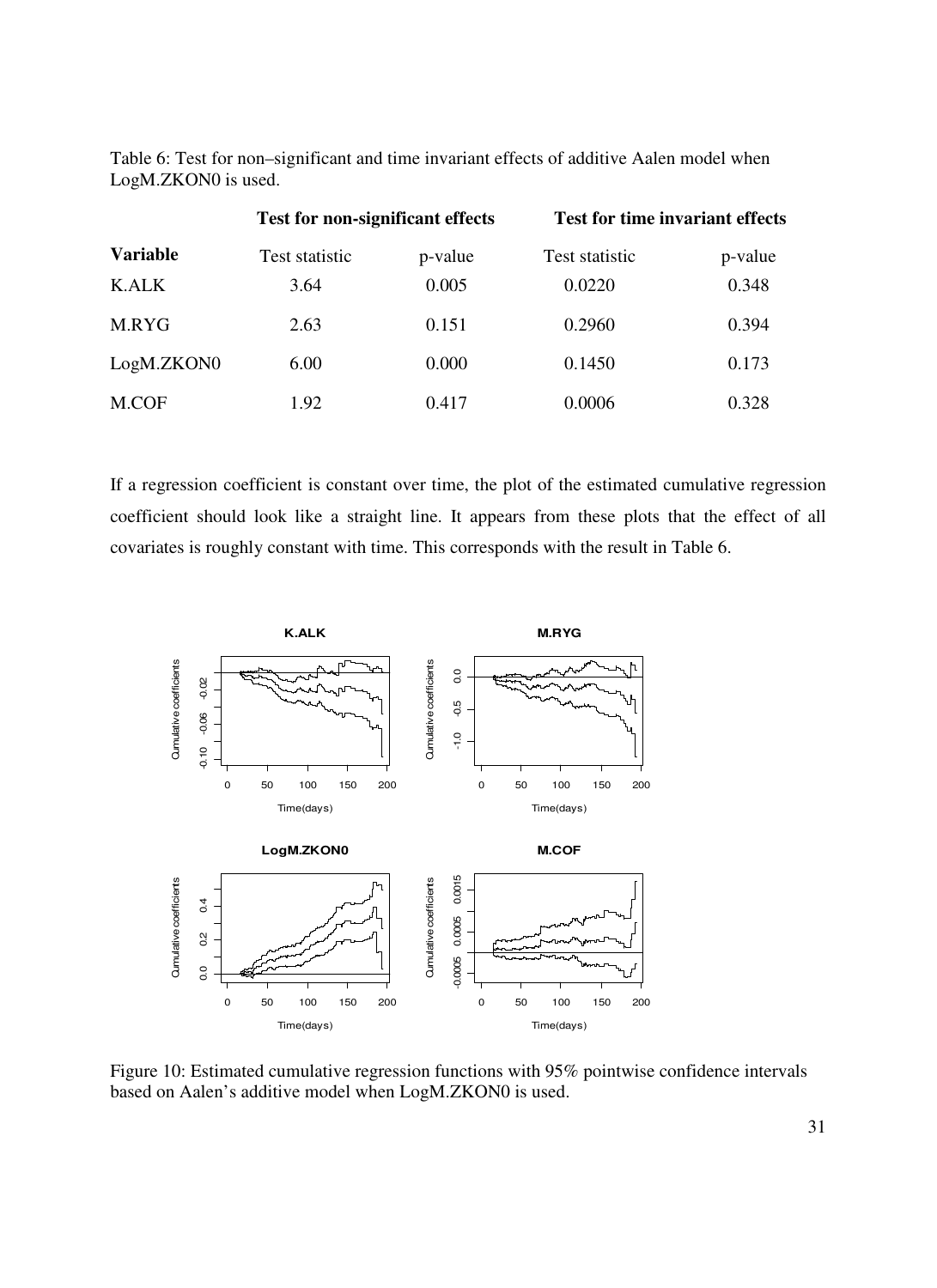#### **4. Discussion and Conclusion**

Studies of time to pregnancy, or waiting time to conception, have proved fruitful in identifying male and female exposures with adverse effects on fertility. We carried out survival data analysis on time to pregnancy from a sample of Danish couples in the age range of 20-35 years who were planning to discontinue contraception to achieve a pregnancy. The aim was to investigate the effect of risk factors (smoking status, sperm concentration, alcohol drinks and intake of caffeine) on the time to pregnancy. For this purpose a Cox regression model, an additive hazards model and a Cox regression model with time varying effects were fitted and goodness of fit was used to compare this models.

The results show that alcohol intake in women was associated with time to pregnancy. The result obtained from all models showed a negative impact of alcohol consumption of women on the monthly probability of conception. These findings are similar to the results of a study by Olsen et al. (1997) and Hakim et al. (1998), However, since the study design and the statistical methods employed are not the same, it is difficult to compare. The study also revealed a significant positive effect of sperm concentration on the hazard of time to pregnancy.

All the models revealed a similar result with regard to the significance of covariates. A test for time invariant effects in the additive model and in the extended Cox model showed the effect is not time-varying for all covariates in the model. This supports the assumption of proportional hazards of Cox proportional hazards model. A test for the functional form of the continuous covariates showed M.ZKON0 should not be included in the model on its original scale for all models. However, when M.ZKON0 enters the model on logarithmic scale, the additive model gave appropriate fit. Therefore, when fitting an additive model, one should use log-M.ZKON0 to get an acceptable fit of the model. But we could not find an appropriate functional form of this covariate for the proportional hazards model. There is no problem with the functional form of other covariates.

Additive and proportional hazard models postulate a different relationship between hazard and covariates and the subject matter rarely indicates which of the models are preferable. Even though these two models all can be used to investigate the effects of risk factors on time to event,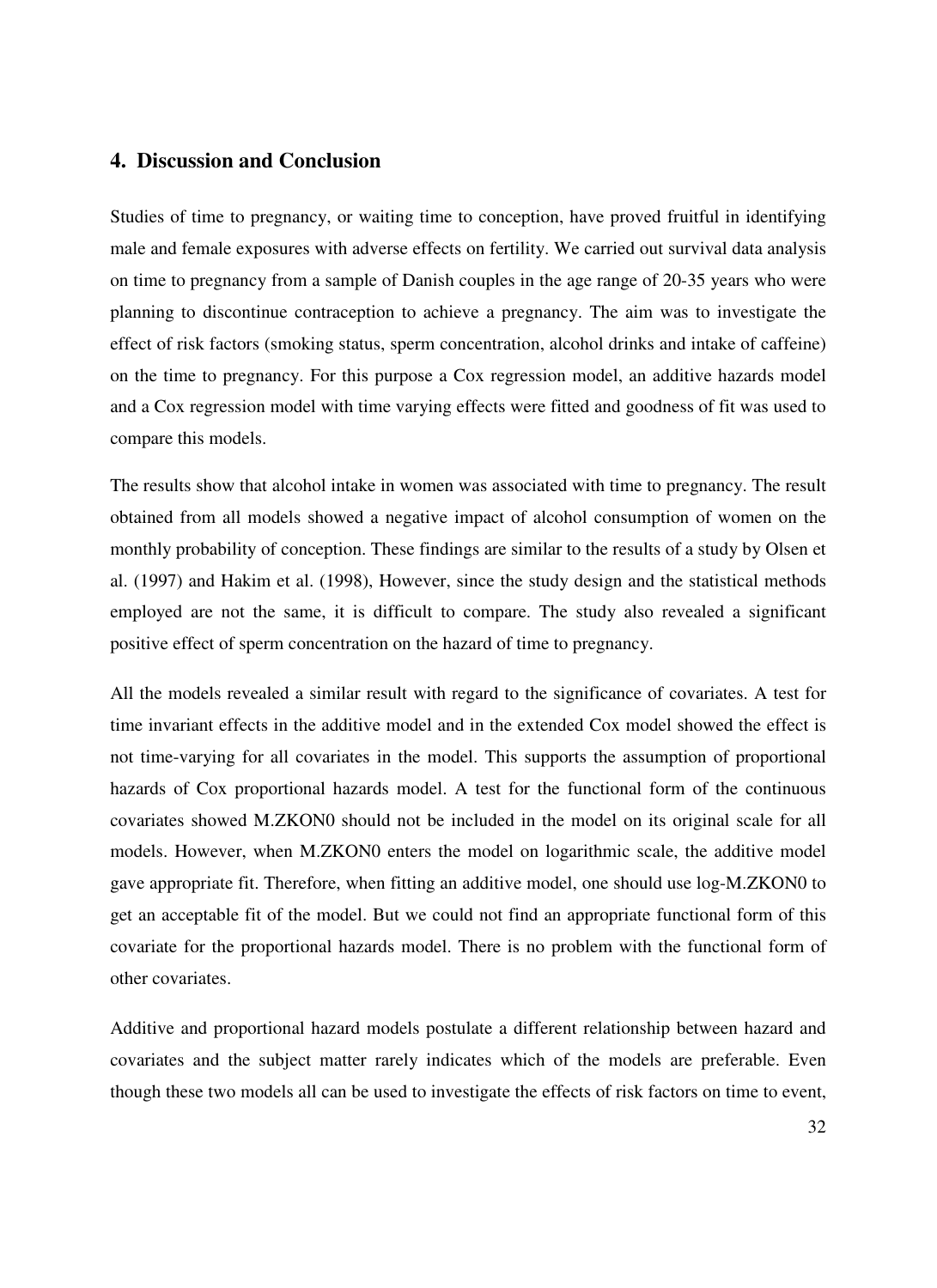the Cox model has been more popular than the additive risk model. One advantage of the additive model is that time-varying effects are easy to estimate. This model assumes that the covariates act in an additive manner on an unknown baseline hazard rate. The unknown risk coefficients are allowed to be functions of time so that the effect of a covariate may vary over time. Even though there are many advantages in using the additive hazards model, it is not widely used. One reason for this is probably due to the fact that the model only contains nonparametric terms, and that the handling of these terms for inferential purposes is not fully developed.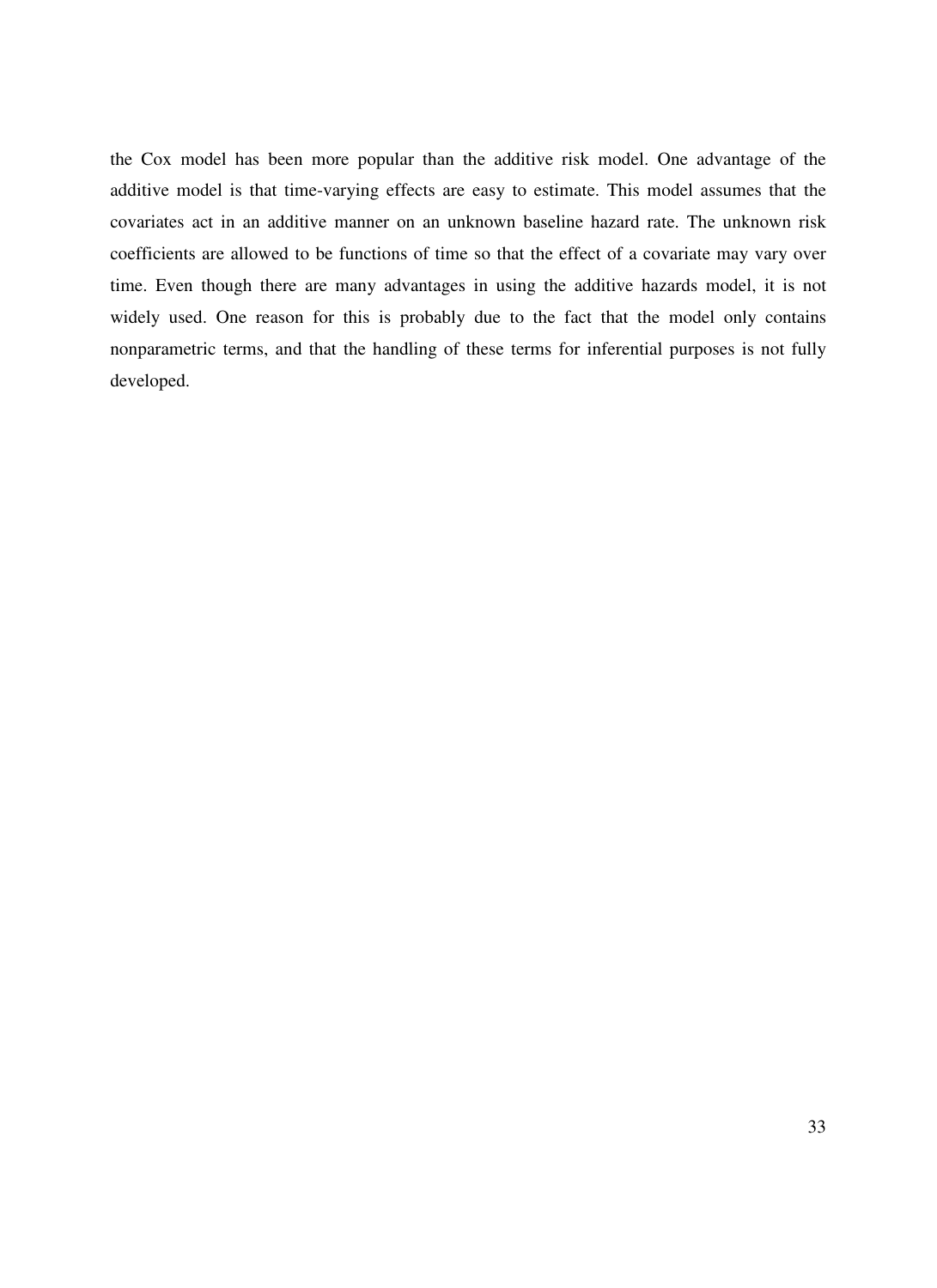#### **References**

Aalen, O.O. (1989). A linear regression model for the analysis of lifetimes. *Statistics in Medicine* **8**, 907– 925.

Aalen, O.O., Borgan, O. and Gjessing, H. K. (2008). *Survival and Event History Analysis*. New York: Springer.

Baird, D.D., Wilcox, A.J. (1985). Cigarette smoking associated with delayed conception. *Journal of the American Medical Association* **253:**2979-2983.

Bonde, J.P., Hjollund, N.H., Jensen, T.K., Ernst, E., Kolstad, H., Henriksen, T.B., Giwercman, A., Skakkebaek, N.E., Andersson, A.M. and Olsen, J. (1998). A Follow-Up Study of Environmental and Biologic Determinants of Fertility among 430 Danish First-Pregnancy Planners: Design and Methods. *Reproductive Toxicology* **12**, 19-27.

Box-Steffensmeier, J. M. and Jones, B.S. (2004). *Event History Modeling.* Cambridge University Press, New York.

Cox, D.R. (1972). Regression Models and Life Tables. *Journal of the Royal Statistical Society, Series* B, **34**:187-220.

Curtis, K.M., Savitz, D.A. and Arbuckle, T.E. (1997).Effects of Cigarette Smoking, Caffeine Consumption, and Alcohol Intake on Fecundability. *American Journal of Epidemiology* **146**:32-41.

El-Shaarawi, A.H. and Piegorsch, W.W. (2002). *Encyclopedia of environmetrics*. Volume 3.

Hakim, R.B., Gray, R.H. and Zacur, H. (1998). Alcohol and caffeine consumption and decreased fertility. *Fertil Steril* **70**, 632-637.

Hatch, E.E. and Bracken, B.M. (1993). Association of delayed conception with caffeine consumption. *American J of Epidemiology* **138**: 1082-1092.

Hosmer, D.W., and Lemeshow, S. (1998). *Applied Survival Analysis, Regression Modeling of Time to event Data, 2nd Edition*. Wiley Series in Probability and Statistics.

Juhl, M., Andersen, A.N., Gronbaek, M**.,** Olsen, J. (2001). Moderate alcohol consumption and waiting time to pregnancy*. Human Reproduction* **16**:2705-2709.

Klein, J.P. and Moeschberger, M.L. (1997). *Survival Analysis: Techniques for Censored and Truncated Data.* Springer-Verlag, New York

Lin, D.Y., Wei, L.J., Z. (1993). Checking the Cox model with cumulative sums of martingale based residuals. *Biometrika* **80**, 557-572

Martinussen, T. and Scheike, T. (2006). *Dynamic regression models for survival data*. New York: Springer.

Martinussen, T., Scheike, T.H., Skovgaard, I. (2002). Efficient estimation of fixed and time-varying covariate effects in multiplicative intensity models. *Scand. J. Statist.* **28**, 57–74.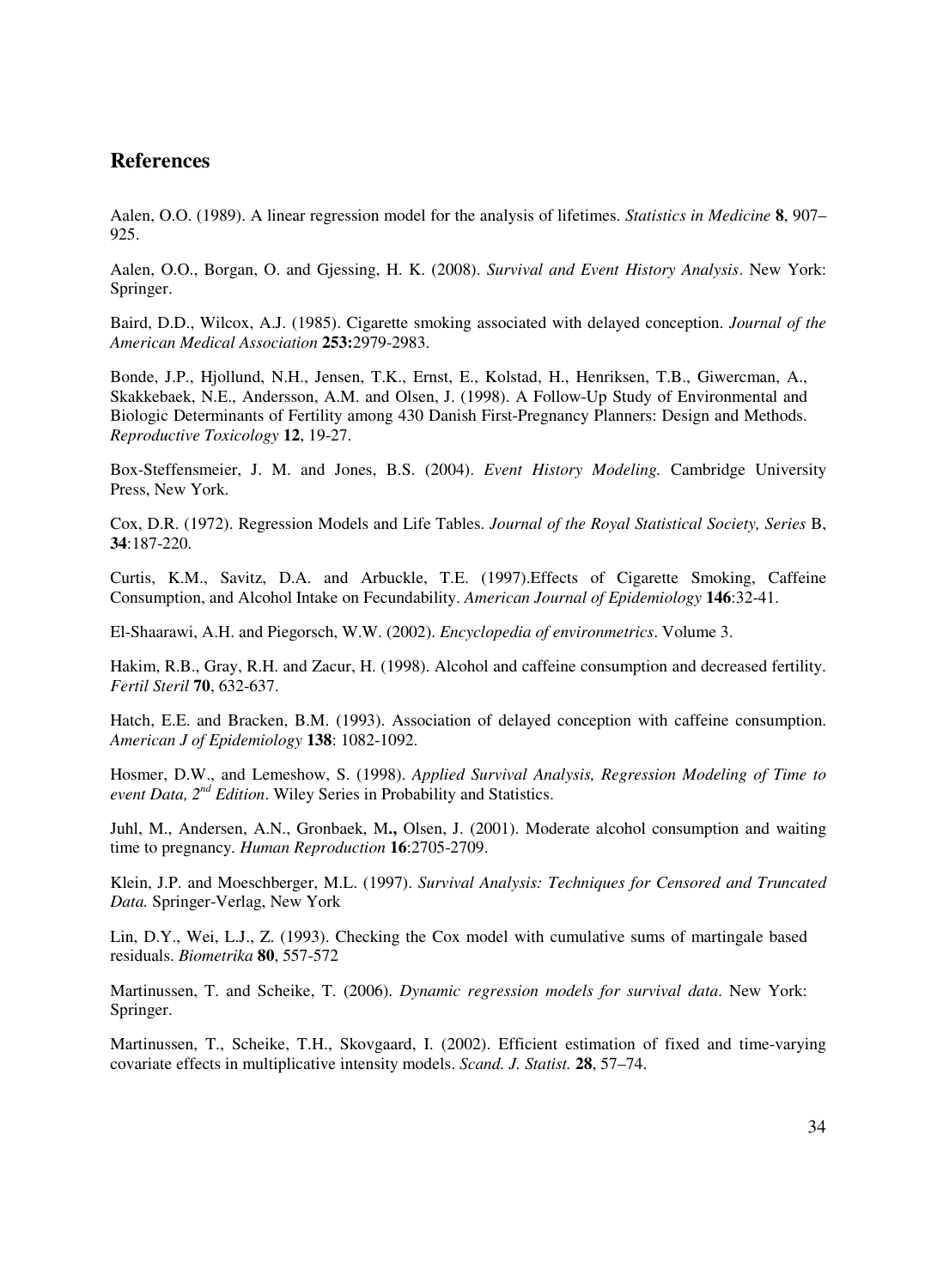McKeague, I.W., Utikal, K.J. (1991). Goodness-of-fit tests for additive hazards and proportional hazards models*. Scandinavian Journal of Statistics* **18**, 177–195.

Olsen, J., Bolumar, F., Boldsen, J., Bisanti, L*.* (1997). Does Moderate Alcohol Intake Reduce Fecundability? A European Multicenter Study on Infertility and Subfecundity. *Alcoholism* **21**, 206–212.

O'Quigley, J. (2008). *Proportional hazards regression.* New York, Springer.

Pierre, J.M., Hans, C. and Stijnen, T. (1998). A goodness-of-Fit Test for Cox's Proportional Hazards Model Based on Martingale Residuals. *Biometrics* **54**, 1517-1526.

Scheike, T.H. (2004). *Time-varying effects in Survival Analysis.* Handbooks of Statistic **23**, 0169-7161.

Schoenfeld, D. (1982). Partial residuals for the proportional hazards regression model. *Biometrika* **69**, 239-241.

Sharma, S. and Chaudhury, R. (1970). Studies on mating II. The effect of ethanol on sperm transport and ovulation in successfully mated rabbits. *Indian Journal of Medical Sciences 58*: 501.

Silva, P.D., Cool, J.L and Olson, K.L. (1999). Impact of lifestyle choices on female infertility. *Journal of Reproductive Medicine* **44**:288–296.

Slama, R., Kold-Jensen, T., Scheike, T., Ducot, B., Spira, A. and Keiding, N. (2004). How would a decline in sperm concentration over time influence the probability of pregnancy? *Epidemiology (Cambridge, Mass)* **4**:458-65.

Suonio, S., Saarikoski, S., Kauhanen, O., Metsapelto, A., Terho, J., and Vohlonen, I. (1990). Smoking does affect fecundity. *European Journal of* Obstetrics *Gynecology and Reproductive Biology* **34**, 89-95.

Therneau, T.M. and Grambsch, P.M. (2000). *Modeling Survival Data: Extending the Cox Model*. Springer-Verlag, New York.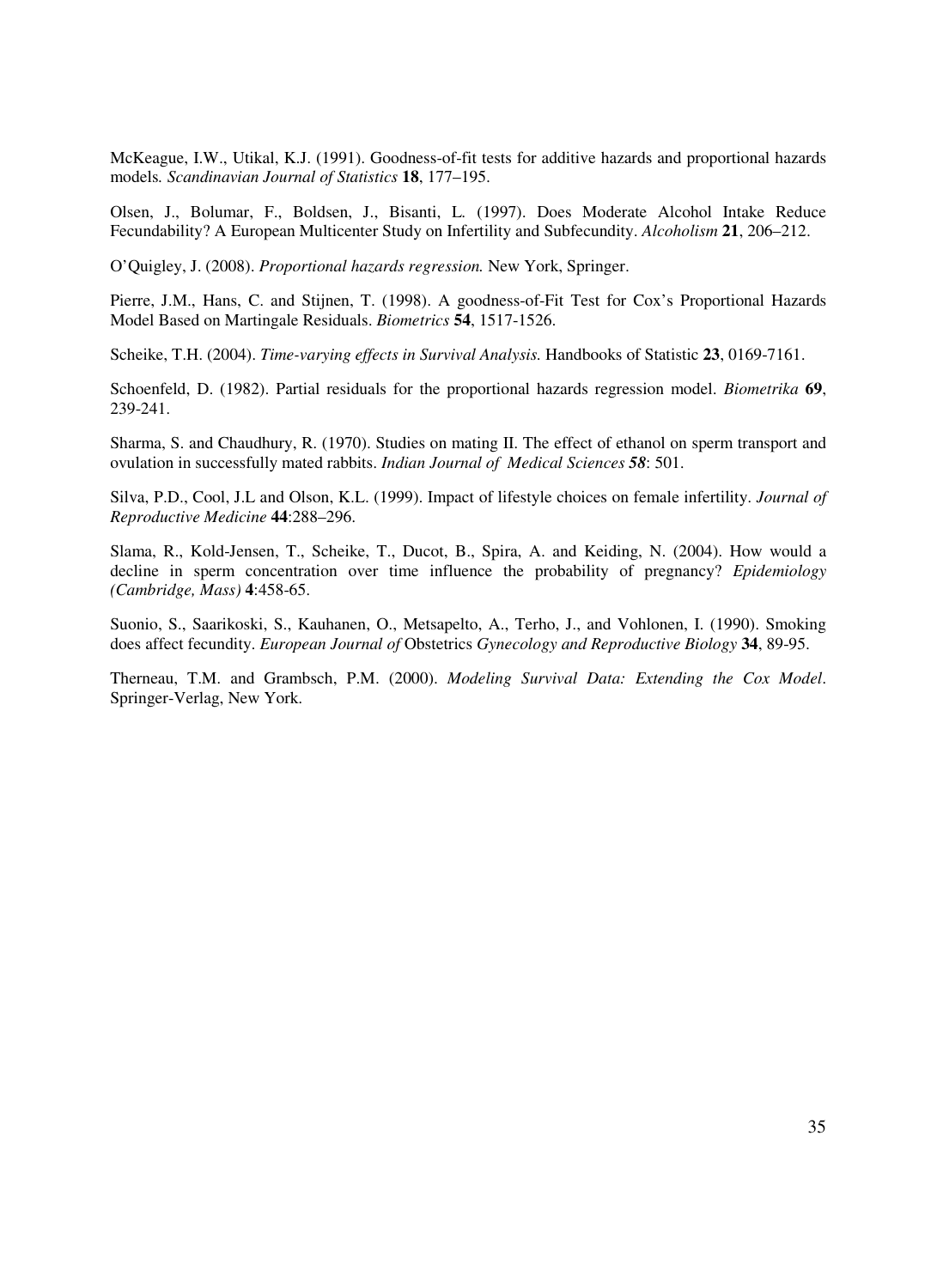## **Appendix**

#### **R – Codes**

project<-read.table("C:\\Documents and Settings\\DKN\\My Documents\\Summer project\\newdata.txt",header=T) TTP=project\$TTP K.GRAVID=project\$K\_GRAVID K.ALK=project\$K\_ALK K.COF=project\$K\_COF M.COF=project\$M\_COF K.RYG=project\$K\_RYG M.RYG=project\$M\_RYG M.ALK=project\$M\_ALK MKRYG=project\$MKRYG M.ZKON0=project\$M\_ZKON0

#### **# 3.1 Data exploration # survival functions by KM**

library(survival) library(timereg) fit11<-survfit(Surv(TTP, K.GRAVID)~K.RYG) plot (fit11,mark.time=F,lty=c(1,2),ylab="prob.non pregnant",xlab="Days elapsed") legend(5,0.3, c("Female non-smokers","Female smokers"), lty=c(1,2))

#### fit12<-survfit(Surv(TTP, K.GRAVID)~M.RYG) plot (fit12,mark.time=F,lty=c(1,2),ylab="prob. non pregnant",xlab="Days elapsed") legend(5,0.3, c("Male non-smokers","Male smokers"), lty=c(1,2))

#### **# Log rank test**

survdiff(Surv(TTP, K.GRAVID)~M.RYG) survdiff(Surv(TTP, K.GRAVID)~K.RYG)

#### **# Univariate Cox regression**

fit13<-coxph(Surv(TTP, K.GRAVID)~M.COF, project) fit14<-coxph(Surv(TTP, K.GRAVID)~K.COF, project) fit15<-coxph(Surv(TTP, K.GRAVID)~K.ALK, project) fit16<-coxph(Surv(TTP, K.GRAVID)~M.ALK, project) fit17<-coxph(Surv(TTP, K.GRAVID)~M.ZKON0, project)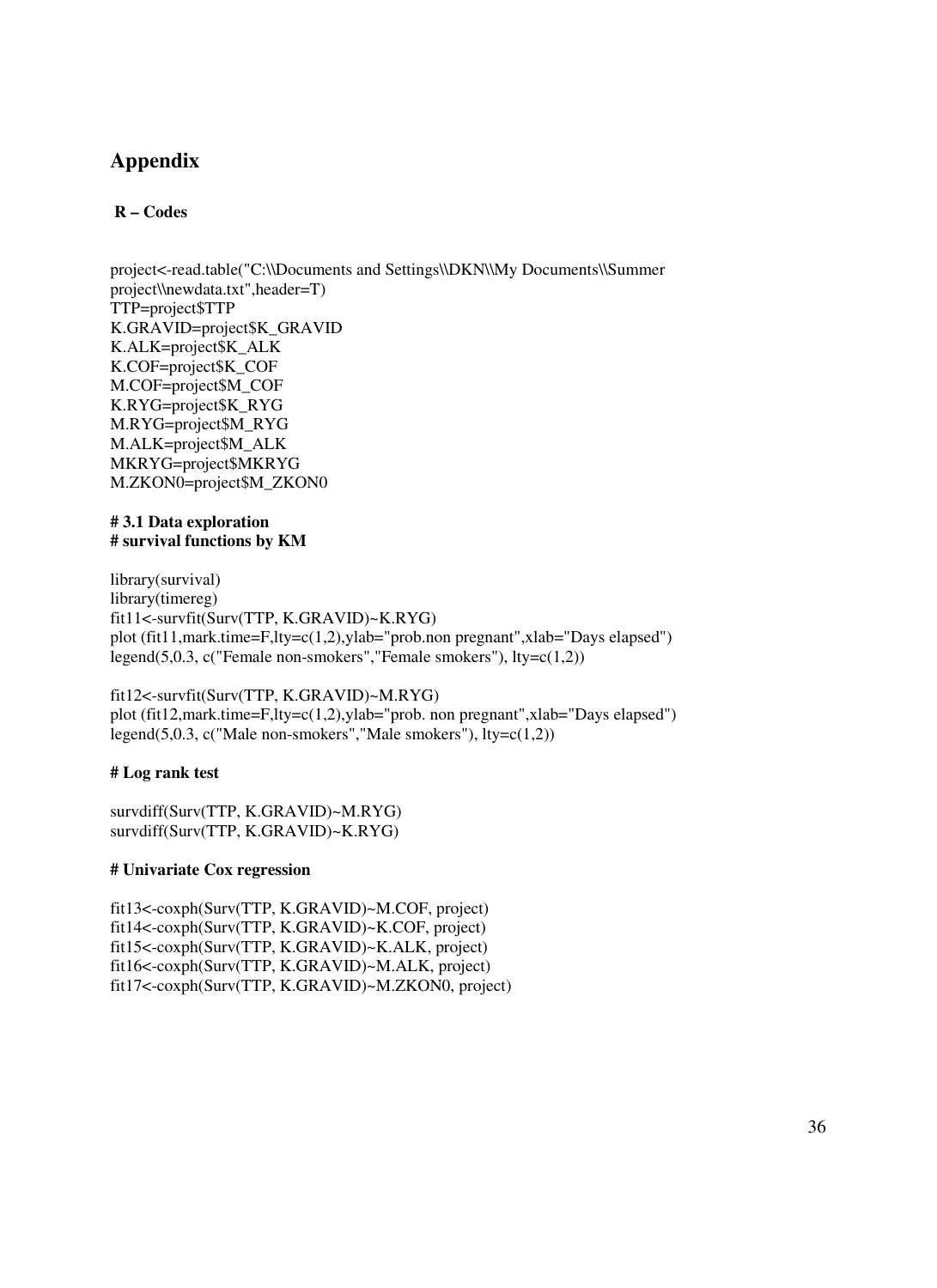#### **# 3.2 Cox proportional hazards Model**

fit21<-coxph(Surv(TTP, K.GRAVID)~K.ALK+K.RYG+M.ZKON0+M.COF, project)  $summary(fit21)$ 

#### **# 3.2.1 Goodness of fit procedures for the cox model #3.2.1.1 Test for proportional Hazards assumption**

diag<-coxph(Surv(TTP, K.GRAVID)~K.ALK+K.RYG+M.ZKON0+M.COF, project) time.test<-cox.zph(diag,transform="log") print(time.test)  $par(mfrow = c(2, 2))$ plot(time.test)

#### **#3.2.1.2 Cox Snell residual**

mr=residuals(diag,type="martingale")  $c$ sr= K.GRAVID-mr r.surv=survfit(Surv(csr,K.GRAVID)~1) plot(r.surv\$time,-log(r.surv\$surv),xlab="cox-snell residual rd", ylab="cumulative hazard on csr")  $lines(c(0,3),c(0,3))$ 

#### **#3.2.1.3 Cumulative martingale residuals.**

fit23<-cox.aalen(Surv(TTP, K.GRAVID)~prop(K.ALK) +prop(K.RYG)+prop(M.ZKON0)+prop(M.COF),max.time=195,residuals=1,n.sim=1000,project) resids<-cum.residuals(fit23,project,cum.resid=1) summary(resids)  $par(mfrow = c(1, 3))$ plot(resids,score=2)

logM.ZKON0<-log(1+M.ZKON0)

fit24<-cox.aalen(Surv(TTP, K.GRAVID)~prop(K.ALK)+prop(K.RYG)+prop(logM.ZKON0)+prop(M.COF),max.time=195,residuals  $=1$ ,n.sim $=1000$ ,project) resids<-cum.residuals(fit24,project,cum.resid=1) summary(resids)  $par(mfrow = c(1, 1))$ plot(resids,score=2, specific.comp=2)

#### **# 3.3 Extended Cox model with time varying regression effects**

fit21<-timecox(Surv(TTP, K.GRAVID)~ K.ALK+K.RYG+M.ZKON0+M.COF, max.time=195,project)  $par(mfrow = c(3, 3))$ plot(fit21,ylab="Cummulative coefficient",xlab="Time(days)") summary(fit21)